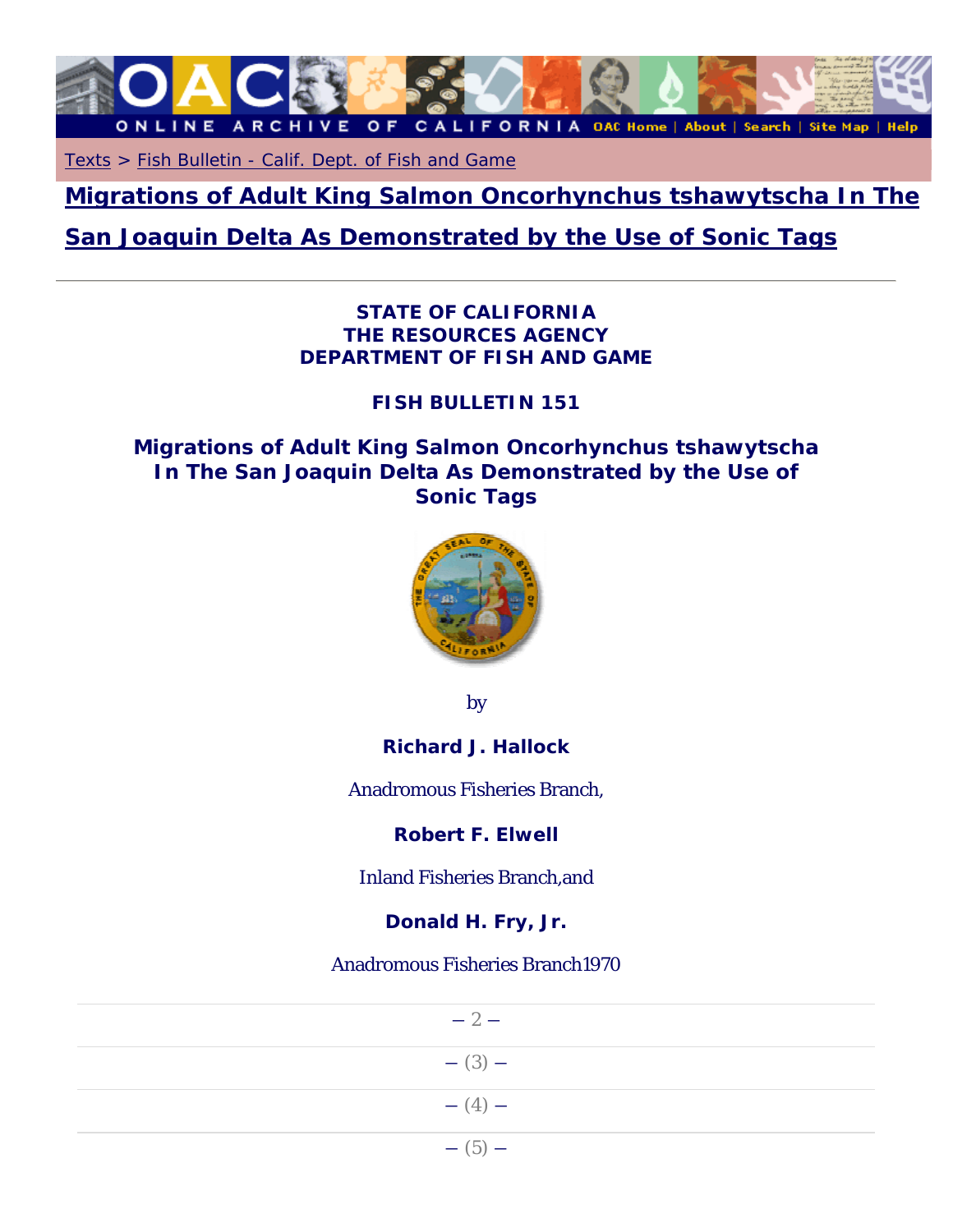### **ABSTRACT**

Each fall, king salmon, Oncorhynchus tshawytscha, bound for the Sacramento and San Joaquin River systems, pass through the Sacramento-San Joaquin Delta. Starting in 1961, salmon runs of the San Joaquin, but not of the Sacramento, suffered a disastrous collapse, probably due to water conditions in the San Joaquin part of the Delta. A partial recovery started in 1964. An annually recurring oxygen block caused by pollution in the south-eastern part of the Delta, plus reversal of direction of flow in all three major north-south channels of the San Joaquin (southern) part of the Delta, were believed responsible for the collapse. In the eastern channel, flow reversal which lasts into the salmon migration period occurs only in exceptionally dry falls such as 1961; in the other channels it occurs annually. Reversal is caused by operation of a 4,600 cfs capacity pumping plant which pulls Sacramento River water south through channels that normally carry San Joaquin water north. From 1964 through 1967, salmon tagged with sonic tags were released in the central part of the Delta to determine their reaction to low oxygen levels and reversed flows. Electronic equipment enabled us to follow tags by boat and to record their movement past fixed points. Salmon avoided water with less than 5 ppm dissolved oxygen by staying farther downstream until the oxygen block cleared. Temperatures over 66° F. had a similar but less sharply defined effect. In 1964, pumped water and partial closure of one major west-flowing channel were used to force extra water through the polluted area and break up the oxygen block. At present pumping rates, this method is practical in dry years, but is not needed in normal or wet years. Relatively few fish used either of two western channels which had reversed flows but would have led them to their destination. The pattern of salmon movement is complicated by a large flow of Sacramento River water which diverts through the Delta Cross Channel and Georgiana Slough and flows successively through the Mokelumne and San Joaquin Rivers and back into the Sacramento. Some Sacramento salmon go upstream by this route. A second large pumping plant (10,000 cfs capacity) has recently been completed, and will greatly increase flow reversal problems until a closed canal system (such as the proposed Peripheral Canal) is used to conduct Sacramento River water to the two large pumping plants.

 $-$  (7)  $-$ 

# **ACKNOWLEDGMENTS**

This project could not have been completed without help from many people, both Department and non-Department of Fish and Game employees.

We are particularly grateful to the Fish Passage Research Program, U.S. Fish and Wildlife Service, for the loan of sonic tag signal detecting equipment in 1964, and for guiding us in its use and operation throughout much of the study period. Our special thanks are due Gerald B. Collins, director of this program and James H. Johnson, Fisheries Biologist. David Smith and Lee Root of Smith-Root, Inc. (formerly Smith-Root Electronics) of Seattle, Washington developed the electronic tape recorder tag signal monitor which we used after 1964, and assisted us in preparing the sections on sonic tags and tag signal detecting equipment.

We wish to express our appreciation to the U.S. Bureau of Sport Fisheries and Wildlife for supplying adult salmon and for providing facilities at Coleman National Fish Hatchery to carry out sonic tag attachment studies in early 1966. We especially thank John Pelnar, then Superintendent of Coleman Hatchery.

We are grateful to: The U.S. Geological Survey staff in Sacramento for furnishing stream flow figures well in advance of normal publication times; the California Department of Water Resources (DWR) for supplying stream flow figures at numerous points throughout the Delta, and especially to Gerald C. Cox of DWR's Delta Studies Section for valuable information and advice on water behavior in the Delta Channels.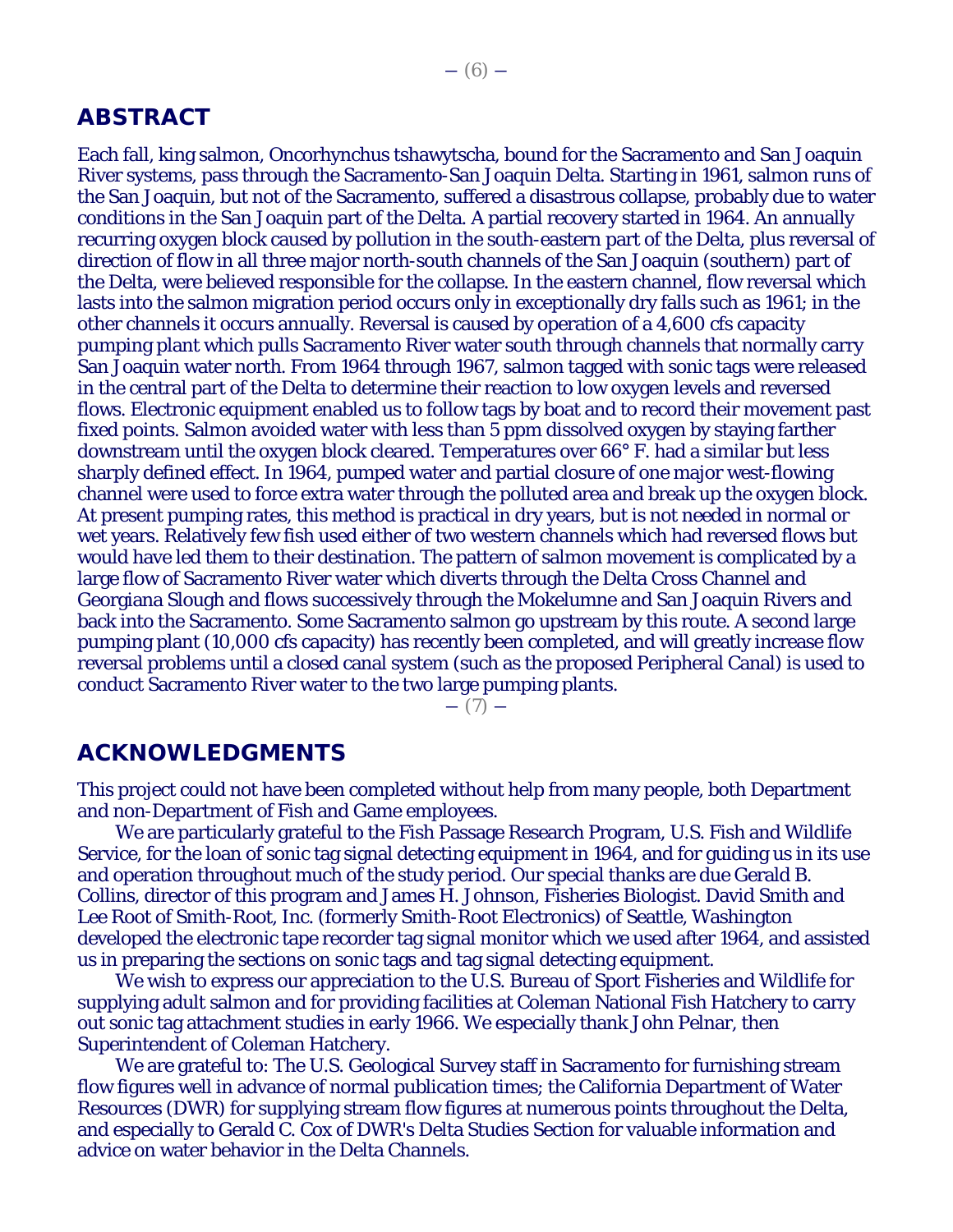We are especially appreciative of the efforts of: Eldon Hughes of the Department of Fish and Game, former supervisor of the Marine Resources Branch salmon and steelhead program, who helped initiate the study; Al Petrovich, associate marine biologist, Department of Fish and Game, gave valuable assistance in preparing the final manuscript; Henrietta Myers did the largest part of the typing, and Kathleen O'Rear typed the final copy; Alex Ross prepared the line drawings; and Max Arnold, of Arnold's Marine Electronics, Concord, California, gave exceptional service, often involving long and odd hours of work in keeping the sonic tag equipment operating at all times.

We wish to offer further gratitude to all Department of Fish and Game employees who participated in the field work including: Vincent Catania, Robert Iselin, Paul Jensen, Donald Manzer, Robert Menchen, Ratzi Mercurio, John Riggs, John Rowell, John Shaver, William F. Van Woert, Phil Swartzell, and Linn Wixom.

Richard J. Hallock Robert F. Elwell Donald H. Fry, Jr.

March 1970

 $-$  (8)  $-$ 

# **INTRODUCTION**

California's salmon have provided an important fishery for as long as California has been a state. Commercial catches since 1916 have averaged over 7,600,000 pounds, with peaks over 13 million pounds in 1918, 1919, 1945, and 1946. More recently, ocean sportfishing for salmon has become important, not only to those indulging in it, but to commercial partyboat operators who take these sportsmen to and from the fishing grounds and supply them with tackle, bait, and fishing instructions. In several years, ocean sport catches have exceeded 150,000 salmon.

Prior to 1963, more than 90% of the salmon caught in California were king (chinook), Oncorhynchus tshawytscha; most of the remainder were silver (coho) salmon, Oncorhynchus kisutch. Most California kings originate in the Sacramento-San Joaquin River System. Salmon other than kings are a rarity in the Sacramento River System and are absent from the San Joaquin and Mokelumne systems. In the San Joaquin Valley salmon are for practical purposes all fall-run. Spring-run kings have been unable to survive below the storage dams in the San Joaquin Valley and the last good spring-run died out in the late 1940's after the construction of Friant Dam. Spring-run kings still persist in the Sacramento River and some of its tributaries, but in the river system as a whole, they are outnumbered by both fall- and winter-run kings.

Silver salmon occur in many of California's coastal streams, but most ocean caught silvers, taken off California, originate in Oregon or Washington. Larger than usual influxes of northern silvers started in 1963 and peaked in 1966 and 1967. In the latter year ocean catches of king salmon were low and were exceeded slightly in numbers, but not in weight, by the silver salmon catch. This was the only known year when silver salmon outnumbered kings in the California catches. The catch of silver salmon decreased in 1968 and again in 1969, though it was still above its pre-1963 level. If silver salmon off California are returning to their relatively unimportant status, it means the Sacramento-San Joaquin River System will again be the primary source of salmon for all commercial and sport salmon fishermen operating in the ocean waters off California.

In the Sacramento-San Joaquin River System, the Sacramento and its tributaries have always been the more important, although in many years the San Joaquin has had excellent runs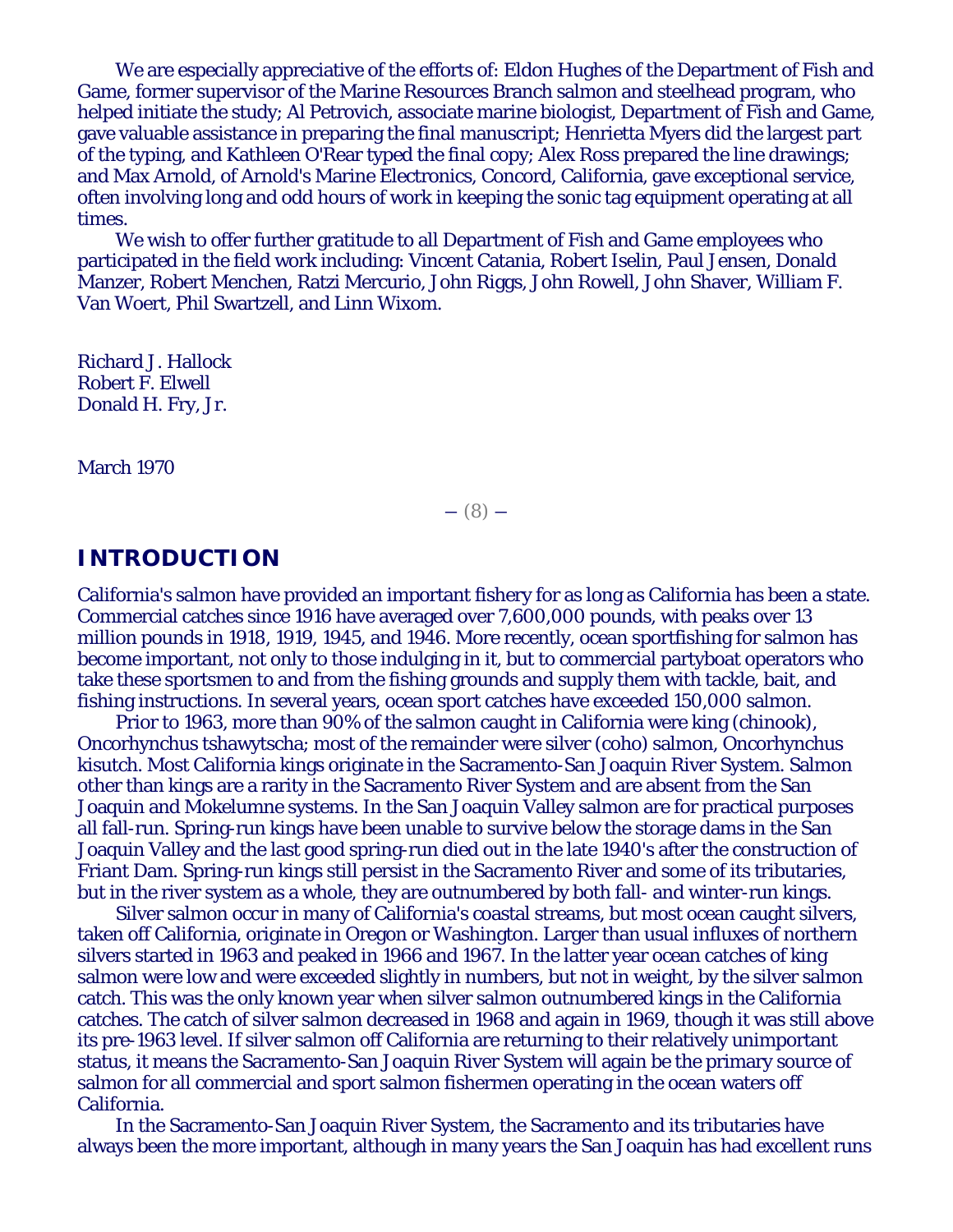of fish. The largest runs of the San Joaquin have exceeded the poorest of the Sacramento.

In 1961, an unprecedented disaster hit all the runs of the San Joaquin River System. In 1960, the total escapement had been over

#### $-9-$

53,000 fish; a good run. In 1961, it dropped to 2,550. The next two years were far worse; 560 and 320 fish, respectively.

The Sacramento runs had suffered no corresponding disaster. The escapement there had shown some drop, but it was well within normal limits. In 1960, the Sacramento runs were well above the 1953–1967 average, were a little below average in 1961, and had returned to slightly better than average by 1963.

This disaster in one river system, but not the other could not be explained by anything which had happened to the parents of the 1961 spawners. Most Sacramento and San Joaquin salmon mature at either three or four years. Presumably most males and almost all females maturing in 1961 were from the 1957 or 1958 year class. In 1957, spawning escapement was poor in both river systems (15,000 in the San Joaquin and 102,000 in the Sacramento). In 1958 it was well above average in the San Joaquin (46,000) and a little below average in the Sacramento (237,000). Survival conditions for the two groups of fish were so different that the 1961 escapement in the San Joaquin was 2,500 (a then record low), and in the Sacramento it was 247,000 (above that of the parent years). Presumably, the oceanic experience of the two groups had been quite similar and the only obvious difference between the two was that fish from the San Joaquin tributaries traveled through the southern part of the Delta and into the lower San Joaquin River, immediately south of the Delta. Sacramento fish had done neither.

In the lower San Joaquin River and southern Delta, there are continuous or frequently reoccurring conditions (i.e. pollution, low flows, and flow reversals) which could have a serious depressing effect on the salmon population.

For decades there has been a serious pollution problem originating at Stockton, on the main channel at the San Joaquin River. Most of this pollution is due to wastes from fruit and vegetable canneries. It causes an oxygen block which lasts into the fall, but eventually breaks up as the canning season nears its end and the river flow increases. Salmon cannot ascend the San Joaquin River past Stockton until this oxygen block dissipates.

Low flows have affected the fish even longer than pollution. We can be sure that they were sometimes a problem even before men started altering the flow regime with storage dams, irrigation and power diversions, return irrigation water, and power releases. Upstream from the Delta, low flows can inhibit movement and spawning of salmon. In the Delta proper the most detrimental effect on the adults is undoubtedly the worsening of the already bad pollution problem, and in increasing the frequency and duration of flow reversal.

Flow reversal became a problem after the activation of the U.S. Bureau of Reclamation's Tracy Pumping Plant in 1951. This plant has a rated capacity of 4,600 cfs, and during much of the year, takes in so much water that the major Delta channels reverse their direction of flow and carry Sacramento River water south across the San Joaquin River and on to the pumping plant. Under extreme conditions, this flow reversal includes the main channel of the San Joaquin, on the eastern side of the Delta. At these times all the San Joaquin water,

#### $-10-$

together with a larger amount of Sacramento water, is inhaled by the Tracy pumps; without any of the San Joaquin water ever reaching the central part of the Delta. San Joaquin salmon entering the Delta, in these periods, and looking for water from their home stream, would be unable to find anything except Sacramento River water and would quite possibly never succeed in finding the San Joaquin River. The migration of these salmon might be blocked also if the main San Joaquin channel was the only one in the southern part of the Delta flowing in a normal direction, and it was so badly polluted that the salmon could not use it. This latter combination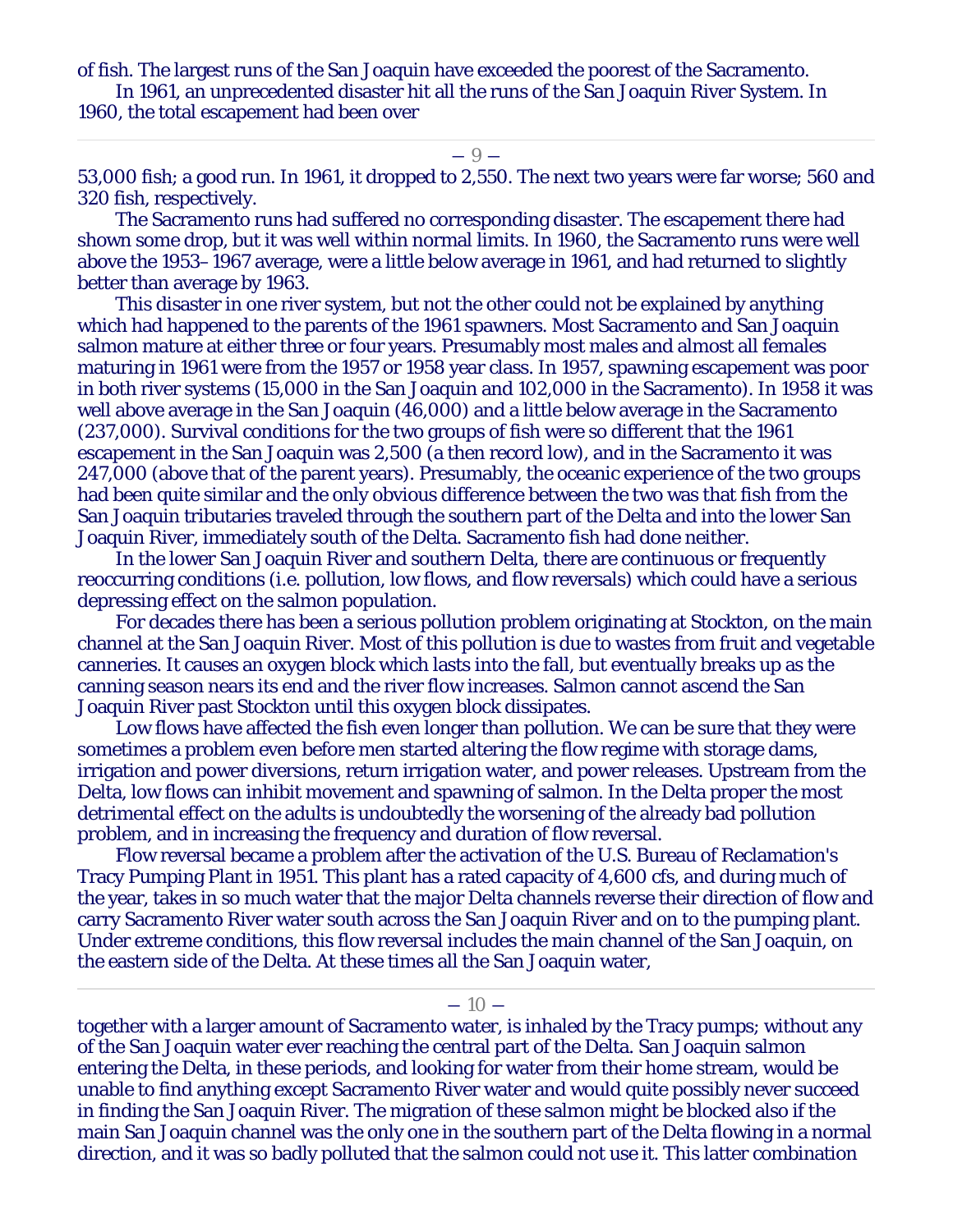of circumstances occurs each summer, but usually clears up during the fall. It can be expected to get progressively worse and to last longer as the demand for water for export increases. Much of the increase in "off season" demand has come about as the result of the construction and operation of San Luis Reservoir. This 2,100,000 acre-foot reservoir is filled by pumping water from the Delta-Mendota Canal during parts of the year when the Tracy Pumping Plant would otherwise be inoperative or operating at a small fraction of its capacity. During some years this can be expected to affect the salmon runs.

As of October 1969, the State's Italian Slough Pumping Plant was in operation, but at far below capacity. Its capacity, 10,000 cfs, is more than double that of the nearby Tracy plant, but presumably it will not operate at above 6,500 cfs until the Peripheral Canal is built. By the time the State plant is operating at near 6,500 cfs, there will be a complete flow reversal every year unless preventive steps are taken.

The proposed Peripheral Canal would bring Sacramento water around the Delta to the pumping plants and prevent all reversal, but at best this facility is many years away and some of the problems it will create have not yet been solved. Prior to the completion of this canal it will be possible to prevent flow reversal in the San Joaquin past Stockton by partially blocking Old River at its upstream end (thus keeping San Joaquin water from being drawn to the pumps), and by releasing pumped water into the San Joaquin. The procedure was largely successful in 1964 and the agencies involved have formally agreed to repeat it when necessary.

Salmon pass through the Delta twice, once as fingerlings on their seaward migration and again as adults returning to spawn. If these salmon are suffering serious losses in the Delta, it could be as young, as adults, or both. The experiments described in this paper were confined to adults. The work was done in an effort to determine just what does happen when adult salmon encounter various unnatural but not uncommon conditions, such as those outlined above. With these studies we hoped to answer, at least in part, the following questions:

- 1. What do San Joaquin salmon do if:
	- o a. All flows are in the normal direction and no oxygen or temperature block exists?
	- o b. All flows are in the normal direction and there is an oxygen or temperature block in the San Joaquin River?
	- o c. The San Joaquin River is flowing in the normal direction but has an oxygen or temperature block and the flows in Old and Middle rivers are reversed?
	- o d. All flows are reversed?

 $-11-$ 

- 2. What oxygen concentrations and what temperatures constitute a block in the Delta?
- 3. Are any number of Sacramento salmon entering the lower part of the San Joaquin River and then returning to the Sacramento?
- 4. What will be the effect on salmon from the vastly increased pumping in the southwest corner of the Delta as the new Italian Slough Pumping Plant approaches its full operating schedule?
- 5. Will installation of a barrier at the head of Old River plus supplemental releases into the San Joaquin River make conditions below Stockton suitable for salmon migration?

 $-$  (12)  $-$ 

# **SOME OF THE BASIC REACTIONS THAT GOVERN THE**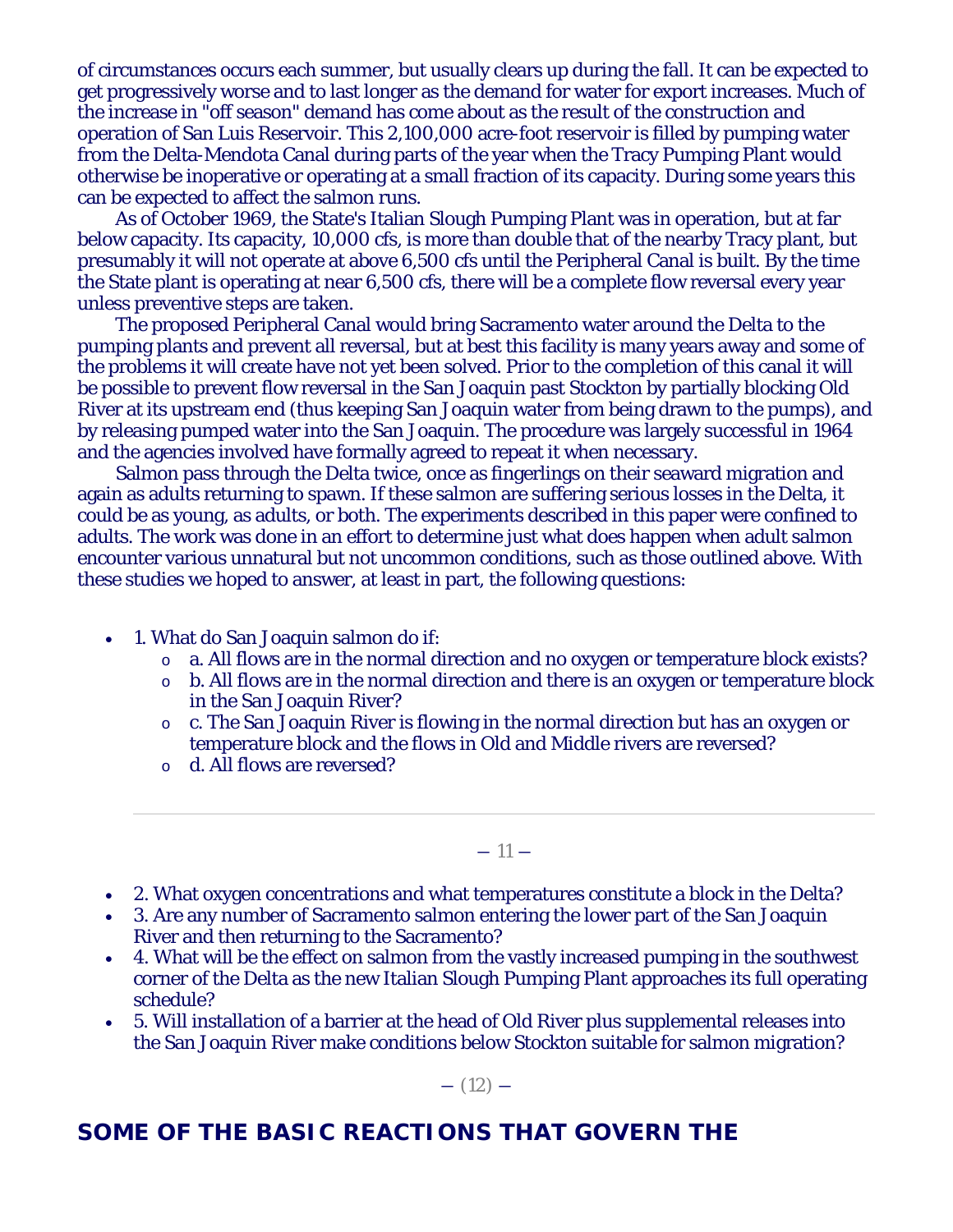# **UPSTREAM MIGRATION OF SALMON IN THE DELTA[1]**

Some of the movements of salmon are well understood and others are not. The reactions that govern these movements are less understood than the movements themselves. The following have a bearing on the upstream migration of king salmon in the San Joaquin Delta:

- 1. Salmon which hatch in a stream and migrate from it to the ocean will return to that stream to spawn if given the opportunity.
- 2. Salmon recognize the water of their home stream. Although the evidence on this basic point is now very convincing, it is not yet known how much this home stream water can be diluted and still be recognized.
- 3. If salmon from stream A are forced to spawn in stream B, or if their eggs are hatched in stream B, the resulting descendents will return to stream B.
- 4. There is a small amount of "straying" to different river systems; considerably more to different tributaries.
- 5. If salmon are prevented from entering their home tributary, sooner or later many will move away and spawn, or attempt to spawn, elsewhere (see page 62).
- 6. Presumably salmon use a series of clues to find their way. If this is true, a Merced River salmon might not detect Merced River water in the ocean, but might first detect Sacramento-San Joaquin water, move upstream, recognize and enter San Joaquin water, move further upstream, recognize and finally enter Merced River water.
- 7. Salmon from a certain tributary often go past the mouth of that tributary and then drop back to it.
- 8. Reactions of salmon to reversing tidal currents are not understood.
- 9. Reactions of salmon to oxygen and temperature blocks are discussed in this paper.

 $-$  (13)  $-$ 

# **WATERS OF THE SACRAMENTO-SAN JOAQUIN RIVER SYSTEM**

# **AND ITS DELTA**

All salmon streams of the Sacramento-San Joaquin Valley converge into three major rivers which in turn enter a large and complex Delta. The two main Delta channels join at the extreme western part of this complex and continue towards the ocean through Suisun, San Pablo, and San Francisco bays. All salmon of the valley have to pass through the Delta on their way to the spawning grounds (**[Figure 1]**).

The Delta includes over 700,000 acres of land, 39,000 acres of water, 700 miles of navigable channels from 1,500 yards to less than 100 feet wide, 30 large below-sea-level islands surrounded by levees, and hundreds of small unleveed islands in the tortuous channels. Tidal action creates strong reversing currents throughout the Delta. These reversing flows are often many times the net flow in a channel and greatly increase the difficulty of measuring that net flow (Table 1).

By far the largest of the rivers entering the Delta is the Sacramento, which comes in from the north. The major part of the salmon of the valley spawn in the main stem of the Sacramento or in its tributaries.

The next largest stream in flow and in numbers of salmon using it is the San Joaquin River, which flows in a general northward direction and enters the southeast corner of the Delta. Salmon of the San Joaquin Valley move up the San Joaquin River but spawn in the Stanislaus, Tuolumne, and Merced rivers.

The third major river is the Mokelumne which flows in a general westerly direction, then swings northwest and enters the northeastern corner of the Delta. It almost joins the Sacramento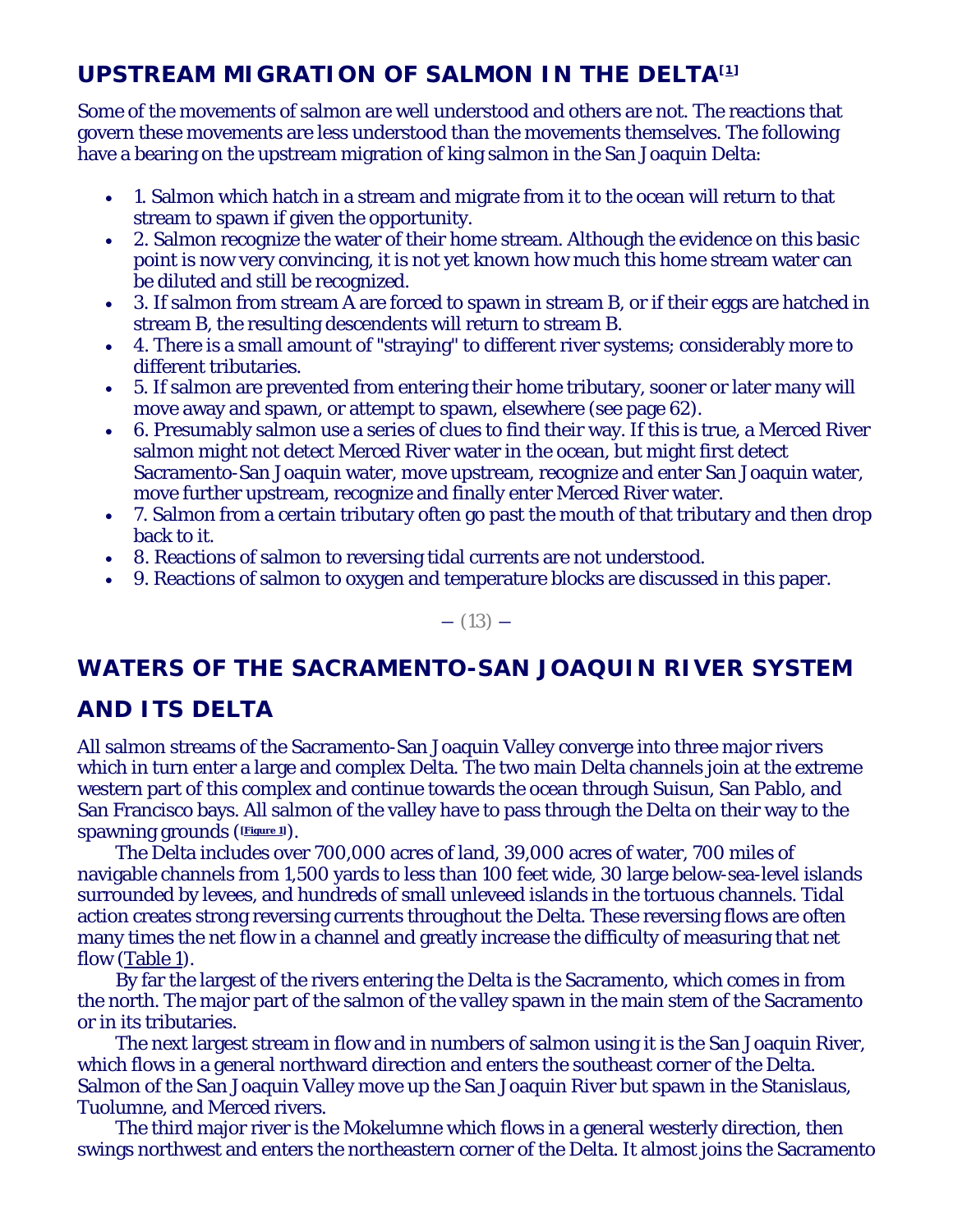at this point but turns south, stays east of the Sacramento, and eventually joins the San Joaquin in the midst of the maze of islands and channels. The Mokelumne can be regarded as a tributary of the San Joaquin or a tributary of the Delta. In this paper, it is treated as tributary to the Delta because its salmon problems are distinct from those of either the San Joaquin or the Sacramento. The Mokelumne River has one salmon-producing tributary, the Cosumnes, which joins it just outside of the Delta.

The greatest part of the valley's water comes from its eastern slopes and from the north. The San Joaquin and its tributaries, the Mokelumne



and the southern Sacramento tributaries, all originate in the Sierra Nevada. The Sacramento and the tributaries that join it above Shasta Dam come from north, northeast and east of Shasta Lake (north of the Sierra Nevada).

Most of the runoff is from winter and spring rains which fall on the lower elevations or from spring and early summer melting of snows which fall on the higher elevations. The greatest part of the snow pack is on the higher elevations of the Sierra Nevada where there is a larger area at high elevations than anywhere else in the State.

Water from the Trinity River flows through tunnels into the Sacramento River, a short distance downstream from Shasta Dam.

Stream flows are largely controlled by storage dams on the Sacramento, San Joaquin, Mokelumne, and the larger tributaries. There are irrigation diversion dams on the lower part of most of the salmon streams. Most of the diversion dams have fishways; the storage dams do not.

The Sacramento River System carries more water than is used locally and sends a good flow into the Delta twelve months out of the year. Migrating salmon which stay in the Sacramento are able to move up the main stem whenever they choose. Salmon using either the Mokelumne or the San Joaquin are not always so fortunate.

There are two major storage dams on the Mokelumne, but most of the flow below the lower one is not diverted for irrigation until the stream has reached Woodbridge diversion dam, within a few miles of the Delta. Summer and early fall releases below Woodbridge Dam are so low that salmon have difficulty negotiating the channels up to the base of the dam. As the irrigation season comes to a close, there is usually enough increase in the spill over Woodbridge Dam to permit fish to get there with no difficulty. There is a good fishway over this dam. Usually the irrigation season ends entirely and the splashboards are taken out of the dam during the course of the salmon run. There have been serious localized pollution problems in the Mokelumne, but presumably the Mokelumne salmon are not affected by the pollution in the Stockton area which affects the San Joaquin portion of the Delta, or by flow reversals in the southern part of the Delta.

The Cosumnes River joins the Mokelumne between Woodbridge Dam and the Delta. As yet there is no storage dam on the Cosumnes. This stream originates at relatively low elevations and its summer flows drop to zero below the foothills. Sometimes there is insufficient flow to permit a salmon migration before December.

In the San Joaquin System, the three salmon spawning streams are blocked by storage dams. Releases from storage are picked up by diversion dams farther downstream and used for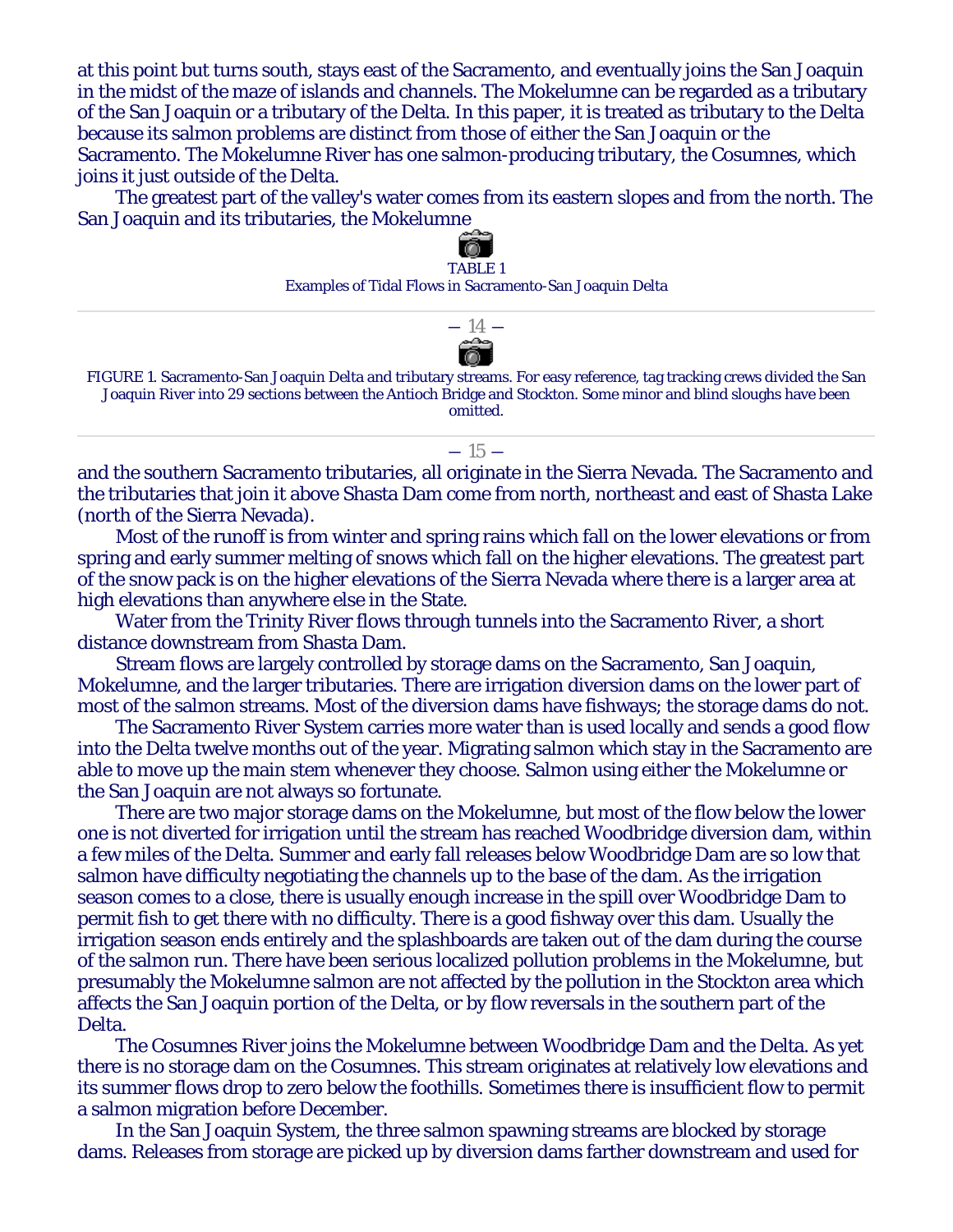irrigation. During summer and early fall, most of the water below these diversion dams is return irrigation water and is too warm for salmonids. During this period, main stem water of the San Joaquin is also nearly 100% return water. By fall the weather cools and the irrigation season comes to a close; then the stored water is used for power generation and released into the streams. When this happens, the three San Joaquin tributaries again become suitable for spawning salmon.

 $-16-$ 

During summer and early fall the San Joaquin near Stockton has an oxygen block bad enough to stop migrating salmon. In general, the lower the flows the longer this block lasts. Major contributors to the block include partially treated wastes from fruit and vegetable canneries and return irrigation water which carries enough fertilizer to trigger a bloom of algae. The problem worsens as the algae die.

# **Tracy Pumping Plant and Flow Reversal**

Prior to 1951, San Joaquin salmon entering the Delta and encountering an oxygen block below Stockton theoretically had an alternate route available. At the southeast corner of the Delta, about 60% of the flow of the San Joaquin diverted from the main channel, flowed west in Old River and other channels for about 12.5 miles (air line), then turned north and went by way of Old and Middle Rivers until it rejoined the main channel of the San Joaquin. We know that some salmon went upstream by this route but do not know how many nor whether they were largely those which had gone downstream by that route as fingerlings (**[Figure 2]**).

In 1951, the U.S. Bureau of Reclamation activated its Tracy Pumping Plant to send Sacramento River and San Joaquin River water south in the San Joaquin Valley to the Mendota and Los Banos areas. The canal heading is at the southwest corner of the Delta where Old River stops flowing west and starts north. The pumps have a rated capacity of about 4,600 cfs, and in a normal summer or fall they withdraw far more water than the San Joaquin is carrying. The combined flows of Grant Line Canal and the east-west part of Old River carry San Joaquin water west to the pumps. That part of Middle River which is north of Victoria Canal and the northsouth part of Old River reverse their direction of flow and carry Sacramento River water south to the pumps. The route is still there for any salmon, but presumably fish in this area are looking for San Joaquin water and relatively few get far enough south to find enough San Joaquin water to guide them.

Most of the Sacramento water which reaches the Tracy pumps leaves that river near Walnut Grove, goes through the short Delta Cross Channel and Snodgrass Slough into the north and south forks of the Mokelumne River. These two forks rejoin and are then joined in turn by Georgiana Slough which also carries Sacramento water from the vicinity of Walnut Grove. These combined flows then enter the San Joaquin near the mouths of Old and Middle Rivers. Part of this water enters these channels and flows to the pumps. During periods of complete flow reversal, a relatively small amount of water flows up the San Joaquin channel past Stockton. Whether there is complete flow reversal or not, the remaining water, from the mouth of the Mokelumne, goes down the San Joaquin channel and rejoins the Sacramento River near Antioch.

The Tracy Pumping plant takes nothing but San Joaquin water as long as the flow down Old River and Grant Line Canal is great enough to supply it. When the pumps are taking more than is available from the San Joaquin, the flows in the northern part of Old and Middle Rivers reverse and carry Sacramento River water southward to the pumps.

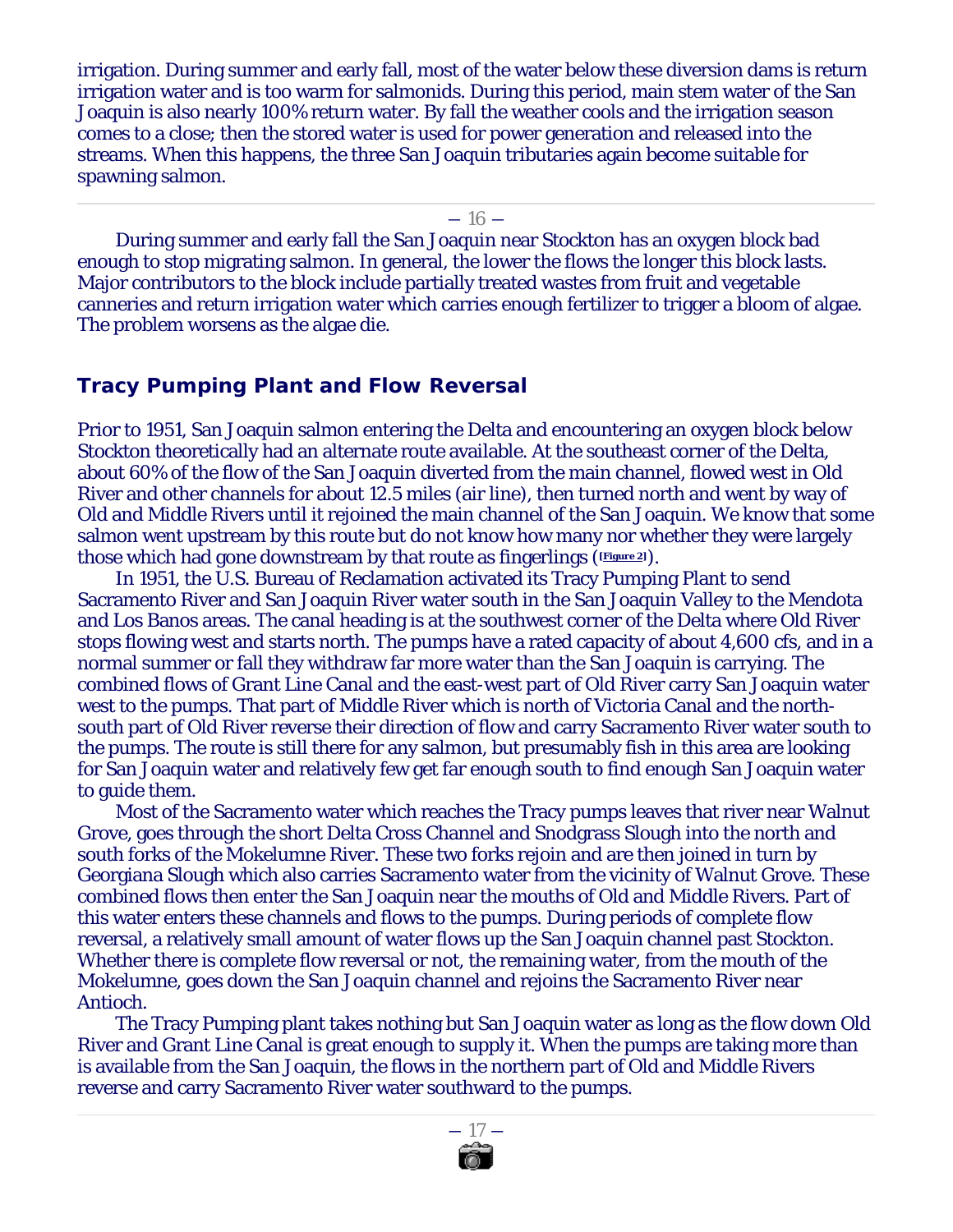#### FIGURE 2.

Direction of currents in the Sacramento-San Joaquin Delta. Tidal reversals not shown. LEFT: Normal flows. Tracy Pumping Plant not taking water. CENTER: With pumping. Old and Middle rivers have reversed, but San Joaquin River still flows normally. RIGHT: San Joaquin River has reversed.

#### $-18-$

As the flow to the pumps increases, the proportion of the San Joaquin water which diverts into Old River increases. This results in a reduction in the flow past Stockton. After going past Stockton, part of the San Joaquin water diverts into Turner Cut, and a similar diversion takes place at Columbia Cut a few miles farther on. The remainder of the San Joaquin water reaches the mouth of Middle River, which has reversed and is flowing toward the pumps.

As long as the flow past Stockton exceeds the net southward (reversed) flow in the other channels of the southern Delta, there is no question about enough San Joaquin water reaching the mouth of the San Joaquin to guide migrating salmon. Even when the net flow towards the pumps is somewhat greater than the flow past Stockton, the tide sweeps some San Joaquin water past the mouths of Middle and Old Rivers, but as the flow towards the pumps increases or the flow past Stockton decreases, an increased proportion of San Joaquin water diverts into Turner and Columbia cuts, and decreases the amount which the tides may flush through to the confluence of the San Joaquin and Sacramento Rivers.

Flow reversal in all main channels of the southern Delta occur whenever the draft of the pumps is more than five times the flow of the San Joaquin above Old River heading. The entire flow of the San Joaquin then enters Old River, and some Sacramento water flows up the main San Joaquin channel and joins it. While this is happening, there would seem to be no chance of any San Joaquin water reaching the Sacramento River or the ocean. The tidal sweep might take some San Joaquin water a few miles toward Stockton, but it is extremely doubtful if a detectable amount would reach that city, let alone go past it, and reach the Sacramento River. In most years there has been either no flow reversal past Stockton, or none after mid-September. The State's 10,000 cfs Italian Slough Pumping Plant near the Tracy plant is now taking a relatively small amount of water. Long before it reaches full operating schedule there will be flow reversal every year and, in most years, it will continue late in the season. Under these conditions, an even more extreme form of flow reversal could occur during the salmon migration period. When the Sacramento River flow is low and the pumps are taking more Sacramento water than will flow through the Delta Cross Channel and Georgiana Slough, the balance must come through Threemile Slough and by Sacramento water flowing upstream from the mouth of the San Joaquin, thus resulting in a reversal of all flows in the San Joaquin from its mouth upstream to Old River heading. This has happened, but the condition has not lasted late enough to interfere with upstream salmon migration. We do not believe that the San Joaquin salmon could be saved if this condition were allowed to last late each fall. The fish would find no trace of San Joaquin water to guide them upstream. Such a reversal can also result in serious downgrading of water quality due to salt water intrusion, hence we can assume that everything possible will be done to prevent it. This condition goes far beyond any we have studied and we will not discuss it further.

 $-19-$ 

An added complicating factor is consumptive use and other loss of water in the Delta itself. The Department of Water Resources uses the term "channel depletion" to include all such losses. The amounts involved cannot be disregarded. Between the Tracy pumps and the main channel of the San Joaquin, channel depletion in Old and Middle rivers exceeds 1,200 cfs in late July and early August, is about 650 cfs in mid-October, and reaches a low of about 150 cfs in mid-February. When determining the amount of water that gets from one point to another in the Delta, the channel depletion between the two points must always be taken into account. Available data on channel depletion give the average loss at each time of year, but it should be kept in mind that depletion at any specific time can differ quite markedly from the average. For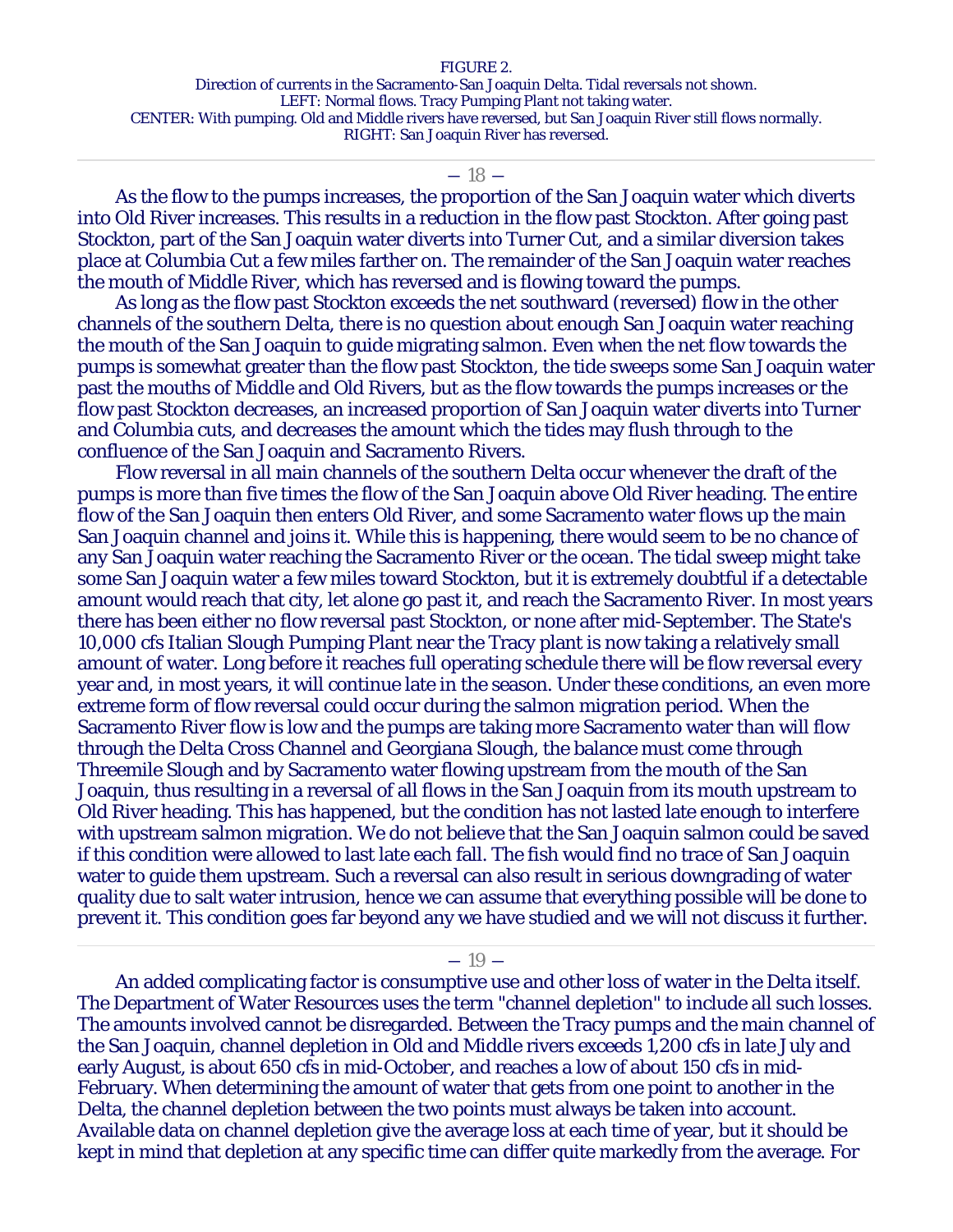example, during a hot, dry spell in the fall, water loss plus water usage would be considerably higher than average, whereas during a rain, the channel depletion might be negative in that the Delta islands would be adding water to the various channels. Calculated flows in the Delta are approximations for this and other reasons.

 $-$  (20)  $-$ 

# **FALL WATER CONDITIONS IN THE DELTA, 1964–1967**

#### **1964 Flows in the San Joaquin River**

As the fall of 1964 approached, it had been considered probable that if no preventive steps were taken, the flow of the San Joaquin River near Stockton would stay reversed into the time of the salmon migration, or the positive flows would be so low that the effects of pollution would be far worse than normal. It was further presumed that either eventuality might result in a serious block to migrating salmon.

In 1963, it had been demonstrated that pumping additional water at the Tracy plant and releasing the excess into the San Joaquin River would not sufficiently increase the positive flow past Stockton, but that such an increase could be obtained by partly closing Old River at its head in addition to releasing water. The partial closure had been effected by sinking a large barge in Old River just below its heading (Calif. Dept. Fish and Game, Dept. Water Res. and Central Valley Reg. Water Poll. Control Bd., 1964).

In 1964, a barrier of loose rock was installed across the head of Old River on September 16, and flows in the San Joaquin above Vernalis were augmented by releases into the San Joaquin River from the Delta-Mendota Canal via the Westley and Newman wasteways. The first releases were made on September 23 and the last on November 1. It was hoped that this manipulation and augmentation of flows would eliminate the possibility of flow reversal during the salmon run, create an adequate positive flow past Stockton, and improve the water quality in the San Joaquin River below Stockton. It had most of the desired effects, but did not lower the temperature. The fish delayed their migration longer than we liked, but in all probability, not nearly as long as if closure and pumping had not been conducted (Calif. Dept. Fish and Game, Dept. Water Res. and Central Valley Reg. Water Poll. Control Bd., 1965).

After the barrier was in place, flow measurements indicated that 94% of the water was continuing down the San Joaquin towards Stockton, and only 6% was entering Old River. This was a little too effective, and local users had trouble obtaining the water they needed. The structure was modified on October 6 to allow about 20% of the San Joaquin flow to enter Old River. The barrier was removed November 5 and 6, when there was no further need for it.

The barrier affected flows at Stockton, and the water releases affected flows at both Vernalis and Stockton (Table 2.) The gaging station "near Vernalis" gives the best measure of the amount of San Joaquin water entering the Delta. From 1953–1967, the average September flow of the San Joaquin at this station was 1,138 cfs. During the first 23 days of September 1964, it varied from 700 to 930 cfs. Supplementary water was released on September 23 and presumably its full flow was reaching the gaging station by the 25th. From that date until releases were stopped on November 1, the flow varied from 1,140 to 2,120 cfs, but most of the time it was between 1,290 and 1,530 cfs. Even with the supplementary water, the actual flow "near Vernalis"



San Joaquin River Flows Near Vernalis and Past Stockton Changes in Flows Resulting From Releases of Pumped Water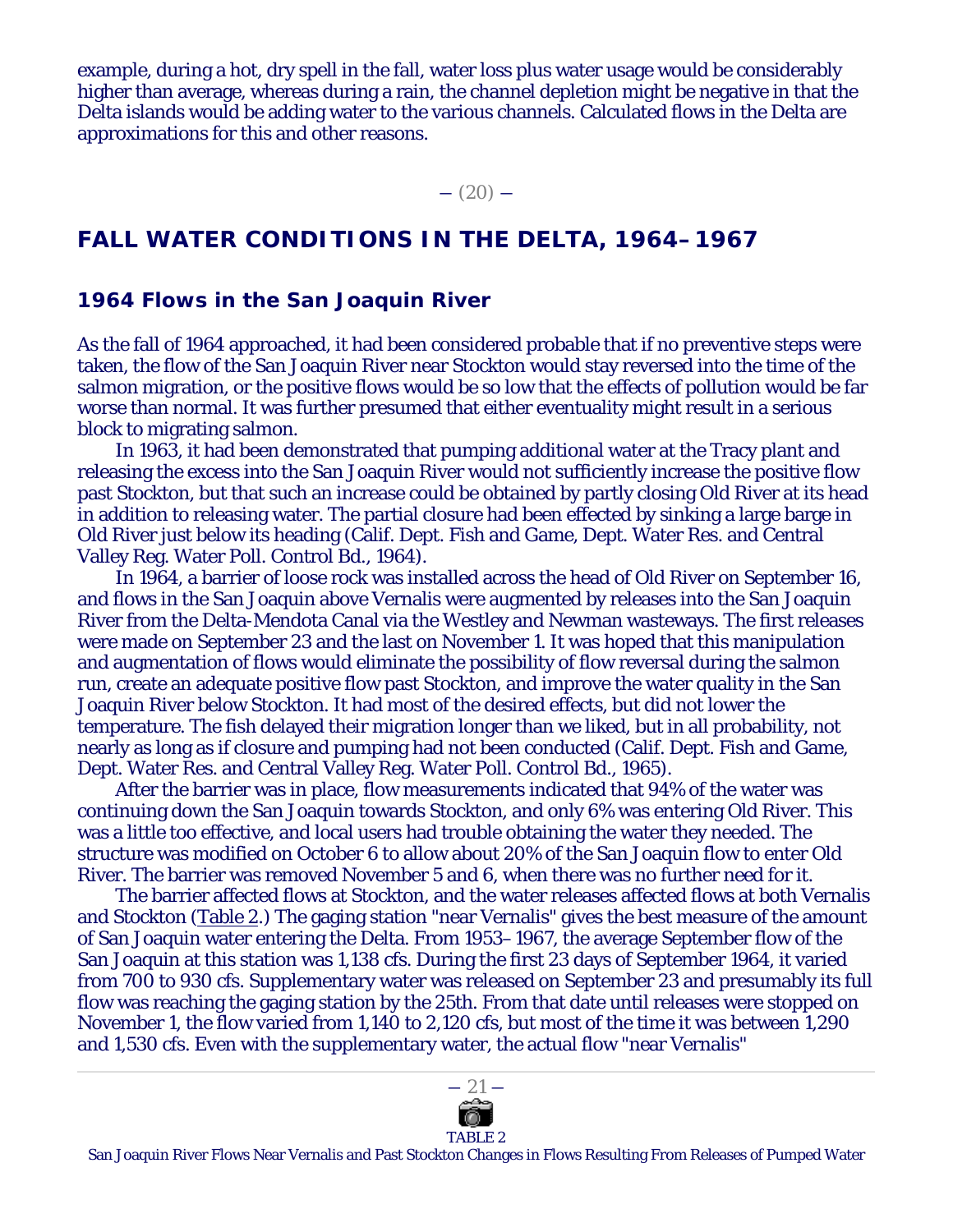and from Partial Closure of Old River September 15–November 15, 1964 for all of September was only 0.79 times the 15-year average for September; October (with releases all month) was 0.86 times the average October; November (with very little supplementary water) was up to 1.16 times the average, thanks to increased natural runoff. (Table 3 and **[Figure 3]**).

At Stockton, conditions were much better than they would have been without the combination of supplemental releases and the Old River closure. Together, these two assists resulted in flows which were calculated to range from about 780 to 1,620 cfs; several times the flow which would otherwise have occurred.

The water which passed Stockton during the period of supplemental pumping included a fairly high proportion of Sacramento River water because most of the water picked up at the Tracy Pumping Plant was from that source. It had been argued that this might confuse the salmon, but apparently it did not. Salmon were moving upstream while Sacramento water was being released and continued at about the same rate after it was turned off.

Neither closure nor pumping were needed during the next three years but the agencies involved have since agreed to repeat the procedure whenever necessary. The California Department of Water Resources will install the Old River closure, the U.S. Bureau of Reclamation will pump the extra water. The California Department of Fish and Game is already hatching and rearing salmon from the San Joaquin River System and will continue this program as long as desirable.



Key Flows Affecting the sacramento-San Joaquin Delta September 15–December 15, 1964–1967



Key Flows Affecting the sacramento-San Joaquin Delta September 15–December 15, 1964–1967

# **1964 Flow of Sacramento River Water to the Central and Southern Delta**

During September, October, and November 1964, monthly net flows of 5,000 to 6,000 cfs left the Sacramento River through the Delta Cross Channel and Georgiana Slough. When this water reached the main San Joaquin channel, over half continued down the San Joaquin and rejoined the Sacramento River near Antioch. Most of the remainder was drawn up Old and Middle Rivers to the Tracy pumps.

During late September and all of October, the Tracy Pumping Plant took considerably more water than it would have in the absence of closure and supplemental pumping. It was receiving much less San Joaquin water than normal because of the closure in Old River, and more Sacramento water had to flow south to make up the difference. The result was a stronger than normal reversed flow in Old and Middle Rivers in September and October. The average November flow was weakly positive. The strong reversed flows may have reduced the likelihood of salmon migrating to the San Joaquin tributaries via the Old and Middle River routes, but this was more than compensated for by the vastly improved water conditions past Stockton.



FIGURE 3. Rate (cfs) and direction of mean monthly net flows in the Sacramento-San Joaquin Delta. Fall of 1964. Open arrows indicate flows in normal direction, solid arrows indicate reversed flows.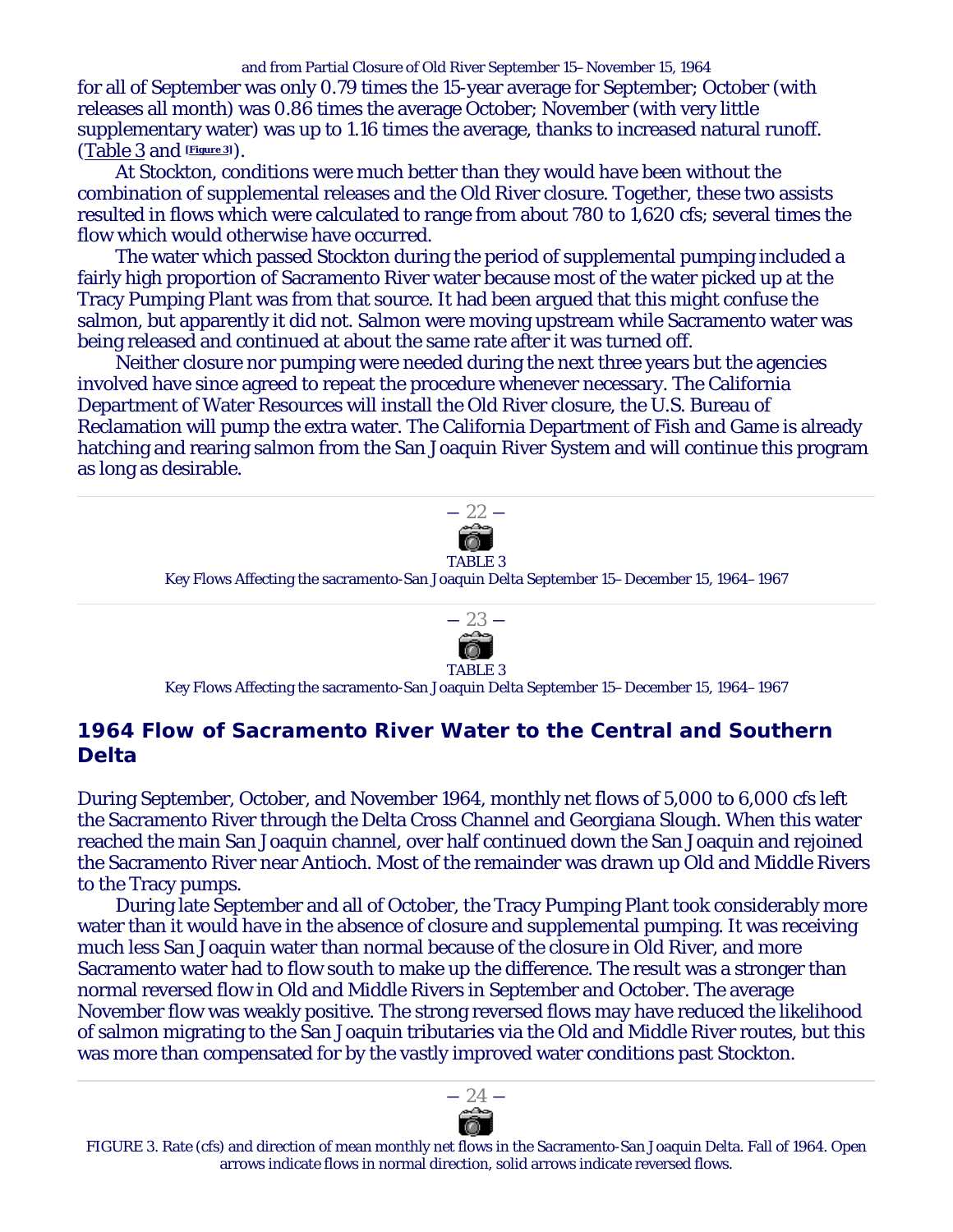$-25-$ 

It has been generally assumed that adult salmon require water with at least 5 ppm of dissolved oxygen if they are to function properly and move normally through an area. The present work strengthens that assumption. In 1964, the mid-depth dissolved oxygen level was dangerously low in early September, but as soon as the supplementary releases of water passed Stockton, the DO climbed above 5 ppm and remained there except for one lone reading of 4.8 ppm.

Salmon are known to avoid high temperatures, and although water releases from the Delta-Mendota Canal had a highly beneficial effect on dissolved oxygen levels, they do not appear to have cooled the water. The highest temperatures encountered below Stockton were generally above 70° F. until after October 15. On October 23 the temperature was 66° F., but it dropped to 64° F. on the 27th; later than in any of the other three years (Appendix 1).

# **1965 Flows of the San Joaquin River**

Fall water conditions in 1965 were better than average, and there was no need for a barrier or for pumping for flow augmentation; neither was used during 1965 or in the following two years.

The early part of 1965 was relatively moist, and during the fall months, the flows of the San Joaquin River were higher than average. On September 1, the San Joaquin near Vernalis was discharging 1,180 cfs; this flow gradually increased to 2,560 by the end of the month. Mean flows in September and October were roughly twice those of 1964, even though the 1964 flows included pumped water. September flows were 1.47 times the average September (1953–1967); October and November were 1.79 and 1.80 times their respective averages.

Flows past Stockton in 1965 were lower than in 1964. Because there was no barrier, the major part of the 1965 flow went down Old River towards the Tracy pumps. On September 1, the flow past Stockton was only 132 cfs, but by the end of the month it had increased to 754 cfs. During October, it averaged 915 cfs.

# **1965 Flows of Sacramento River Water Into the Central and Southern Delta**

At flows below 25,000 cfs, the amount of water which diverts from the Sacramento River into the Delta Cross Channel and Georgiana Slough**[2]** increases when the flow of the Sacramento River increases. In 1965 the Sacramento River flows were higher than in 1964, and its flows into the central Delta were greater. Early September pumping demands at Tracy were somewhat more than in 1964 but were less in late September and in October because there was no supplemental pumping. The net reversed flow in Old and Middle Rivers was much less in 1965, partly because there was no barrier and no supplemental pumping. In October, the net flow reversal in Old and Middle Rivers was only about one-fifth of that of the previous year. The average November flow in Old River was positive (**[Figure 4]**).



FIGURE 4. Rate (cfs) and direction of mean monthly net flows in the Sacramento-San Joaquin Delta. Fall of 1965. Open arrows indicate flows in normal direction, solid arrows indicate reversed flows.

The lowest dissolved oxygen levels encountered below Stockton were 3.3 ppm on September 22, they were above 4 ppm by September 30, and above 5 ppm on and after October 8. In 1965,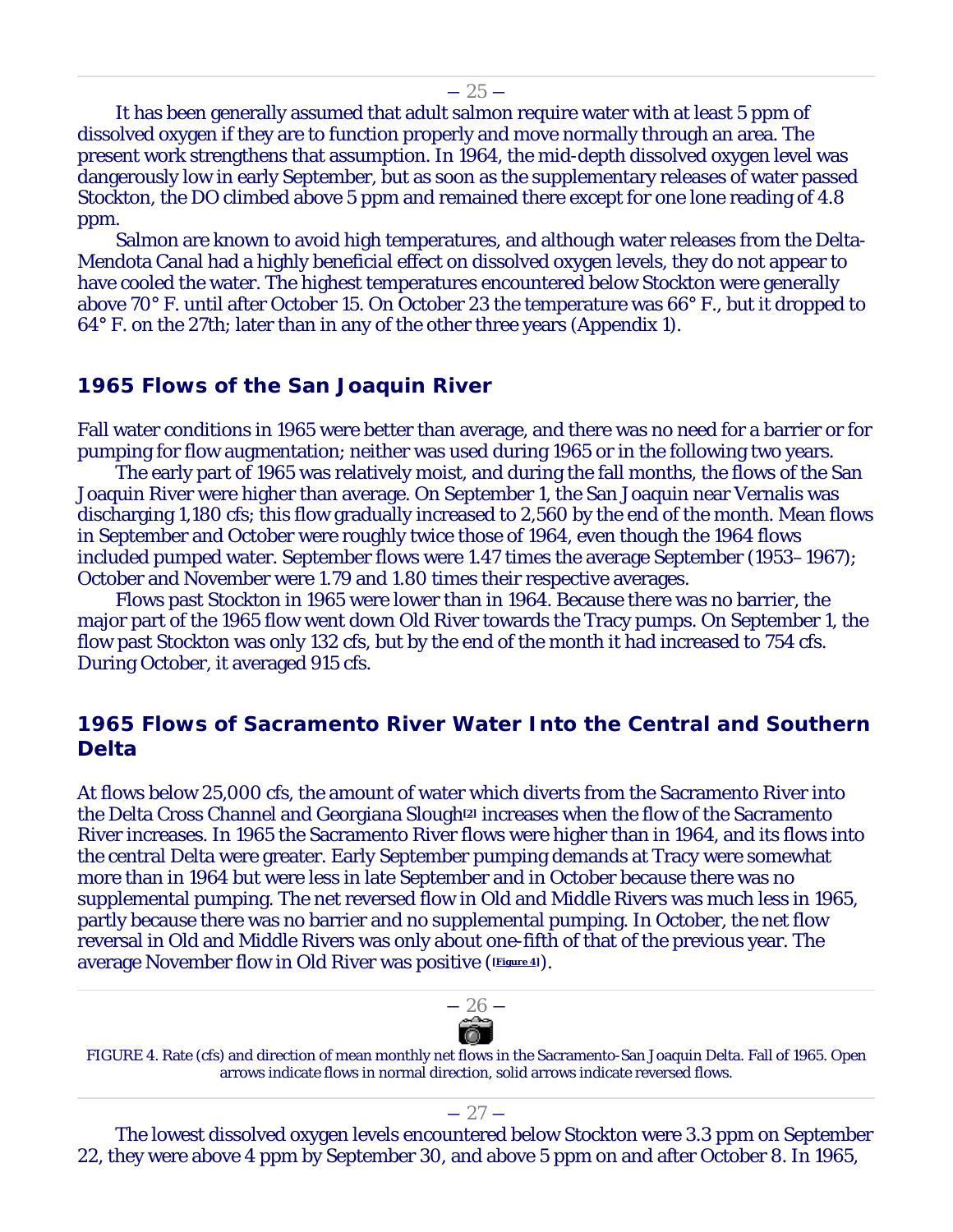the oxygen levels reached 5 ppm, 11 days later than in 1964, but about two weeks earlier than in 1967 and over three weeks earlier than in 1966.

Water temperatures in late September and early October (1965) averaged about 2° F. lower than during a corresponding period in the other three years; but as the season advanced the water cooled more slowly and temperatures were about average during the middle and late parts of the season.

#### **1966 Flows of the San Joaquin River**

Early 1966 was dry, and the fall flows of the San Joaquin River were lower and salmon were delayed longer than in any other year of this four year study. For the season as a whole, dissolved oxygen levels in 1966 probably approached the minimum under which San Joaquin Salmon could be expected to make their way through the Delta, to their home streams, without excessive mortality or without large numbers abandoning the wait and ascending a relatively clean stream such as the Sacramento. It is quite possible that in 1966 some San Joaquin salmon did ascend the Sacramento (see page 61). Before 1961, salmon had made their way upstream in years when the flows of the San Joaquin were lower than in 1966, but in those earlier years the Tracy pumps had taken considerably less water in October and November.

On September 1, 1966, the flow of the San Joaquin River near Vernalis was 597 cfs and increased to 785 cfs by the end of the month. Flows in October and November averaged 1,101 and 1,330 cfs respectively. September discharges were 0.64 times those of the average September; October and November flows were 0.67 and 0.66 times their respective 1953–1967 averages.

In 1966, there were very small reversed flows past Stockton for the first half of September, followed by very small positive flows for the second half of the month. The mean September flow past Stockton was calculated to be a minus 9 cfs which is not significantly different from zero in either a statistical or a practical sense. By the end of October, the flow had increased to a positive 252 cfs and was up to 400 by November 5. It stayed close to this latter figure for the remainder of the month.

# **1966 Flows of Sacramento River Water Into the Central and Southern Delta**

September and October flows from the Sacramento River into the central Delta via the Delta Cross Channel and Georgiana Slough were 5,100 and 4,500 cfs respectively; these were the lowest September and October flows during the four-year experiment. The mean November flow had increased to 6,850 cfs which was above average (**[Figure 5]**).

The water taken by the Tracy Pumping Plant was about average for the four years. The average flow in Old and Middle Rivers was strongly reversed in September and October, and weakly reversed in November. In the other three years, the average November flow was positive.



FIGURE 5. Rate (cfs) and direction of mean monthly net flows in the Sacramento-San Joaquin Delta. Fall of 1966. Open arrows indicate flows in normal direction, solid arrows indicate reversed flows.



FIGURE 6. Rate (cfs) and direction of mean monthly net flows in the Sacramento-San Joaquin Delta. Fall of 1967. Open arrows indicate flows in normal direction, solid arrows indicate reversed flows.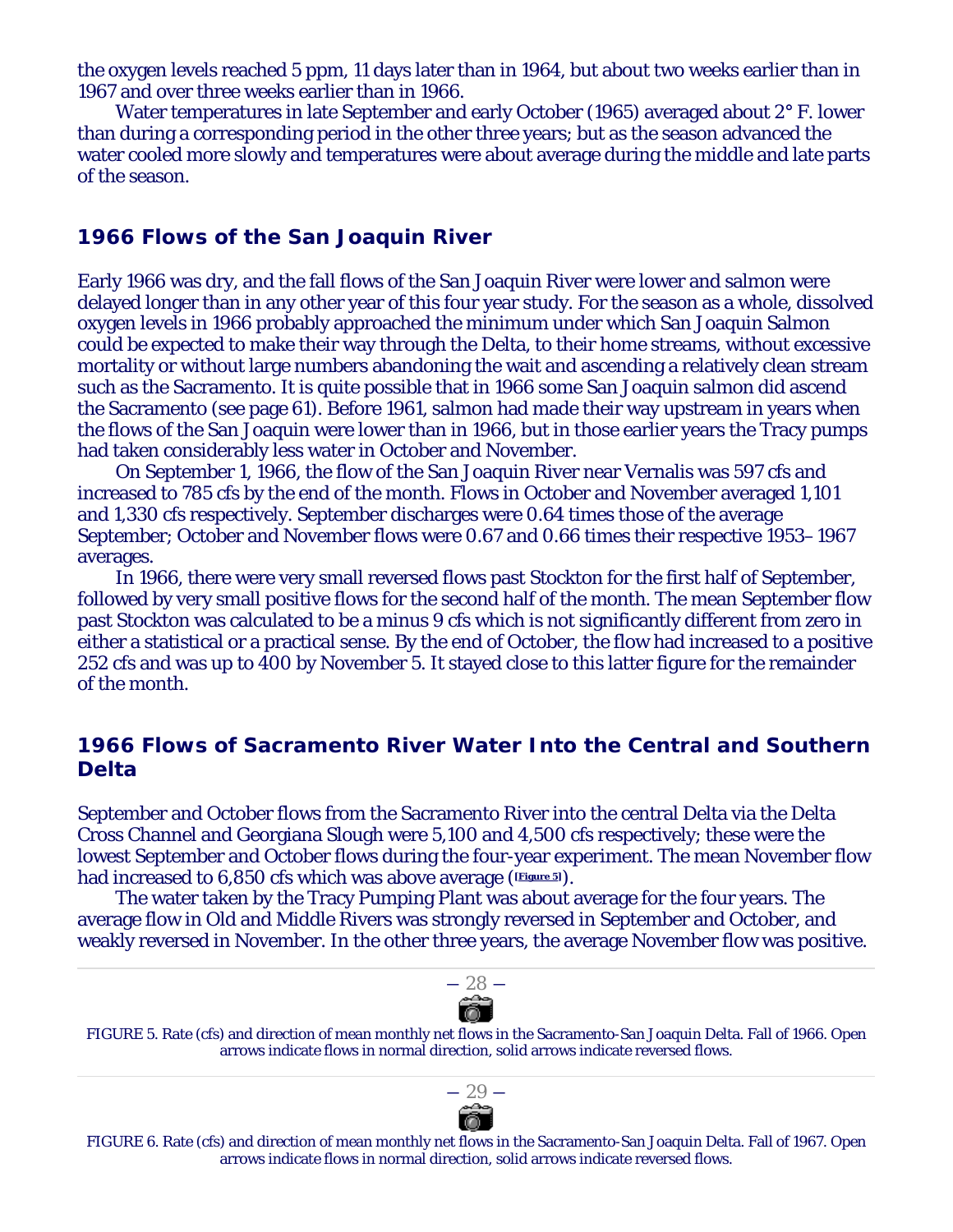As might be expected, dissolved oxygen levels in 1966 in the San Joaquin River below

Stockton stayed below 5 ppm later than in any of the four years under discussion. The oxygen level was not up to 5.0 ppm until October 31. It reached 5.5 on November 2 and remained above that figure for the remainder of the season.

The fall of 1966 started out with a relatively warm water temperature of 73° F. but the water cooled to 70° F. by October 11 and was down to 65° F. by October 19. Temperature conditions during 1966 were as good as in any of the four years.

#### **1967 Flows of the San Joaquin River**

Early 1967 was moist, and fall water conditions were roughly similar to those in 1965.

Flows near Vernalis were 1,910 on September 1 and increased to 2,470 cfs by the end of the month. The mean September flow was 1.78 times the average September; October and November were 1.66 and 1.72 times their average, respectively.

Flows past Stockton were good. September, October, and November averages were 479 cfs, 884 cfs, and 1,290 cfs respectively. Overall, the 1967 average was very slightly below that of 1965 (**[Figure 6]**).

# **1967 Flows of Sacramento River Water Into the Central and Southern Delta**

Mean flows from the Sacramento to the central Delta were 6,800 cfs in September, 6,200 cfs in October, and 5,900 cfs in November. The September and October flows were the highest of the four years; the November flow, one of the lowest.

The Tracy Pumping Plant took a little more water in 1967 than in any of the other three years, reflecting the trend toward an increase in fall pumping.

Average flows in Old and Middle Rivers were strongly reversed in September, weakly reversed in October, and weakly positive in November.

In spite of the relatively high water flows, the lowest dissolved oxygen levels encountered below Stockton remained less than 5 ppm until sometime between October 20 and 23; later than any year studied except 1966.

Water temperatures were a little higher in late September than in the other years, but dropped to 65° F. by October 25, only two days later than the 1964–67 average.

 $-$  (31)  $-$ 

#### **STUDY METHOD**

To study the migrations of adult San Joaquin River salmon through the Delta, fish were captured with a trammel net in the lower Delta and tagged with sonic transmitter fish tags. Tagging was done through the principal period of migration—September through November. The tags produced vibrations in the ultrasonic range (130,000 or 160,000 cycles per second). Tag tracking crews traveled by boat and used portable tag signal detecting equipment to determine the daytime distribution and movement of tagged fish. Primary emphasis was in the San Joaquin River, but other channels were checked as time permitted.

Stationary tag signal detectors (shore monitors) were placed at carefully selected locations along principal waterways. These instruments recorded passing tags and the time of passage. In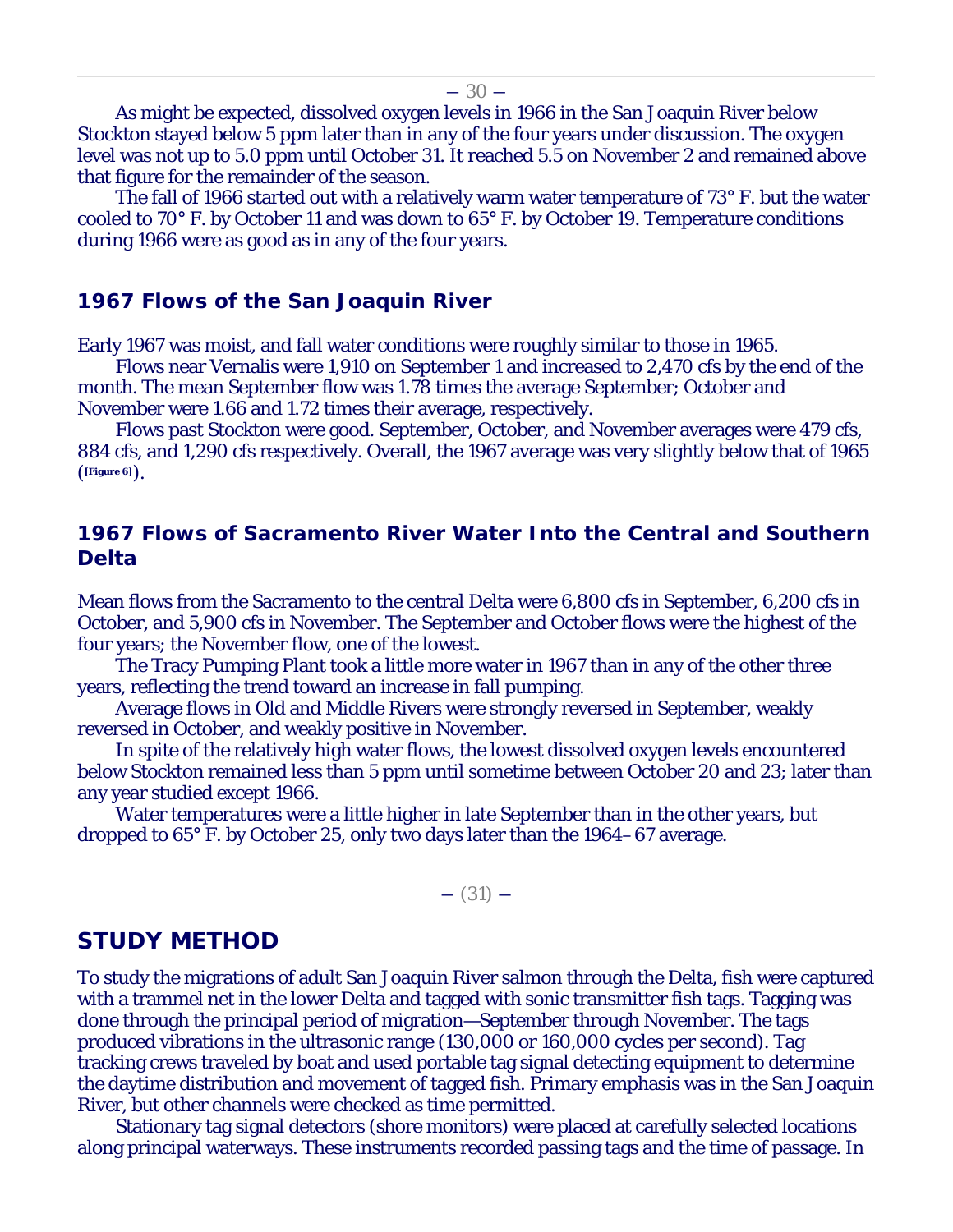theory, all or almost all tagged fish migrating up the Sacramento and all those going up the San Joaquin River would pass a monitor. No monitors were placed on the Mokelumne River System, but part of the fish going there to spawn would be counted through the Woodbridge Dam fish ladder.

To determine water conditions which the fish encountered, the tag tracking crews took middepth water samples and determined the dissolved oxygen content at key locations several times a week, particularly in the main San Joaquin channel below Stockton where pollution was at its worst.

Information on stream flows was obtained from published and unpublished reports of the California Department of Water Resources and the U.S. Geological Survey. Supplementary information on temperature and dissolved oxygen was obtained from the Department of Water Resources, the U.S. Bureau of Reclamation, and the Corps of Engineers.

 $-$  (32)  $-$ 

# **SONIC TAGS: THEIR DETECTION AND RECOVERY**

For our 1964 experiment, signal detecting and recording equipment was borrowed and sonic tags purchased from the U.S. Fish and Wildlife Service's Fish Passage Research Program. This organization had developed tags and equipment to study movement of salmon through reservoirs in the Columbia River System (Trefethen 1956; Trefethen, Dudley, and Smith, 1957; and Johnson 1960). The tags had been manufactured to Fish and Wildlife specifications by DeVoe and Malm, Inc., of Kirkland, Washington.

For our 1965 and later experiments, the California Department of Fish and Game purchased tags and equipment from Smith Root Electronics of Seattle, Washington. These tags were similar to the earlier ones, but there were important differences in the tag recording equipment (see below).

#### **Sonic Transmitter Fish Tags**

The sonic tags sent high frequency (ultrasonic) vibrations into the water, were battery-powered, and used a crystal transducer to change electrical oscillatory signals into mechanical motion (vibrations). Each tag was enclosed in a polystyrene case about 3 9/16 inches (90 mm) long by ¾-inch (19 mm) diameter with rounded ends, designed to be watertight down to a depth of 150 feet (46 meters) (**[Figure 7]**). The sound waves were sent out in short pulses to conserve battery life and to permit the identification of more than one tag group within the same frequency range. During our 1964 study, four tag groups were used: A long- and short-pulse rate vibrating at 130 kilocycles per second and a long- and short-pulse rate vibrating at 160 kilocycles. From 1965 through 1967, all our tags were in the 127–130 kilocycle range. All 1965 tags had the same pulse rate; in 1966 and 1967 two groups of tags with supposedly different pulse rates were used each year (Table 4).



FIGURE 7. Cut-away view of sonic tag. *Photograph by John E. Riggs.*



Signal Specifications of Sonic Tags The field life expectancy of the tags depended on the life of the enclosed batteries; about 6 weeks in 1964 and 12 weeks in later years. There was variation in length of life among tag groups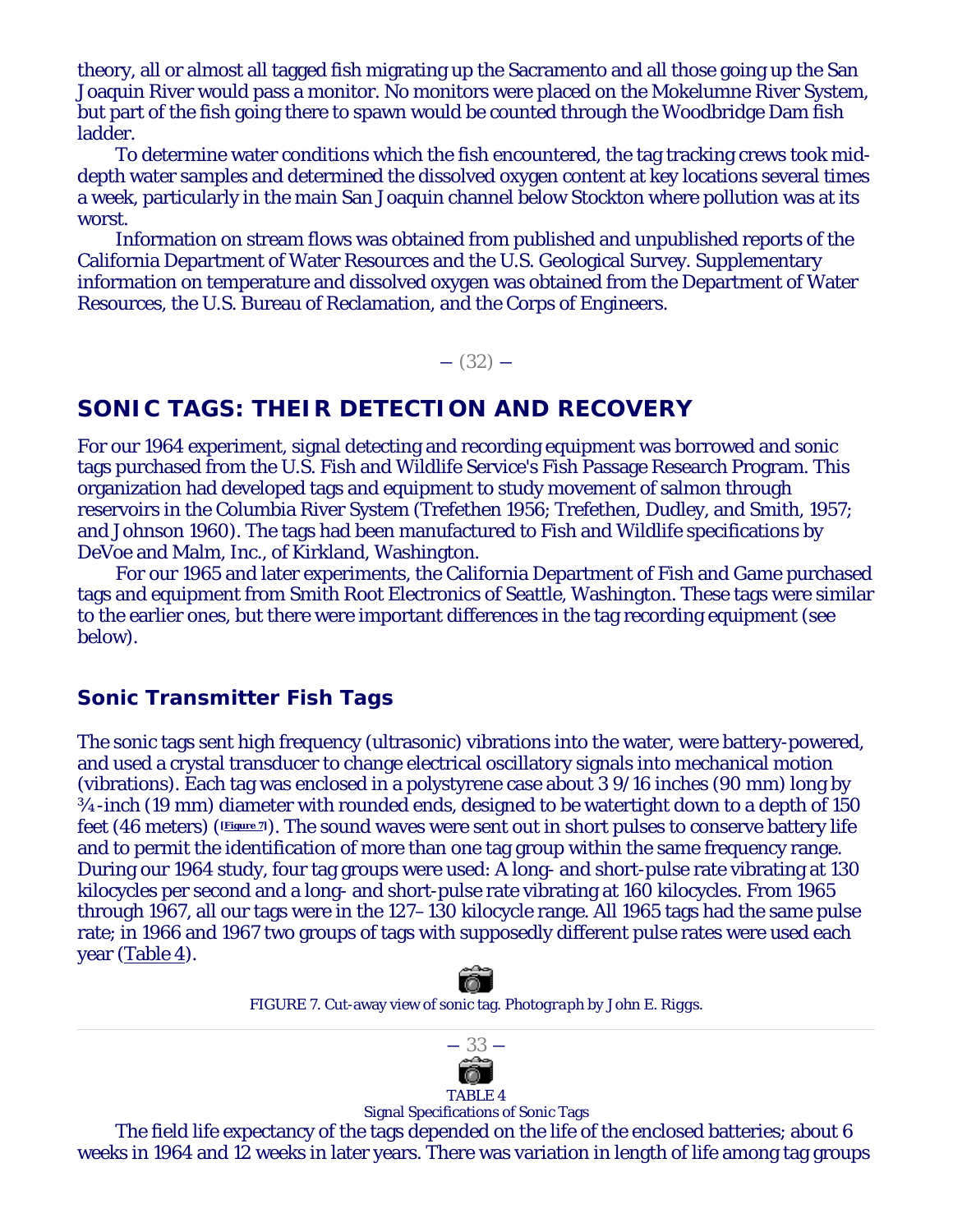because of the different pulse lengths and pulse rates. Tags were received with the circuit "turned off", each tag was activated just before use by closing a magnetic reed switch inside the capsule. This was accomplished by attaching a small alnico magnet to the tag capsule directly over the switch. The magnet was placed in a groove cut into a piece of polystyrene about  $9/16$  X  $5/16$  X  $\frac{1}{8}$ inches (14 X 8 X 3 mm) and the plastic cemented to the capsule. A smaller piece of plastic or a drop of cement at each end of the groove kept the magnet from sliding out. The magnets used from 1965 through 1967 were about  $\frac{1}{2}$  X  $\frac{1}{8}$  X 1/16 inches (13 X 3 X 1 $\frac{1}{2}$  mm). Those used in 1964 were slightly smaller. The smaller magnets would not activate the tags used during the last three years of the project.

To insure that the tags were transmitting satisfactorily, a day's quota of tags was activated and tested at dockside or enroute to the tagging area. Since the acrylic cement required at least an hour to harden after the magnet was attached, a second test was given each tag shortly before it was applied to a fish. In 1964, the limited life of the tag (6 weeks) was conserved by activating them the morning they were to be used and deactivating any that were left over in the evening. The longer life (12 weeks) of the later tags made it practical to activate them the day before use and unnecessary to deactivate any that were left over at the end of the day.

The vibrations sent out by a tag could be detected by either a portable receiver or a fixed recording monitor. Both devices change the vibrations into electrical oscillatory signals.

#### **Portable Receivers and Tag Tracking**

The portable receivers consisted of a unidirectional crystal transducer or portable hydrophone which was lowered into the water, and a battery-powered receiver which was kept on deck. The hydrophone, or probe, was on the end of a tubular metal handle about 61 inches (155 cm) long. Wires passing up this tube led to the receiver. Receivers were permanently tuned to the tag frequency; different receivers were used to detect 130 kc and 160 kc tags. Since the tags sent out signals at a far higher frequency than the human ear could detect, the receiver converted and amplified these to audible sounds which the operator

FIGURE 8. Portable probe (or hydrophone) and receiver for tracking sonic tags. *Photograph by John A. Shaver.* could hear as "beeps" either through earphones or on a loudspeaker. The strongest reception was about 2 degrees at 1,000 feet although tags could be detected over a considerably wider angle. This narrow beam made it possible to locate and follow an individual tag. Signals were detected at distances up to three-quarters of a mile (1.2 km) (**[Figure 8]**).

― 34 ―

The equipment purchased in 1965 and used from 1965 through 1967 was quite similar to that borrowed in 1964, but it did not include a receiver for 160 kc signals since all the tags were in the 130 kc range.

We usually used 16- to 18-foot (4.9 to 5.5 m) boats, both outboard and inboard-outboard drive powered, to carry our portable equipment and follow the tagged fish.

At first two-man crews were regularly assigned this task. One man operated the boat, took dissolved oxygen samples, and recorded water temperatures while the other operated the tagtracking gear. Later in the study, one man could perform all these duties satisfactorily but somewhat more slowly than a two-man crew. When relatively few tagged fish were in the main San Joaquin channel, one two-man crew could locate all fish between Mossdale and the Antioch Bridge in one day. However, with a large number of fish or when the water was rough, it required two days or two crews to cover this section.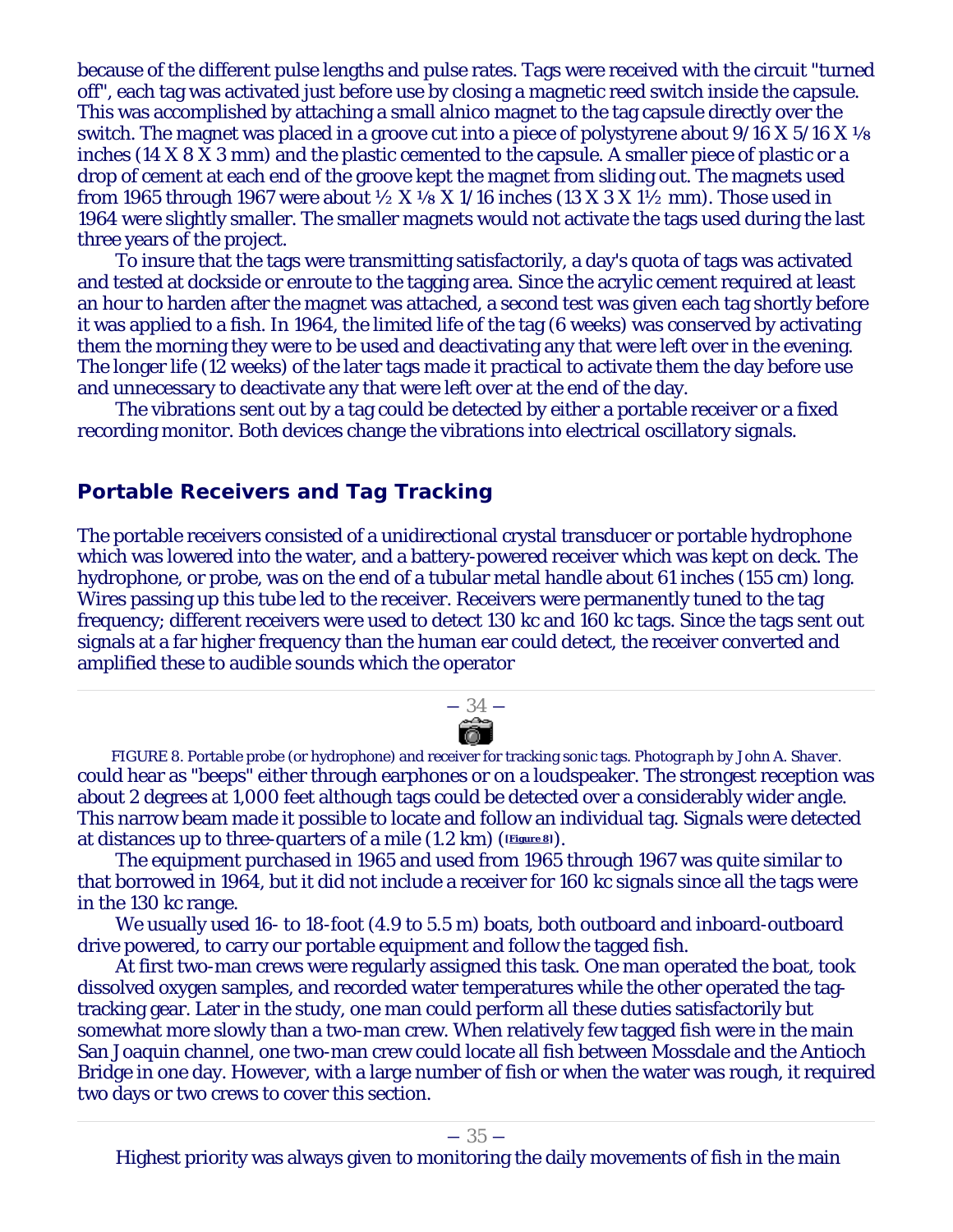San Joaquin River between Antioch Bridge and Stockton, or Mossdale. To facilitate tag location on daily tracking records, each crew carried a map of the Delta on which the San Joaquin River between Antioch Bridge and Stockton had been marked in 29 sections (Figure 1).

In addition to covering the main San Joaquin River, tracking crews also explored its many tributary rivers and sloughs between Mossdale and Collinsville, plus the main Sacramento between Collinsville and Courtland. The Mokelumne River, its two forks, and Georgiana Slough were also explored from time to time. Occasionally, when a spare boat and crew were available, tag tracking gear was operated near the release point of newly-tagged fish to observe their movements.

Tags detected in the San Joaquin River were recorded by appropriate river section and sometimes by landmark as well. In other areas tagged fish were recorded by their position relative to a landmark.

In 1965, 1966, and 1967, whenever a fish was located, a count of the pulses emitted by the tag in a 30-second period was taken and noted on the daily tracking record. The majority of tags used in all of the last three years were supposed to have a pulse duration of 0.06 second followed by a time-off period of 1.2 seconds (23–24 pulses/30 seconds). In practice, we found that the number of pulses in a 30-second period varied between 17 and 28, but was constant for each tag. An additional help in separating tags when two or more were being heard at the same time was the tone of the individual beep which was usually distinct enough to make a separation possible. Unfortunately, it was found that the pulse rate of these Type 2 tags sometimes overlapped that of the Type 3 used for a short time at the end of the 1966 and 1967 seasons. Type 3 was supposed to have a pulse of 0.11 second on, followed by an off period of 2.2 seconds.

In 1964, the men using the portable receivers did not count pulses, but there was no possibility whatever of mistaking a fast-pulse tag (0.3 second between beeps) and a slow-pulse tag (10 seconds between beeps). In contrast, a weak tag signal sometimes did leave room for doubt on the monitor strip-chart recordings used in 1964.

Reporting the two signal lengths separately seemed to add nothing to the information obtained in any of the four years, so we have combined the long- and short-pulse rate tags. The two signal frequencies (130 and 160 kc) used in 1964 have been kept separate.

In searching for tags, the standard procedure was to stop the boat every half mile or less, lower the hydrophone over the side until it was below the bottom of the boat and rotate it very slowly. Tags could be detected by a portable receiver from at least three-quarters of a mile. When a tag was detected, its direction was determined and the boat was usually moved directly over it, or at least close enough to obtain a count of the beeps in a 30-second period. When a tag was found in exactly the same place day after day, it was assumed that it had either become detached from the fish or that the fish was lying dead on the bottom.

#### $-36-$

#### **Stationary Receivers (Shore Monitors)**

The monitors borrowed in 1964 were quite different from those used in later seasons. Primary components were a receiver for each of the two tag signal frequencies, a battery-pack power supply, and a paper strip-chart recorder. Tag signals were picked up by two stationary hydrophones placed on the river bottom near each recorder and sent through coaxial cables to the proper receiver for amplification. The reception beam was approximately 30 degrees at 1,000 feet (305 m). Tag signals appeared as a tracing of characteristic shape on paper stripcharts. Chart movement, regulated by an eight-day clock mechanism, was 6 inches (152 mm) per hour.

From 1965 through 1967, fish tag signals were picked up by a single stationary underwater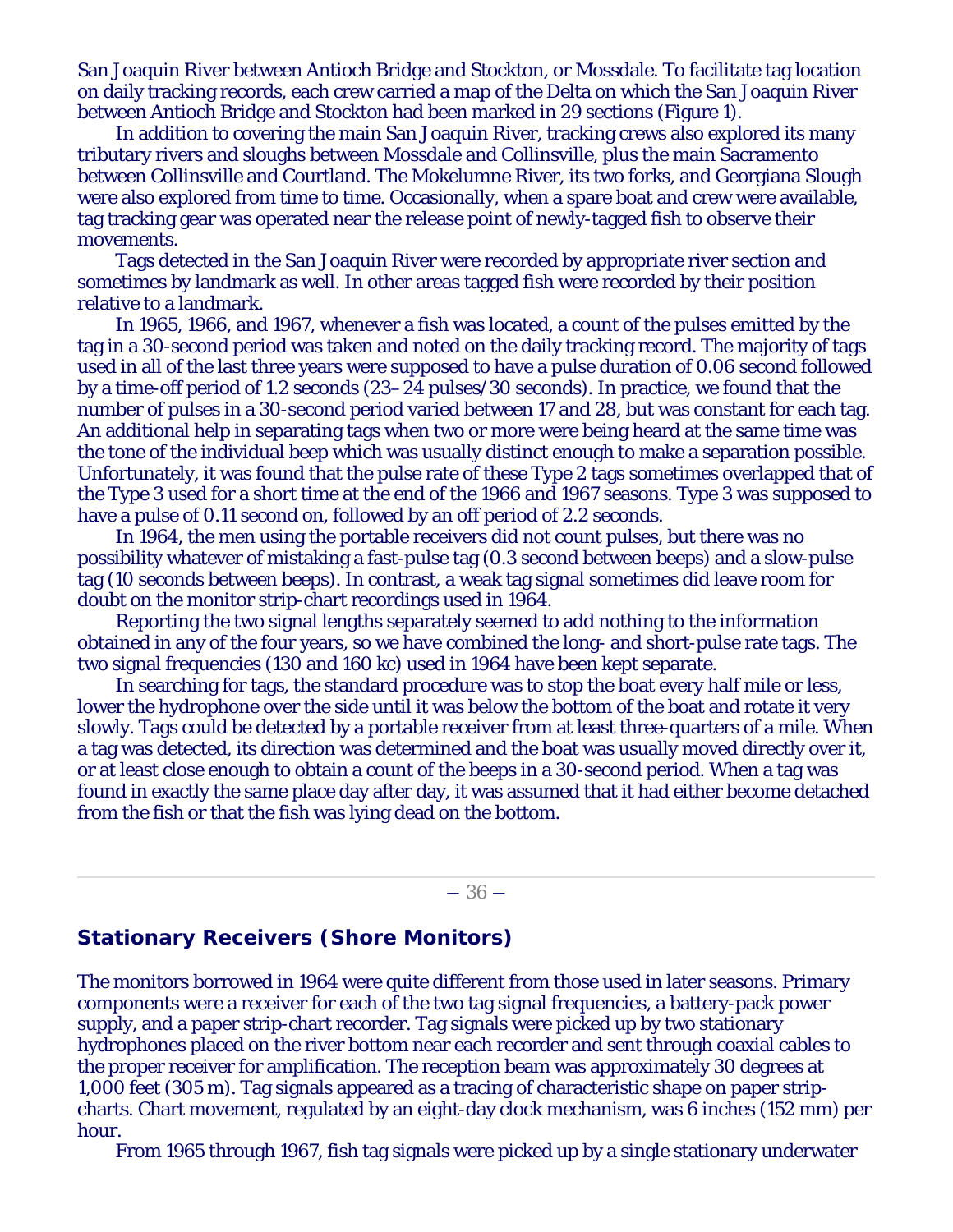microphone, or hydrophone, and amplified approximately three million times by a fixed-tuned receiver tuned to the tag signal frequency, much as they were with the 1964 monitors. However, with the monitors used after 1964, when the tag signal was received, a second signal was sent within the instrument to a control circuit which activated a magnetic tape recorder. The control circuit would then hold the recorder on five seconds and then shut it off. If another signal was received within five seconds, the recorder would reset and continue to function another five seconds. Without some form of restraining device, a tagged fish remaining close to the monitor could keep it running continuously; therefore, to conserve recorder tape, a "lockout" circuit was built into the monitor. When a tag signal was received the recorder would operate only 30 seconds before being shut off by the lockout circuit, even though the receiver might still be getting a tag signal. From this point on, the behavior of the lockout circuit depended on the position of the lockout switch. If the switch was in the "auto" position the circuit would reset automatically when the fish tag signal was lost for a period of five seconds or longer. If the switch was set in the "5-minute lockout" position, the lockout circuit was reset by a clock timer which made a switch closure every five minutes. If a tag signal was still being received at the end of any "5-minute lockout" period, the recorder would operate another 30 seconds.

The tape recorder had two channels: one for recording tag signals and another for recording time. A "time tone" was automatically recorded at  $\frac{1}{4}$ -,  $\frac{1}{2}$ -, or 1-hour intervals, depending upon the position of the "time" switch. This time tone was completely independent of fish tag signals and made it possible to tell when a tag signal had been recorded.

## **Installation of Shore Monitors**

In 1964 we used 13 monitors—11 in the Delta and one each on the lower Stanislaus and Tuolumne Rivers. In each of the other three years of our experiment, there were only four monitors used, all in the Delta.

The way in which monitors were installed depended on terrain and opportunity. One was placed inside the U.S. Bureau of Reclamation's gaging station at Courtland. The remainder were housed outdoors in weatherproof boxes in a variety of ways. Some were on stream gaging station platforms, on navigation light platforms, on horizontal timbers

$$
\overrightarrow{a}
$$

FIGURE 9. Monitor housed on an irrigation pump platform, San Joaquin River near Bowman Road, fall 1965. *Photogràph by John A. Shaver.*

beneath wharves (**[Figure 9]**), or on pipe legs which were driven into the bank. Some were merely rested on the bank and chained to a tree.

The older strip-chart recorders needed to be kept cool, so each box was placed in a shady spot, or shade was created with a piece of plywood. The later type recording monitors were housed in boxes originally constructed for shipping blood plasma. These boxes were insulated with about four inches (100 mm) of styrofoam, about half of which we cut away to make room for the instrument. No shade was needed (**[Figure 10]**).

Each hydrophone, or transducer, was mounted on a weighted iron stand so it would be about one foot (30 cm) off the river bottom when in place, and so it would monitor the entire stream width (**[Figure 11]**). To be sure the hydrophone would detect all tagged fish passing by, an activated sonic tag was submerged in the river and manipulated from a boat at different distances, angles, and depths from the installation. To aid in placing and recovering the hydrophone and stand, a ¼-inch diameter rope was attached to the stand and was also lashed to the hydrophone lead-in cable in several places.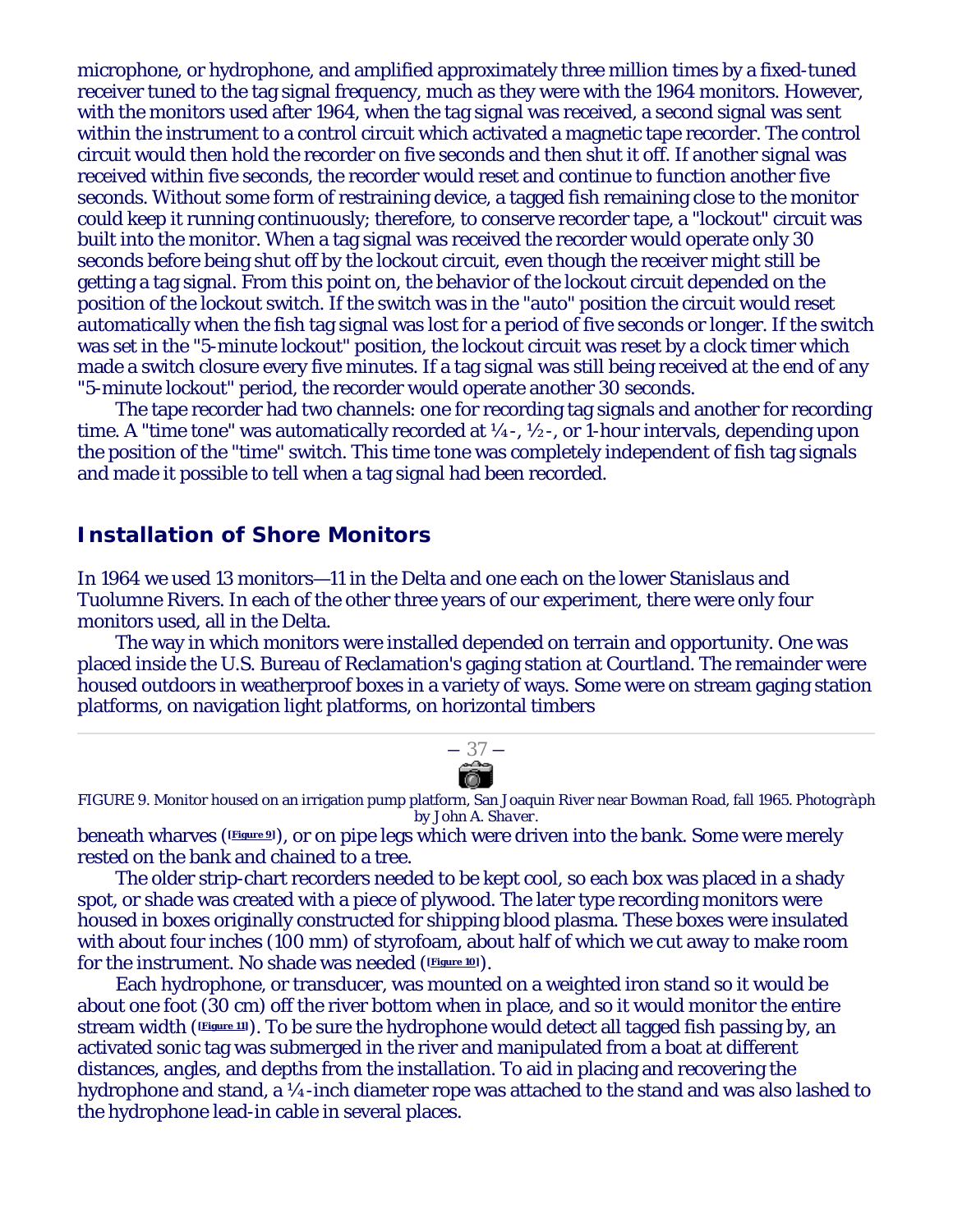# *Servicing Shore Monitors*

During 1964, the shore monitors were routinely serviced every five days. A check list attached to the inside of the box listed the various duties necessary. These included: replacing the roll of strip-chart; winding the clock mechanism; and placing an activated sonic tag in the water at various locations near the hydrophone to ensure that tags were being recorded.



FIGURE 10. Tape recorder type of stationary sonic tag monitor used in 1965–1967; note insulated housing box. *Photograph by Wm. F. Van Woert.*

During 1965–67, one man maintained and serviced the four shore monitors. On Mondays, recorder tapes were changed or used sections removed. On Mondays and Thursdays, the timer clocks were wound, batteries were tested, and an activated sonic tag was placed in the water to make sure the receiver and recorder were functioning properly. Finally, the time channel tones were tested. In addition, for those occasions when more than a field check was needed, the Department had a service agreement with Arnold's Marine Electronics, Concord, California, to handle any necessary repair work on sonic tag equipment. This was a workable arrangement but not as satisfactory as in 1964 when an electronics technician was available at all time.

# *Replacing Shore Monitor Recorder Tapes*

The recorder tape used was quarter mil (0.006 mm) mylar on 7-inch (180 mm) reels. Tapes were threaded on the recorders with the glossy side away from the recording head. As each tape was started, it was marked for later identification with a black marking pen by drawing a line across the tape and writing the words "Start Tape". Next, a test tag was placed in the water near the hydrophone and the tag signal recorded. Another line was then drawn across the tape and marked "End Tag Test". The date, hour, and tag type were written between these two lines. A "Time Channel Tone" was then recorded, following which a third line was drawn across the tape. The words "Time Signal" were written between the second and third lines. The timer clock was then reset to the correct time.



FIGURE 11. Hydrophone, iron stand used to hold it above the river bottom and lead-in cable. *Photograph by Wm. F. Van Woert.*

A full reel of tape lasted two weeks or more at all monitor locations, depending upon the amount of interference or non-tag signals recorded. Each Monday, the amount of tape used during the previous week was removed from the recorder for reading. If there was a week's supply of tape still unrecorded, this portion was left on the reel but the used portion was cut off and rolled on an empty reel. The cut end of the used section was marked by a line drawn across the tape and the words "End Tape", followed by the date and time of day. The cut end of the tap section left on the recorder was marked in the same manner as a new tape.



FIGURE 12. Facsimile of sonic tag recordings on strip-chart as used in 1964. Typical recordings at top. Bottom recordings show a slow-moving salmon (left) and numerous boats.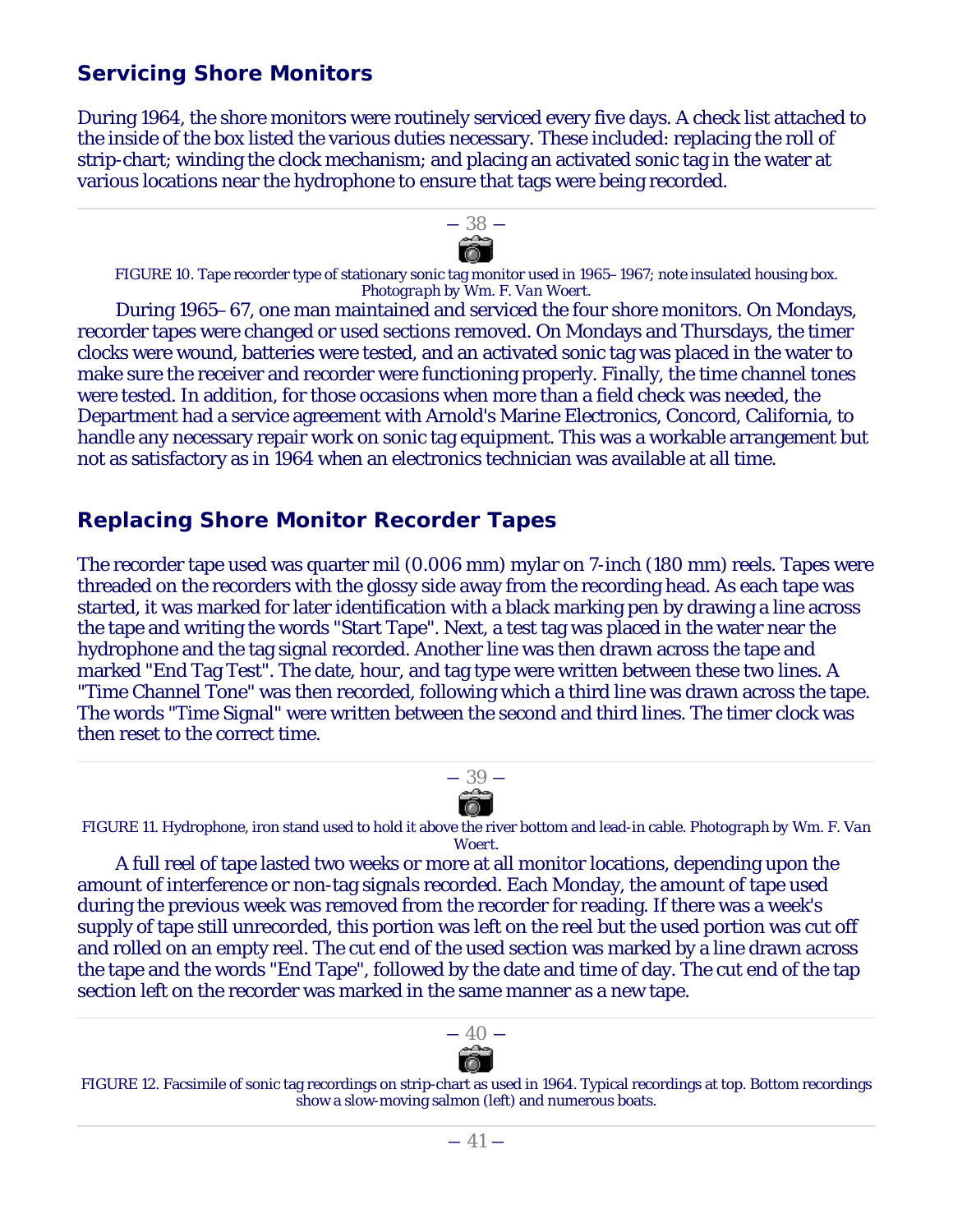# *Reading Shore Monitor Strip-Charts*

In 1964, all recordings were in the form of 6-inch-wide (150mm) paper strip-charts. The 160 kc tags were recorded on one-half of the chart and the 130 kc tags on the other half (**Figure 12**).

Since the chart moved in the monitor at a rate of 6 inches (152 mm) per hour, each section of used chart covering five days of continuous operation was 60 feet long (18.3 m). Tag detection data were limited primarily to the time a tag signal was being recorded on the chart at one of the fixed locations. Where two recorders were installed fairly close together, some indication of the direction a tagged salmon was moving was demonstrated. Where a single recording unit was installed, only the actual time a tagged fish was passing a monitor was obtainable.

Underwater sounds of many types were recorded on these charts, and it was necessary to spend many hours watching the recorder and the river to note what caused the different types of marks. A tag close to the recorder produced a mark that typically jumped away from the base line about  $1\frac{1}{2}$  or 2 inches (4 or 5 cm) and then oscillated with the tag pulses. Long-pulse tags showed marks that would drop back almost to the base line between pulses. Short-pulse tags were "off" such a short time between pulses that the recording point would not have time to swing back more than  $\frac{1}{4}$  to  $\frac{3}{8}$  of an inch (6–10 mm) before the next pulse caused it to move away again. After the tagged fish had passed, the mark would typically drop back almost to the base line and then have a smooth "toe" as it spent about 3 minutes dropping the rest of the way. The 130 kc tag signals caused the marker to swing down and the 160 kc signals caused it to swing up, otherwise the marks were similar. Salmon moved at a rate which usually kept the recorder activated for a period of 3 to 6 or 7 minutes (not including the toe of the curve). Occasionally, a recording would be over a much longer period.

Some boats caused interference marks that were very much like long-pulse or short-pulse tag signals. Fortunately, this type of noise was usually of short duration—about one minute. If such a boat had circled close to a monitor for five minutes, we might have misinterpreted the resulting signal as a sonic tag.

Combinations of noise and tag signals were bothersome on occasion, but the usual tag signal was clear and distinct.

#### *Reading Shore Monitor Recorder Tapes*

From 1965 through 1967, all monitor records were on magnetic sound recording tape. These were read each week on a tape recorder rented for this purpose. The tapes were played back at a recorder speed of 3¾ inches (95 mm) per second.

Time tones and tag signals heard were noted on record sheets, labeled to include the 24 hours in a day.

As with the recording charts, used in 1964, the tapes contained various amounts of interference noise or non-tag signals, necessitating a prolonged study of the different sounds and their origins. With experience, it was possible to recognize most of the common non-tag signals. Tugboats and high-speed outboard motor boats caused the

#### $-42-$

greatest amount of interference. These sounds were more of a nuisance than a real handicap to accurate tape reading as the human ear is very effective at separating tag signals from all other sounds.

Usually two men read the tapes together. Two days each week were required to read and double check the tapes from the four monitors. The time required to read each tape generally varied directly with the amount of interference recorded. We consider that the tape recorders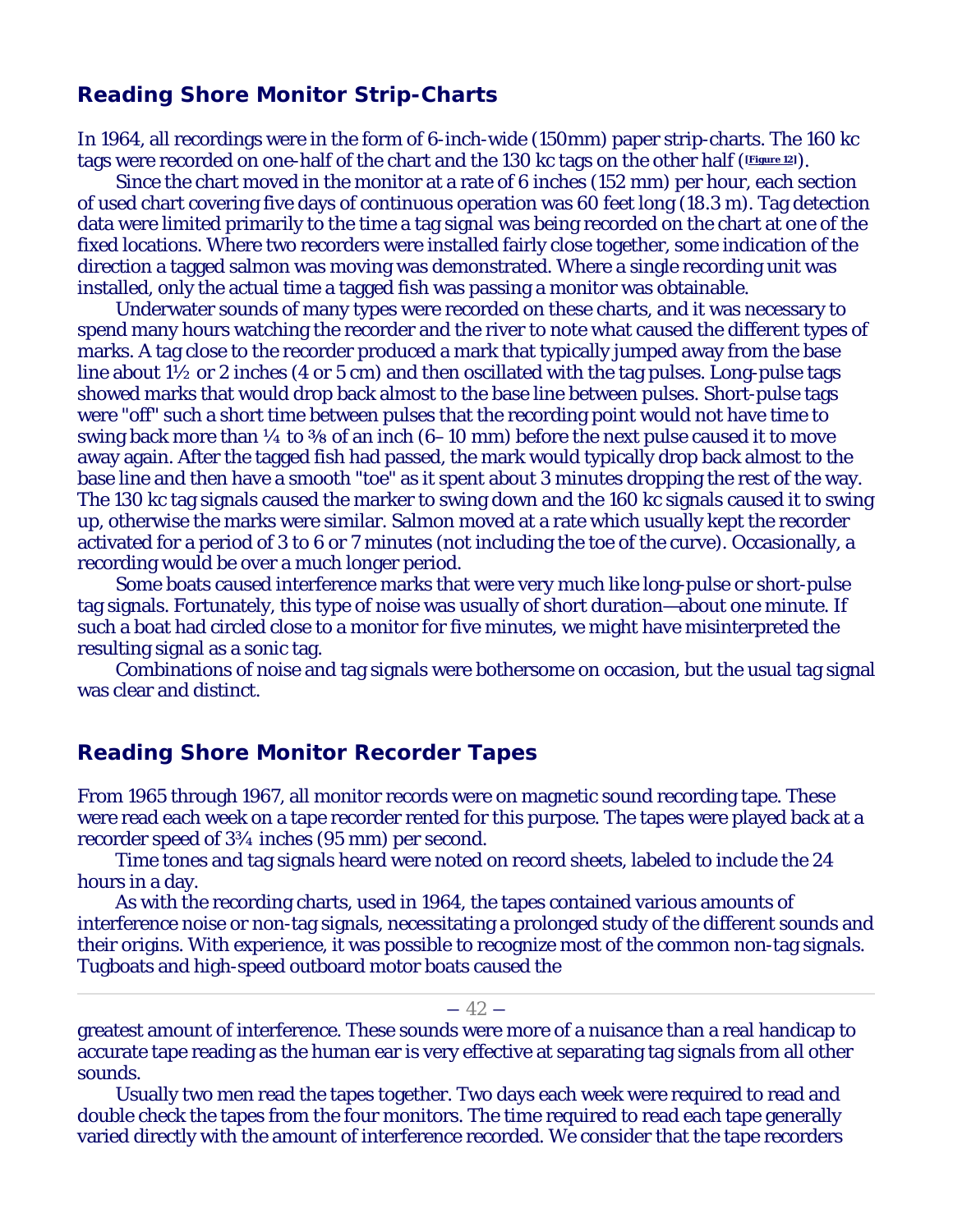were a definite improvement over the older chart recorders.

#### *Location of Monitors*

In 1964, we had 14 borrowed monitors on hand and set up 13 of them in and around the Delta in an effort to get as good coverage as possible (**[Figure 13]**). The 14th was kept available as a replacement. Some monitors were set up in pairs to determine which way the fish were moving. Monitor locations in the Delta were:

*Area 2 (Blind Point Monitors):* A pair of monitors; one near Blind Point on Jersey Island, the other across the channel on Sherman Island about ½ mile (0.8 km) upstream. Data from this pair of monitors and the pair in Areas 17 and 18 (below) proved useless and are not included in the report. Both pairs of monitors were too close to the tagging areas, and tagged fish moved in and out of the range of the recorders in such numbers and with such frequency that it was impossible to keep track of individuals.

*Areas 17 and 18 (Venice Island Monitors):* A pair of monitors, one at the downstream mouth of Middle River and the other about 1½ miles (2.4 km) farther upstream.

*Areas 25 and 26 (Light 35 Monitors):* A pair of monitors, one at the mouth of Fourteenmile Slough, the other about 1 mile (1.6 km) farther upstream. These two monitors were about 4 and 5 miles downstream from the point where the Stockton ship channel joins the San Joaquin River. Oxygen depletion was usually at its worst in this general area.

*Mossdale Monitor:* One monitor a short distance upstream from the Highway 50 bridge over the San Joaquin River. This monitor was upstream from the point where Old River diverts from the San Joaquin and in theory, any salmon bound for one of the San Joaquin tributaries would have to pass this point.

*Middle River Monitor:* One monitor about 2 miles (3.2 km) from the south end of that channel. Very little water flows through this part of Middle River and we did not expect any salmon to use this route. No tags were recorded.

*Old River Monitor:* One monitor just north of the point where Grant Line Canal joins Old River and close to the entrance of the Delta-Mendota Canal. Fish coming south in Old River could pass this point and go up either Grant Line Canal or Old River and proceed to the point where these two channels rejoin and then continue up Old River to the San Joaquin.

*Stanislaus River Monitor:* One monitor about 2 miles (3.2 km) upstream from the mouth.



FIGURE 13. Location of shore monitors for recording the passage of sonic tags.

#### $-44-$

*Tuolumne River Monitor:* One monitor about 3 miles (4.8 km) upstream from the mouth. *Sacramento River (Courtland Monitors):* A pair of monitors. One just upstream from the head of Sutter Slough; the other about  $\frac{3}{4}$  of a mile (1.2 km) farther upstream; both near Courtland.

In 1965, the Department of Fish and Game purchased six monitors of the newer design described above. These were the only ones used from 1965 through 1967 (Figure 13). Two were held as replacements and four were operated at the following locations:

*San Joaquin River, Main Channel (Bowman Road Monitors):* A pair of monitors, one at the Bowman Road crossing (often referred to as Brandt Bridge) and the second at Todd's River Club, about 1¾ miles (2.8 km) farther upstream. Both of these monitors are downstream from the heading of Old River. In 1964, a fish which had gone south through Old River and then up the San Joaquin River would be recorded on both the Old River and Mossdale monitors, whereas a fish doing the same thing in any of the latter three years would be recorded only at the Old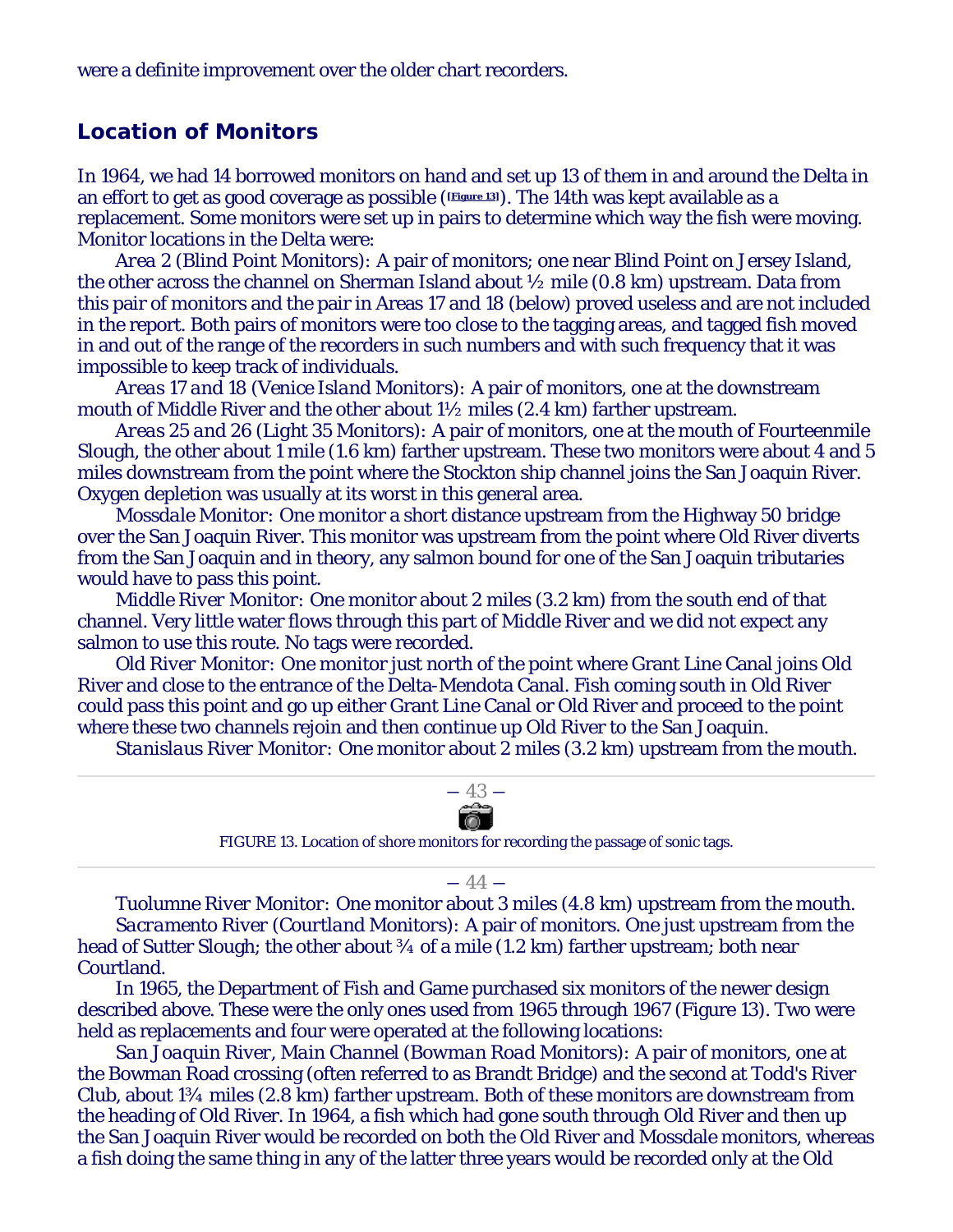River monitor. It would enter the San Joaquin River upstream from the monitors at Bowman Road and Todd's River Club.

*Old River Monitor:* One monitor north of the end of the Grant Line Canal—the same location as in 1964.

*Sacramento River:* One monitor near Courtland.

# **Tag Recoveries**

Tag recoveries and tag sightings, as distinguished from tag signal detection, were relatively few and gave us a limited amount of information. The recoveries were made by a variety of methods.

There was no monitor on the Mokelumne River but each year a count is made of salmon going over Woodbridge Dam. The counters recovered or observed five tags in the four years. There was a complete count of the fish only in 1966. Another five tagged fish were recorded by fish counters at Red Bluff Dam on the Sacramento River, but these fish had presumably passed a monitor.

Every year a spawning stock survey is made on the Cosumnes River which was the only salmon stream the fish could reach without passing either a monitor or a counting station. About one-sixth of the spawned-out carcasses were examined during the 1964–1967 period; one tag was recovered in the four years. Spawning stock surveys were made on other streams but the eight tagged fish recovered had presumably passed a monitor.

Tracking crews recovered four tags from fish that had died, and also recovered one detached tag. These fish and the tag were all below at least one monitor. One live tagged fish was netted during an exploratory net drift in the Sacramento River. It died while being untangled.

Anglers reported catching 12 tagged salmon, six below the monitors in the Delta, and six farther upstream and above all monitors.

Eight tags were recovered at salmon hatcheries. All were upstream from the monitors. Egg-taking crews trapped two tagged salmon. These also were upstream from all monitors.

 $- (45) -$ 

# **CATCHING THE SALMON**

In 1964, 1965, and 1966, tagging was usually done by a three-man crew on the California Department of Fish and Game's 26-foot research vessel, *M.V. Striper*. Basically, this boat was a river gill netter with a net reel (**[Figure 14]**).



FIGURE 14. Trammel net being wound onto powered net real on the *M.V. Striper*, San Joaquin River at Prisoners Point; fall, 1965. *Photograph by Richard J. Hallock*.

In 1967, the *Striper* was replaced by a new boat, the *M.V. Alosa*. The net was fished from the *Alosa* but tagging was done from a skiff.

All salmon were captured with a trammel net similar to those used for commercial salmon fishing in and below the Delta prior to the closing of this fishery in 1957. The net consisted of a wall of 7  $\frac{1}{2}$  inch, 8 inch, or 8  $\frac{1}{2}$  inch (19, 20, or 22 cm) 7-ply nylon gill netting hung in 50% (100 fathoms of netting hung on 50 fathoms of cork line). On each side was a wall of cotton trammel netting of 30- to 34-inch mesh (76 to 86 cm) hung with one mesh of trammel to four meshes of gill net. The net was 4 fathoms (7 m) deep. In 1964, it was 300 fathoms long; in the later years, a 230 fathom net was fished (550 and 420 m).

Fishing was done in the manner of the commercial gill netters who formerly fished the Delta. The net was never anchored or tied to the bank, but was allowed to drift with the current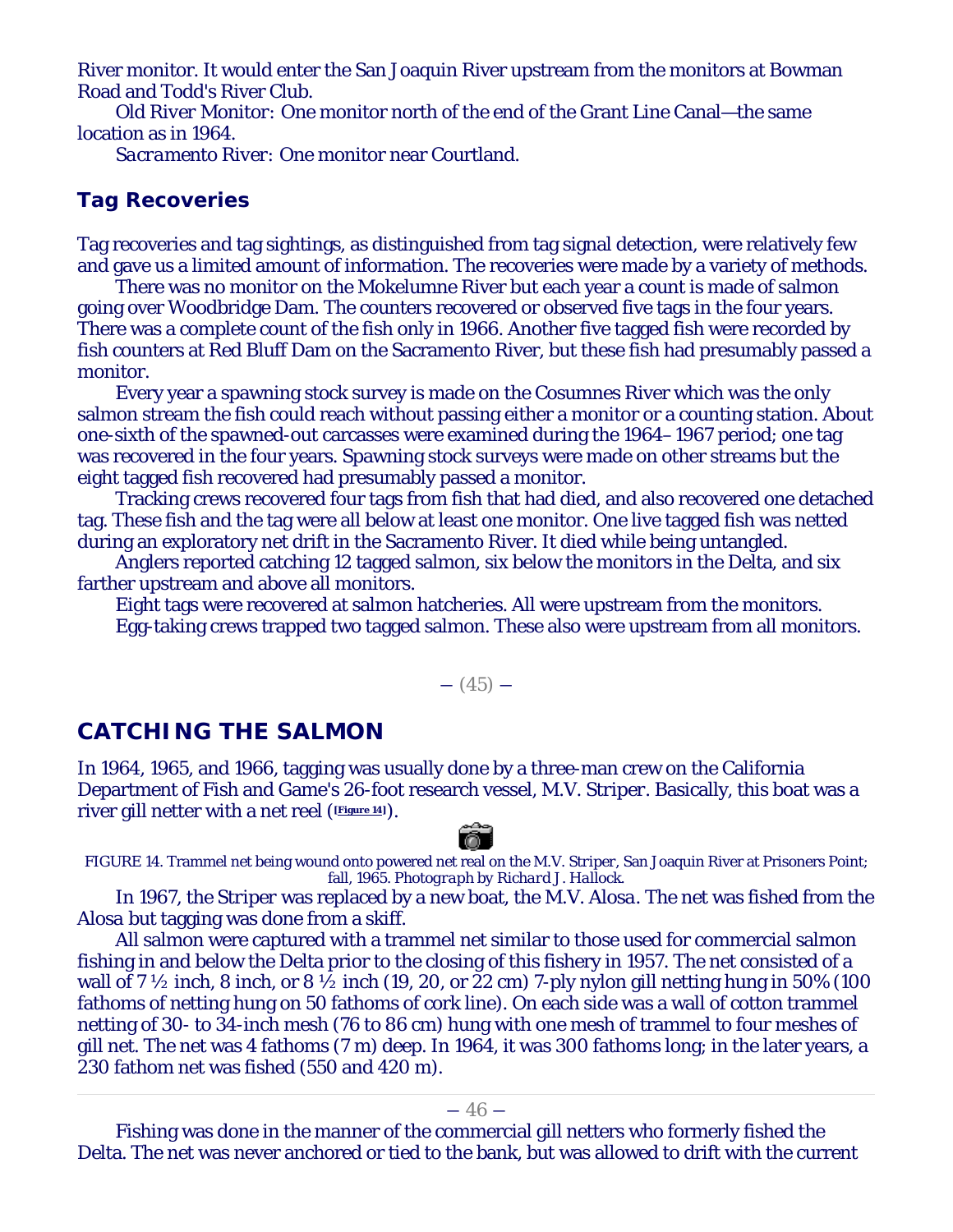and was preferably fished at or near slack tide.

Although the best salmon catches are made at night, all our netting was done during daylight hours so crew members could keep a better watch on the cork line and be sure of detecting the first struggles of a netted fish. When the water was so choppy the boat crew could not be sure of detecting activity at the far end of the net, an additional two men in a skiff watched half the net.

The problem of where to do our tagging was important. San Joaquin salmon runs were very low, and Sacramento runs were many times as great. For financial reasons, our supply of sonic tags was quite limited and it was essential to tag a high proportion of San Joaquin fish. If we fished below the junction of the two rivers, we could expect to catch dozens to hundreds of Sacramento salmon for every one of San Joaquin origin. In contrast, if the fishing site was too far upstream we would learn very little about the movement of San Joaquin salmon through the lower part of the Delta.

In 1964, tagging operations were started at Schad Landing on the lower part of the main San Joaquin channel. The area had been known to commercial netters as a very good fish producer, but that part of the river carries a great deal of Sacramento water, and within two weeks it became quite clear that it was being used by entirely too many Sacramento salmon for our purposes.

Our second choice of fishing spots was Prisoners Point, about 11 miles farther upstream and 2 ½ miles (4 km) above the mouth of the Mokelumne River. This area proved satisfactory and was used for most of the 1964 season and all of the 1965, 1966, and 1967 fishing seasons.

The catch per hour of fishing at Prisoners Point was calculated for 1964, 1966, and 1967. Through an oversight, the man in charge of the 1965 tagging was not alerted to the desirability of keeping a record of the time the net was in the water.

The average catch during the three-year period was just over one fish per hour (244 fish in 231 hours). This includes many dreary hours at the ends of the seasons when the catch was far lower. Catches during the peak week of each season averaged considerably better: 5.36 fish per hour in 1964, followed by 2.09 in 1966, and 4.64 in 1967. Fishing was best in 1964, the year with the smallest San Joaquin run, and second best in 1967, the year with the best run (**[Figure 15]** and Appendix Table 2).



FIGURE 15. Catch per net hour and number of salmon tagged, 1964–1967.  $- (48) -$ 

# **TAGGING THE SALMON**

During our four-year study period, 316 salmon were released with sonic tags; ranging from 63 in 1966 to 96 in 1964 (Table 5).



Summary of Sonic Tags Released, 1964–1967

As soon as a fish was caught, that part of the net containing the fish was lifted aboard the boat, the fish untangled and removed (**[Figure 16]**) and the net dropped back in the water. The boat was then immediately taken out into the channel, clear of the net. Meanwhile, the tagger had placed the fish in a wooden V-shaped cradle and tagged it (**[Figure 17]**). The fish were out of water about two minutes although the tagging took only about 30 seconds. After being tagged, any fish that was active and struggling was immediately released. Others were given artificial respiration; the fish was grasped by the caudal peduncle, its head submerged beside the boat and moved up and down to pass water over the gills (**Figure 18**). After about 10 seconds (6 or 7 strokes) most fish started to struggle and were released. The tag was removed from any fish that was particularly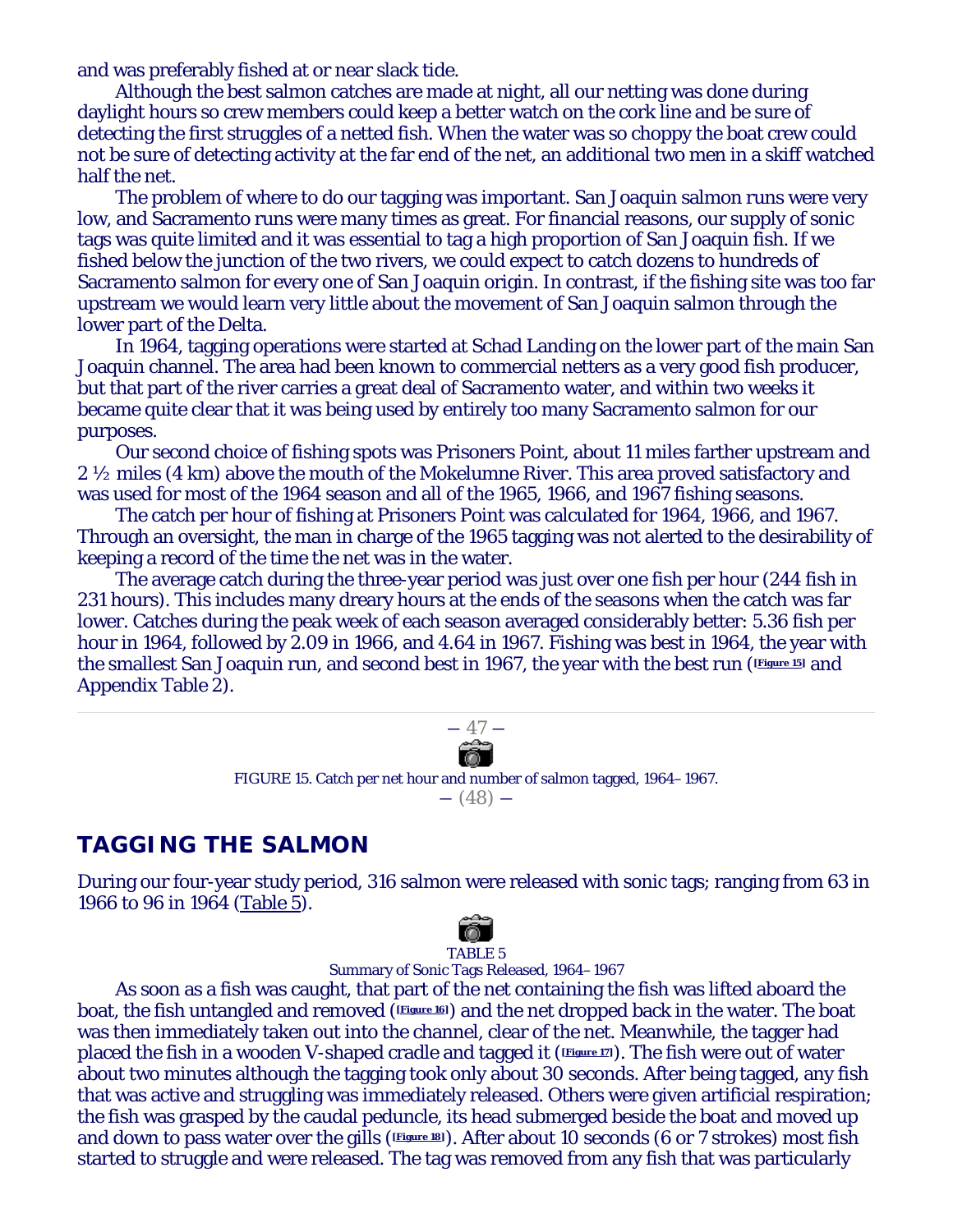slow to revive and seemed unlikely to survive.

Initially, fish were held in an anesthetic (MS-222) for a short time prior to tagging. This was soon discontinued because the placid behavior of gill net-caught fish did not warrant it. Early in the tagging operation, there were three known tagging mortalities, and all were fish that had been anesthetized.

The tags were fastened to the fish just above the back, just forward of the dorsal fin, and with their axis parallel to that of the fish. At first, the crystal (transmitting) end of the tag was pointed towards the rear, on the assumption that it would be easier to follow a fish so tagged. It later became apparent that fish could be followed easily, whether the crystal faced fore or aft. In the last three years of our experiment the crew standardized on pointing the crystal forward.

Two plastic straps and two plastic pins were used to fasten the tag to each fish. Each pin went through one end of a strap, the back of the fish, and the other end of the strap. The tags were encased in smooth



polystyrene tubes with rounded caps at each end. No available cement would bond the straps to the tubes so the equivalent of belt loops were cemented to the tags (two loops for each strap). Each "loop" consisted of a 1 1/16 inch (27 mm) length of half-round polystyrene rod of 5/32 inch (4 mm) diameter, each end of which was cemented to a rectangular polystyrene spacer which held the rod just over  $1/32$  inch (0.8 mm) from the tube and allowed the straps to be slipped between the tag and the rod. The manufacturers supplied these belt loops but we attached them. In three of the four years, the straps were simply slipped through the loops and attached to the fish. An innovation tried in 1965, and later abandoned, was to trisect the central parts of the strap with lengthwise slits. These were just long enough to permit the tag to be slipped over the center-third and under the two outer-thirds of the strap. Thus the straps encircled the tags. They were then fastened to the tag by cementing the polystyrene belt loops over them. The method worked but did not seem superior to the original and considerably simpler procedure.

The straps were plastic. Those used in 1964 were of soft vinyl, about 1/32 inch (0.8 mm) thick and were supplied with the tags. Those used in 1965 were of nylon, 0.010 inch (0.25 mm) thick. After some experiments in the winter of 1965 and 1966 (see below) we changed to mylar, 0.014 inch (0.36 mm) thick which was used in 1966 and 1967. The dimensions of the straps were not held to close limits but were about  $6 \times \frac{5}{8}$  inches (150 x 16 mm). Each strap had three holes in each end to adapt it to different sizes of fish. All three materials were reasonably satisfactory, but the soft vinyl did show a tendency to be cut by the edges of the belt loops. This did not happen to the nylon or mylar, both of which were quite hard.

The pins were plastic, 3/32 inch (2.4 mm) in diameter. Surgical tubing "pins" were used in 1964. The tubing pins were received with one end enlarged to form a head. Much harder and stiffer nylon rods of the same diameter were used from 1965 to 1967. The rod was cut into fiveinch (127 mm) lengths, and heads made by crimping an electrical solderless connector on one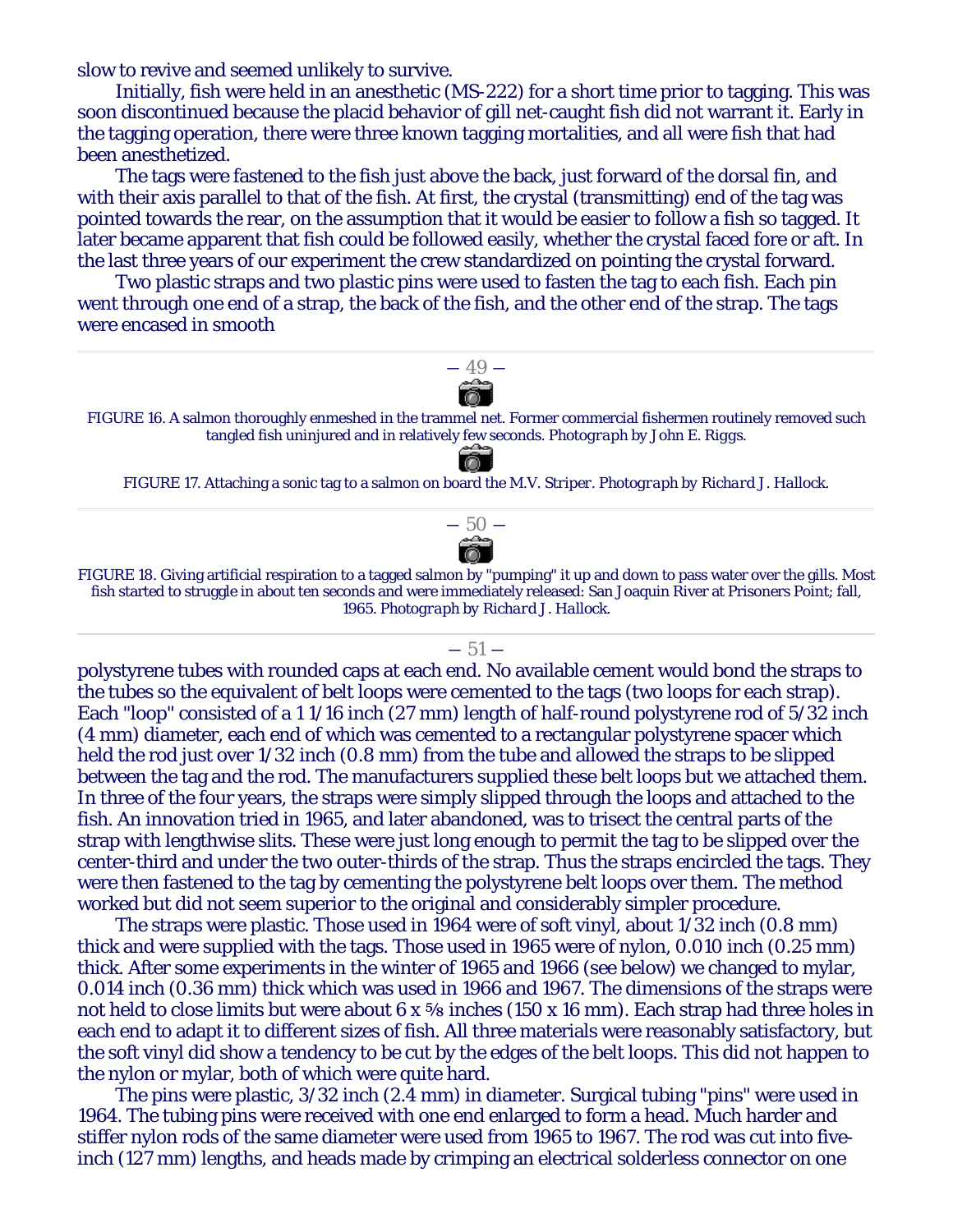end, and sliding on a 9/16 x 1/32 inch (14 x 0.8 mm) plastic washer. Washers were made by enlarging the hole in some surplus Petersen Disk fish tags that were on hand. Both the rods and the tubes worked satisfactorily, but we suspect the thin, hard, strap material used from 1965 through 1967 could saw its way through a soft tube.

The tagging procedure was to put a salmon in the V-shaped tagging trough or cradle. The tag was placed lengthwise on the fish's back, just in front of the dorsal fin. The straps which encircled the tag each lay pointing downward with one end on each side of the fish. A pin, held in a hollow needle, was then pushed through one hole in a strap through the fish's back and out through a hole in the other end of the strap. A washer and an electrical solderless connector were then pushed onto the pin until the washers were snugly against both sides of the fish. The connector was then crimped and the excess rod or tube cut off. The operation was then repeated, putting the second pin through the second strap (**Figure 19**).



FIGURE 19. Sonic transmitter tag in place on the back of a salmon.

At the conclusion of 1965 tagging we tried a variety of tagging methods, using January and February spawning king salmon at Coleman National Fish Hatchery, in hopes of finding more satisfactory materials and better methods of tag attachment. Twelve tagged fish were placed in a holding pond and observed daily; most of them until they matured and died. The first fish was recovered for examination 18 days after tagging, the last after 65 days. Ten fish died, but two were still alive at recovery. of the 12 salmon tagged, six had the tags attached anterior to the dorsal fin, as previously described, using the same strap design but different materials for the strap or pins. The other six fish had the tag placed posteriorly to the dorsal fin, using four separate strap designs and several combinations of materials for the straps and pins (**Figure 20**). The straps were of either 0.010-inch (0.25 mm) nylon, or 0.014-inch (0.36 mm) mylar, and the pins were solid nylon rod, 1/16-inch, 3/32-inch, ⅛-inch or 3/16-inch (1.6 mm, 2.4 mm, 3.2 mm, or 4.8 mm) in diameter. All straps were trisected to encircle the tag in the manner used in the Delta in 1965.

Test results showed that all straps and tags mounted anterior to the dorsal fin remained in place. The posteriorly-mounted tags also stayed in place, but the rear straps pulled out. Tag pin holes in the mylar straps were only slightly enlarged, while those in the nylon straps elongated considerably; however, the more flexible nylon caused less abrasion on the fish. The 3/32-inch diameter pins were less damaging to the flesh of fish than the larger pins in that the hole was initially smaller and remained smaller.



#### $-54-$

An entirely different approach tried at this time was to insert a tag inside the stomach of a salmon. Because they do not feed actively after migrating into fresh water to spawn, we presumed the tags would be retained. Problems of tag retention became academic when we determined that the thickness of a fish's body wall so deadened the sound waves and limited reception distance that this method could not be considered. At that time, it was suggested that a sonic tag be constructed with the crystal separated by a wire from the remainder of the tag capsule. The tag capsule could then be placed in the fish's stomach and the crystal allowed to dangle freely outside the gill cover.

We concluded that none of these methods was entirely satisfactory, but that fastening the tag forward of the dorsal fin with 3/32-inch (2.4 mm) pins (as we had done in 1964 and 1965)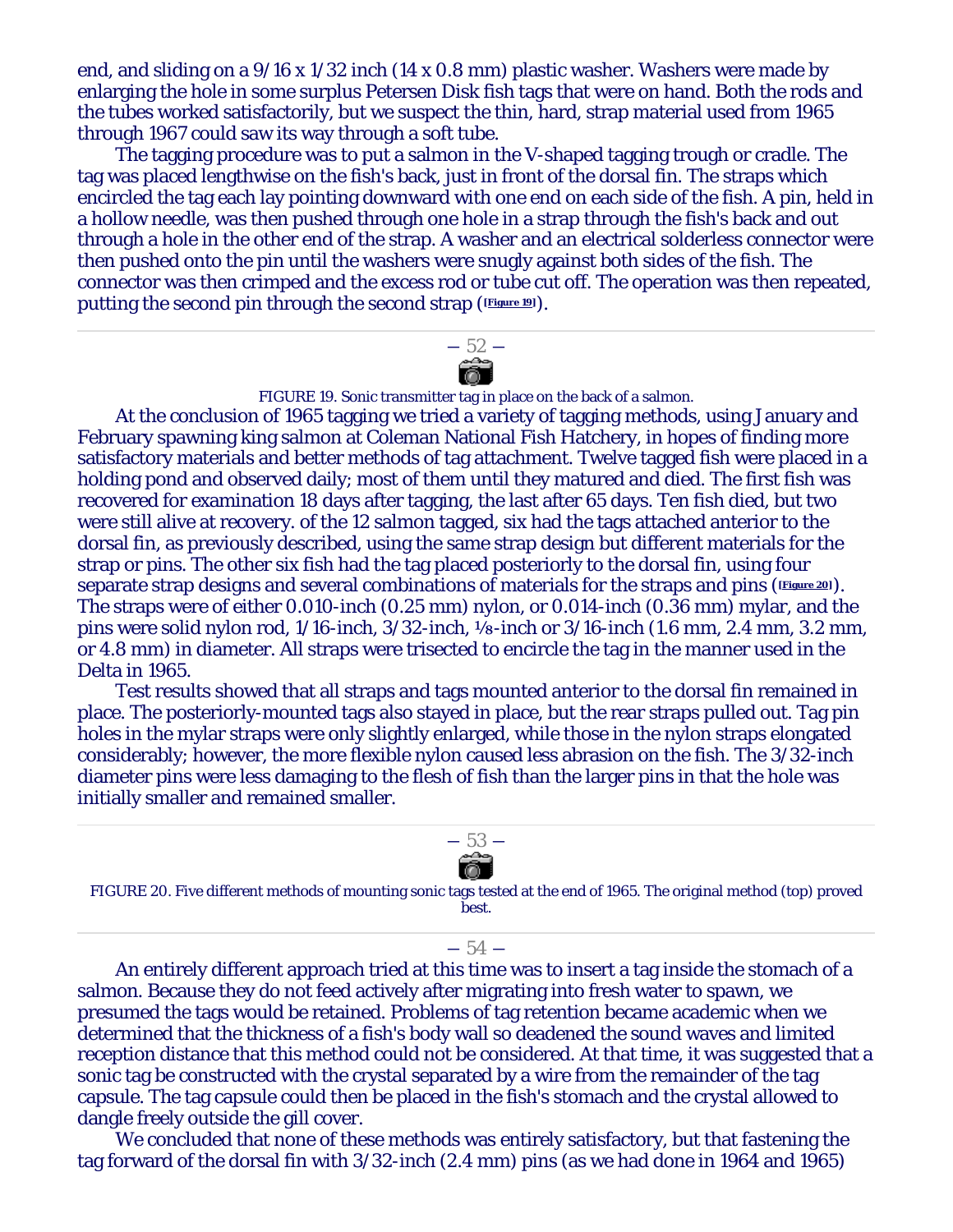was the best. Therefore this method was continued during the 1966 and 1967 seasons.

 $-$  (55)  $-$ 

# **THE SONIC TAGGING EXPERIMENT**

Tagging in 1964 was conducted in two areas. Operations began at Schad Landing, but were later moved farther upstream after it developed that the majority of the fish being captured were from the Sacramento River. In the other three years, all tagging was at Prisoners Point except for three fish released at the confluence of Sevenmile Slough and the San Joaquin River; one in 1964, and two in 1965. This spot is roughly half way between Prisoners Point and Schad Landing. Monitor recordings of these three tags would be inseparable from those of tags released at Prisoners Point.

San Joaquin salmon had been so scarce in 1963 that there seemed to be a strong possibility that it would prove very difficult to catch a meaningful number in 1964. The tagging policy that year was "get them while you can." Tagging operations were started at Schad Landing on September 16. The crew fished for nine consecutive days and tagged 49 fish. No tagging was done during the next 12 days while we followed tagged fish, checked monitors, and assessed results. Tagging was resumed farther upstream at Prisoners Point on October 7, and 36 fish were tagged by October 16. An additional (and final) 11 were tagged by November 5.

In 1965 and 1966, we attempted to tag throughout the season at the rate of 10 fish per week; no more than five in one day. Some weeks (particularly at the beginning or end of a season) it proved impossible to catch 10 fish. In 1967, we scheduled 20 in each two-week period, with no more than 10 in any one day (Appendix 3).

Salmon tagged in 1965, 1966, and 1967 were measured to the nearest half inch (fork length) and their sex was determined by external examination. of the 220 salmon tagged, 158 were females (72%). This sex ratio was approximately constant in all three years (71, 72, and 73% females). The trammel nets used were selective against jacks but among larger salmon such nets are less size selective than gill nets. Eighty percent of the fish tagged were from 30 to 38 inches long (76 to 97 cm) (**[Figure 21]**).

# **Reaction of Tagged Salmon to Currents**

In the course of tagging and tracking operations, we did not detect any obvious tendency of tagged salmon to travel with or against the tidal currents in getting from place to place. Immediately after being tagged and released, the fish did show a preference for swimming away from the boat into the current, but after this first "getaway" reaction, we were unable to detect consistency. During both flood and ebb tides, some fish were roughly stationary, some were moving against the tide, and some with it. During slack tides, salmon might be moving in any direction or not at all.

# **Movements of Salmon Tagged at Schad Landing**

The first 49 tags used were the only 130 kc short and long pulse tags used in 1964 and all were attached to salmon released at Schad Landing during the nine-day period September 16 through 24. No other tagging was done at this location.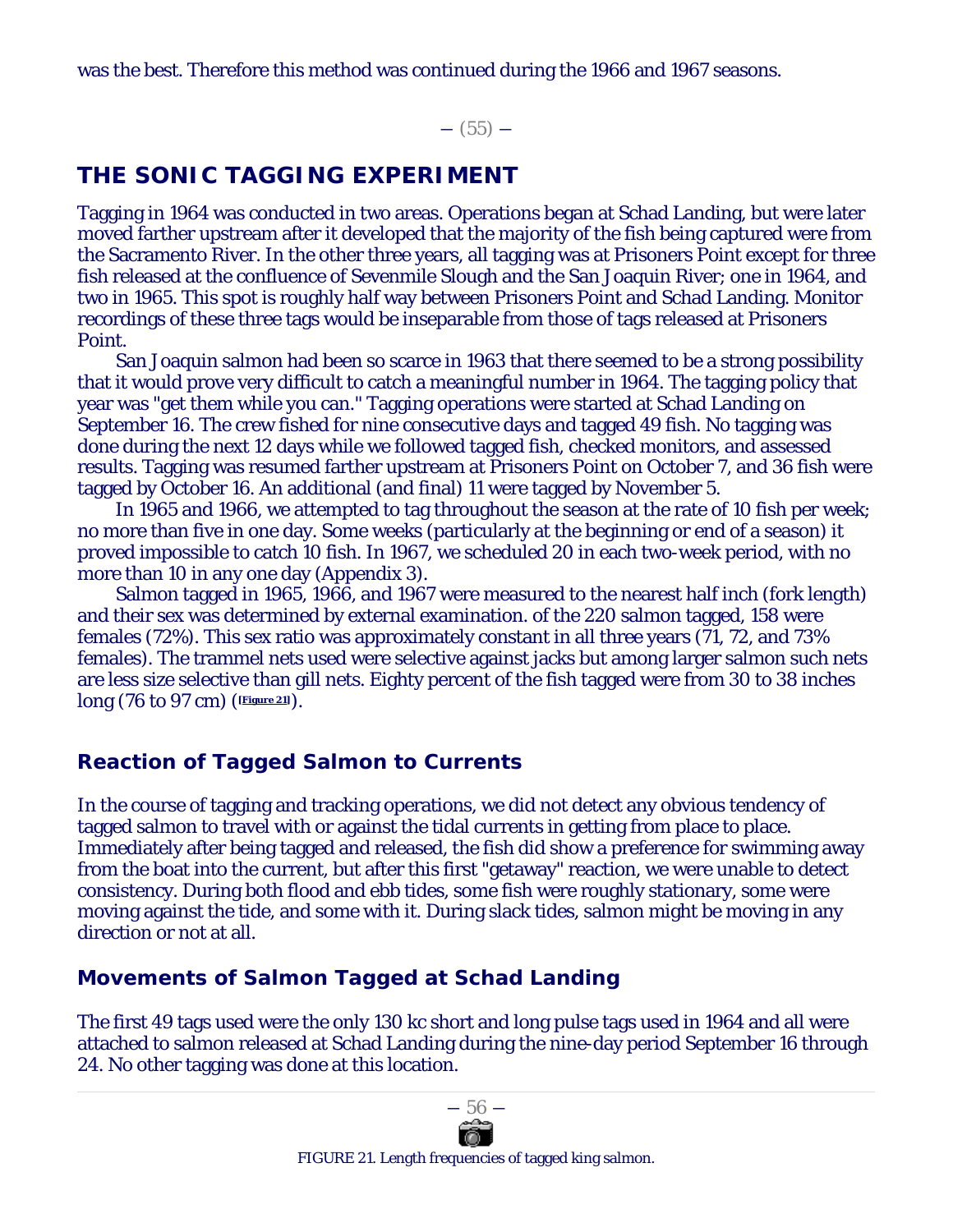Tracking crews with portable electronic probes determined that tagged fish did not accumulate in or near the tagging area. Between areas 1 and 14, the largest number encountered by the trackers was 15 on September 23 (at which time 42 fish had been tagged, including five on that day). On no other day did we encounter more than nine, and after the last fish had been tagged, the number encountered per day dropped rapidly. None was found this far downstream after October 9 (Table 6 and Appendix 4).

Many fish dropped downstream after tagging and some were found all the way to the junction of the San Joaquin and Sacramento Rivers, and in the Sacramento River at various distances above the junction.

The majority of the fish tagged at Schad Landing (33 of the 49 tagged) went past the Courtland monitor on the Sacramento River; the first on September 25, the last on November 9. Only one passed Courtland after October 17. These fish could have reached the Sacramento River by at least seven different routes.



#### TABLE 6

Monitor Recordings of Tagged Salmon Released at Schad Landing in 1964, Showing the Maximum and Minimum Numbers and Proportions of Sonic Tags Recorded in Each River System\*

A few tagged fish moved rapidly up the San Joaquin as far as the Mokelumne River. At least two salmon were located by tracking crews in the Mokelumne approximately one mile above its mouth on September 22, 23, and 24. These fish could have gone up the Mokelumne (two did pass the counting station at Woodbridge Dam; one on November 18, the other on November 22), or they could have gone from the Mokelumne to the Sacramento via Georgiana Slough or the Delta Cross Channel.

Two tagged fish passed the Old River monitor, one on September 19, the other on the following day. To reach this monitor, they must have gone with the reversed net flow towards the Tracy pumps. Near the monitor, there should have been a detectable quantity of San Joaquin water arriving via the Grant Line Canal. One fish with a 130 kc tag did get as far as the downstream side of the barrier at the head of Old River, then lost its tag. The tracking crew precisely located this tag by using two portable receivers, and then picked it up with a magnet.

No live fish with a 130 kc tag was found in the San Joaquin above the mouth of Old River until October 6 (one carcass was found on September 25). The first tagged salmon passed the Light 35 monitor (below Stockton) on October 12 and the Mossdale monitor on October 14.

#### **Some Salmon in the Delta Almost Two Months**

of interest is the length of time that some of the 130 kc tagged fish stayed in or near the Delta. These fish were tagged from September 16 through September 24, 1964. Two were recovered at Woodbridge Dam on the Mokelumne River on November 18 and 22. Somewhat earlier in November monitors showed five tag recordings in the Stanislaus River, one at Courtland and two below Stockton. Apparently some fish reach

#### $-58-$

the Delta well in advance of their spawning time and wait there while ripening, even when nothing blocks their migration. The above-mentioned Sacramento fish could have moved upstream at any time and the two from the Mokelumne River could have passed Woodbridge Dam at least as early as October 7. (Fishway counts were started on that date and salmon were already moving past the dam.) Tagging with 160 kc tags in 1964 and tagging in the other three years was not done in a way which would demonstrate a long delay by a tagged fish.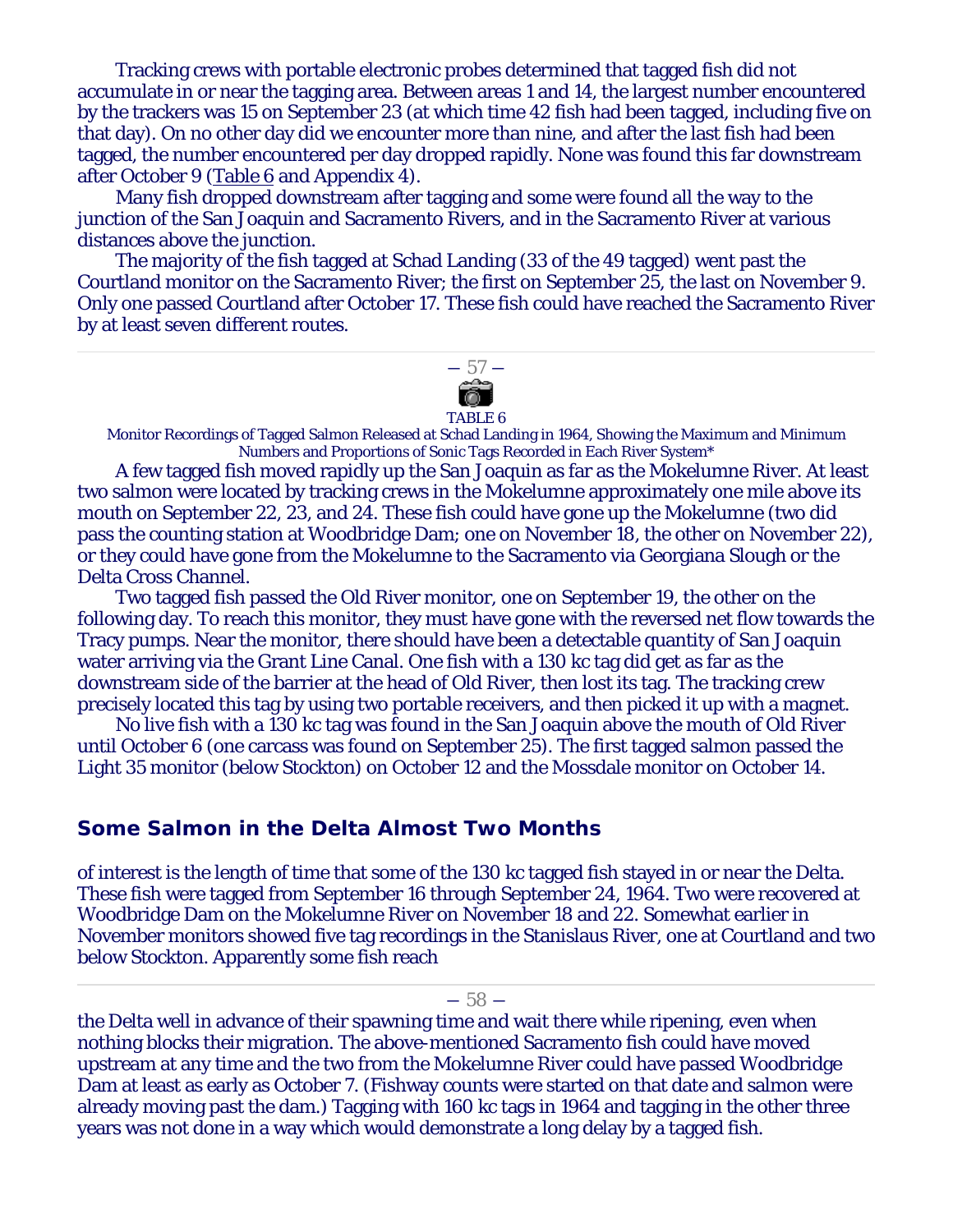#### **Movements of Salmon Tagged at Prisoners Point**

After it had been determined that the salmon passing Schad Landing included too few bound for the San Joaquin, the tagging site was moved above the mouth of the Mokelumne River in the hope that the majority of the Sacramento fish moving up the San Joaquin would have turned into the Mokelumne on their way back to the Sacramento. A suitable gill net drift existed in the vicinity of Prisoners Point, in the San Joaquin about 2½ miles (4 km) upstream from the mouth of the Mokelumne. The move proved to be a good choice. In 1964, the proportion of proven San Joaquin fish jumped from 20% at Schad Landing to 46% at Prisoners Point.

In all four years, the behavior of fish immediately after their release at Prisoners Point was similar to that of fish released at Schad Landing in 1964; i.e., they dropped rapidly downstream below the tagging area. Some apparently went past Antioch and entered the Sacramento River (they were found in the lower part of the San Joaquin and the lower part of the Sacramento, but not actually at the junction of the two streams). Some of those that dropped downstream moved back into the immediate tagging area within a few hours and upstream as far as the mouth of Middle River within a few days. The time of movement above Middle River varied from season to season. In contrast to the mass exodus of fish from the Schad Landing area, more of those released at Prisoners Point remained in the San Joaquin between Antioch Bridge and the mouth of Middle River until well into October or early November. This would lead one to surmise that there was more tendency for San Joaquin fish to stay in this area during the early part of the season and more tendency for the Sacramento fish to leave quickly. The presence of an oxygen block farther upstream on the San Joaquin could certainly delay the fish. There was no such block on the Sacramento. Some fish are known to have dropped back from the tagging area and gone up the Mokelumne (a logical route for both Sacramento and Mokelumne River spawners). Threemile Slough connects the San Joaquin and Sacramento rivers not far upstream from Schad Landing. This channel was not searched often, but tagged fish were found there. Old River, the northern part of Middle River, and the various connecting channels were occasionally explored by the tracking crews and occasionally a tag was found. There are many islands in these channels, and a fish on the far side of an island would not have been detected. A regularly checked monitor was placed near the south end of Middle River in 1964 (only); it recorded no fish whatever. The lack of fish in this part of Middle River is not surprising as the channel is quite small.

In none of the four seasons of this experiment was it ever possible for the tracking crew to find more than half the salmon that had been

#### $-59-$

tagged on any one trip through the Delta. Had the fish remained in the main channel of the San Joaquin, there is little doubt that the tracking crew would have located most of them. Presumably, part of the missing individuals were in various side sloughs when the trackers went past. Most of the fish tagged (68%) did eventually go past a monitor. of the remainder, some were taken by anglers, a few were known mortalities, and less than 10% remained unaccounted for.

There is doubt about the number of salmon tagged at Schad Landing which went up the San Joaquin River in 1964, although we do know it was low. Only four 130 kc tags were recorded by the Mossdale monitor. To reach their spawning tributaries, all San Joaquin fish had to pass this monitor, but the combined counts of the Stanislaus and Tuolumne River monitors exceeded that of Mossdale. The Stanislaus monitor recorded six 130 kc tags from October 16 to November 11, and the Tuolumne monitor recorded two, both on October 26. Under the flow conditions which existed at that time, we know of no way a salmon could have reached the Stanislaus or Tuolumne River without passing Mossdale. In theory, it is possible for a fish to make more than one recording by entering the range of a monitor more than once, but it hardly seems likely that four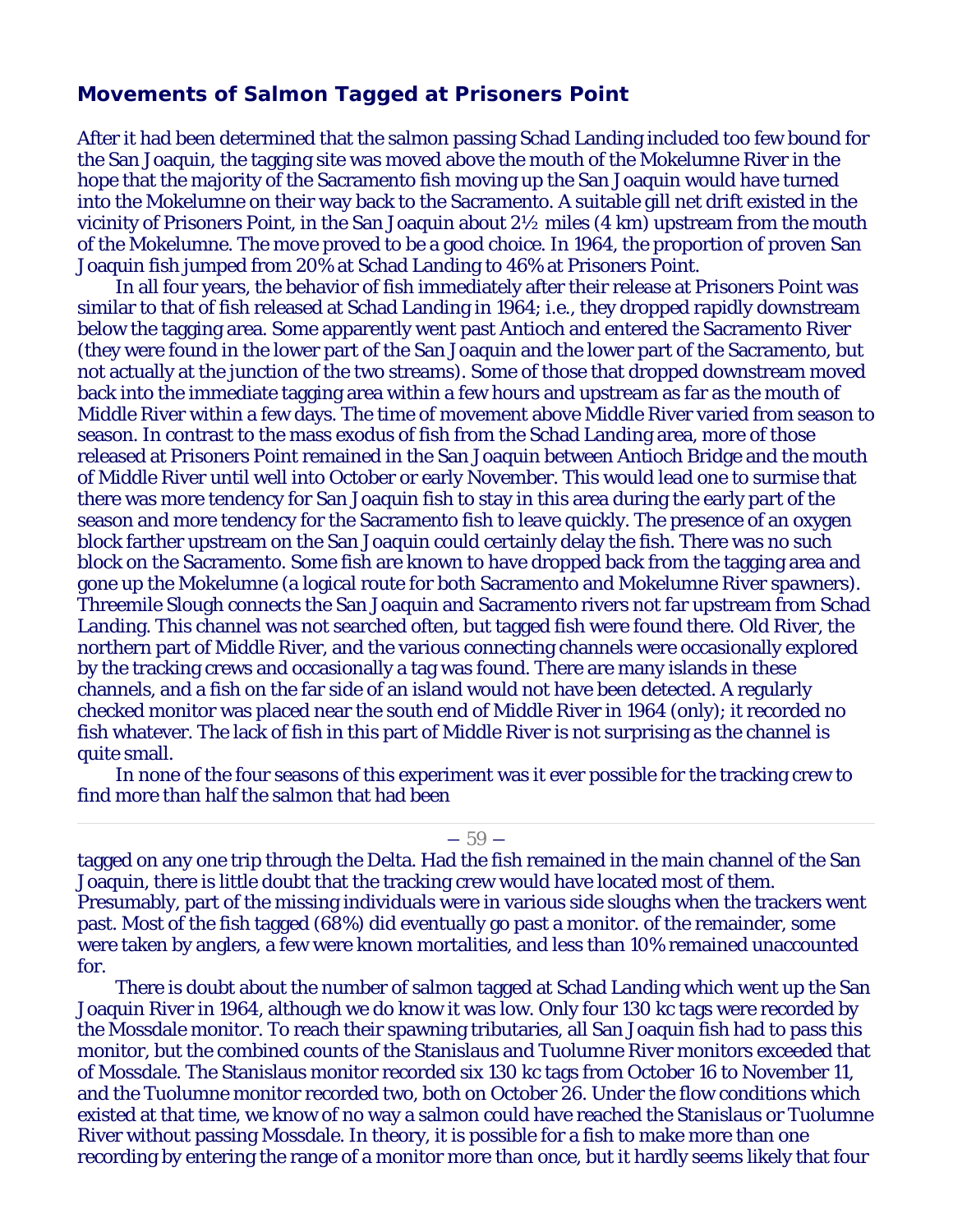fish would register nine times. Neither does it seem likely that five fish would pass a properly functioning monitor undetected in a relatively narrow channel. A third improbable possibility is that of having two or more tagged fish pass the monitor at the same time and register as one. We compared the counts and times of passage at Light 35 and Old River monitors (both below Mossdale) with those of the Stanislaus and Tuolumne rivers (both above Mossdale), and concluded the most probable answer was that the Mossdale counts were low**[3]**. In calculating the percent distribution by river systems, the sum of Stanislaus plus Tuolumne counts was used as the San Joaquin count. One fish shed its tag above the Old River monitor, but below Mossdale, and was added to this total.

of the fish tagged at Schad Landing in 1964, only 20% went up the San Joaquin; two fish which went past the Old River monitor are included in this figure (Table 6).

During the four years of tagging at Prisoners Point, the proportion which went up the San Joaquin was lowest in 1966 (29%). This was a dry year and the fish were delayed longer than in any other year. The next lowest proportion of San Joaquin fish (among those tagged at Prisoners Point) was in 1964 (46%). This also was a dry year, but the flow past Stockton had been increased to somewhat above normal levels by the release of pumped water and the use of the barrier across the head of Old River. Both 1965 and 1967 were wetter than normal in the fall, and the proportion of tagged salmon ascending the San Joaquin was 85 and 86%, respectively. In each wet year the proportion of San Joaquin fish is significantly higher than in either dry year at the 1% level (Chi-square tests with one degree of freedom). The two dry years were not significantly different from each other at the 5% level.

There was one important difference between the two wet years: In 1967, 35% of the fish went past Old River monitor, while in 1965 only

#### $-60-$

11% did so. Statistically this difference is significant, at the 1% level. Most of the tagged fish which went past the Old River monitor did so at a time when there was a relatively strong net flow toward the Tracy pumps (i.e., a reversed flow). The flows down the San Joaquin and those toward the Tracy pumps were quite similar in 1965 and 1967. We do not know why so many more fish went past the Old River monitor in 1967 (Table 7 and Appendix 5).

#### $\circ$ TABLE 7

Monitor Recordings of Salmon Released at Prisoners Point, 1964–1967 Number and Proportion of Sonic Tags Recorded\* in Each River System

There were no monitors in the Mokelumne River System, but each year the salmon of that stream were counted or estimated as they passed Woodbridge Dam. Each year a spawning stock survey was made on the Cosumnes River.

Woodbridge Dam is a demountable structure with splashboards that are normally removed at the end of the irrigation season. In some years, virtually the entire run is counted through the fishway and any tagged fish would be seen. In other years, the splashboards are removed from the dam and part or even all of the fish swim through the openings in the dam, thus making it necessary to estimate the total run from such fish as can be seen. Visibility is poor and tags would probably be overlooked even on the fish that passed moderately close to the counter. The hours of darkness further complicate the problem.

The Cosumnes River enters the Mokelumne below Woodbridge. of the streams involved in this experiment, the Cosumnes was the only one which a tagged salmon could have ascended without first passing either a monitor or a counting station. The Cosumnes fish run late because the lower part of that river is dry until the first heavy rains.

In the four annual spawning stock surveys (1964 through 1967), a total of 649 carcasses was examined. In 1966, the survey crew took the only sonic tag recovered in this stream. About 4,100 fish were estimated to have spawned in the Cosumnes during the four-year period.

The proportion of tagged salmon found in the Mokelumne River System was highest in 1966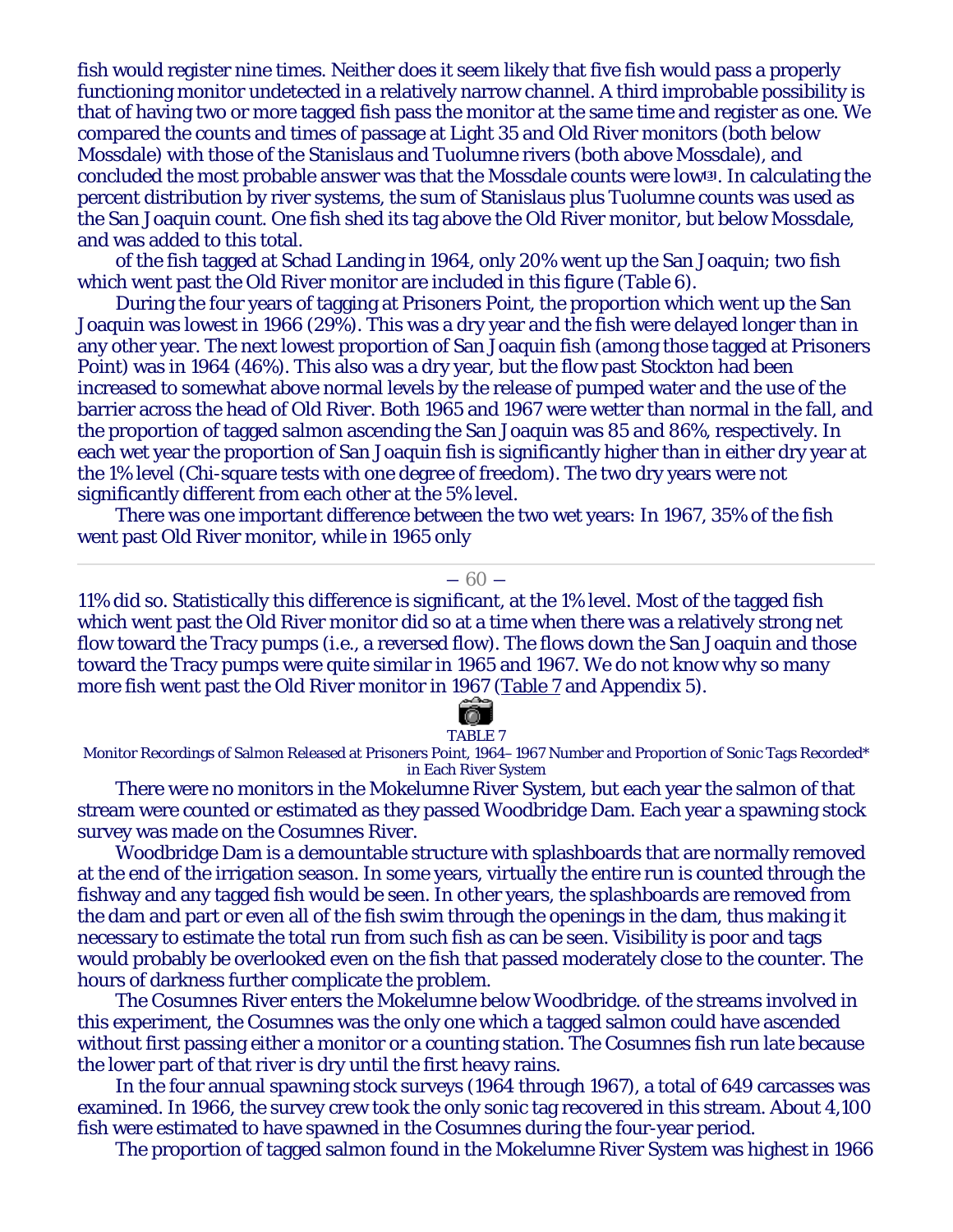$-61-$ 

The salmon run in the Mokelumne System is such a small fraction of the total entering the Sacramento-San Joaquin System that there was little reason to expect many of our tagged fish were of Mokelumne origin.

Salmon tagged and released at Schad Landing were below all entrances to the Mokelumne System. Our tagging area at Prisoners Point was about 2½ miles upstream from the mouth of the Mokelumne.

The proportion of fish tagged at Prisoners Point, which went past the Sacramento River monitor at Courtland, varied from lows of 14% in 1967 and 15% in 1965, up to 65% in 1966. It is not surprising that numbers of Sacramento salmon are found near Prisoners Point. Seaward migrant salmon move with the current and many divert from the Sacramento River into the Delta Cross Channel or Georgiana Slough. Most of them reach the San Joaquin River via the mouth of the Mokelumne River. Presumably many migrating adults roughly retrace these same routes. At the mouth of the Mokelumne River they would be within 2½ miles of Prisoners Point and in an area of relatively strong tidal currents. Even in areas where there is no tide many salmon are known to go past the mouth of a tributary and then return and enter it.

Although the proportion of Sacramento salmon in the catch at Prisoners Point was substantial, it is evident that only a small fraction of the Sacramento run was involved.

In 1964, the spawning escapement of the Sacramento System was estimated to be 304,000 salmon, while that of the San Joaquin was estimated to be 6,000. of the fish tagged at Prisoners Point, 18 went up the Sacramento River past the Courtland monitor and 16 went up the San Joaquin. The 18 Sacramento fish represent 1/16,900 of the entire Sacramento run, or 59 fish per million in the run. The 16 San Joaquin fish are 1/378 of that run, or 2,670 per million. Each San Joaquin fish had 2670/59, or 45 times as great a chance of being caught at Prisoners Point as its Sacramento River counterpart.

In 1965, 1966, and 1967, each San Joaquin salmon had respectively 216 times, 10 times, and 47 times as great a chance of being captured as an individual Sacramento fish (Table 8). The fact that in 1967 (for example) a San Joaquin salmon had 47 times as great a chance of being caught, does not mean that it had 47 times as great a chance of being at Prisoners Point. Unlike their Sacramento counterparts the San Joaquin fish were delayed by an oxygen block. By staying longer, they would presumably increase their chance of being caught. The length of this delay varied from year to year.

Various possible reasons have been suggested for the relatively high proportion of Sacramento fish in the catch at Prisoners Point in 1966. Two of these will be discussed. San Joaquin flows that fall were the lowest in the four years of this experiment, and the oxygen block below Stockton lasted so late that many salmon may have been getting desperate. Is it possible that some of the fish entering the Sacramento were actually San Joaquin fish which gave up the long wait, took advantage of the strong flow of relatively unpolluted water in the Mokelumne and eventually followed it through the Delta Cross Channel or Georgiana Slough to the Sacramento? Salmon of the Sacramento-San Joaquin Valley have been known to do this. An example



#### TABLE 8

Fraction of the Salmon in the San Joaquin and Sacramento Runs Captured at Prisoners Point occurred in 1949. Flows below Friant Dam were such that it would have been impossible for spring-run salmon to have reached the spawning grounds in the San Joaquin. The (then) Division of Fish and Game deflected the spring run into the Merced River by placing a fish-tight net across the San Joaquin immediately above the mouth of the Merced. The flow of the San Joaquin was low, warm, and somewhat polluted. That of the Merced was high, cold and clean.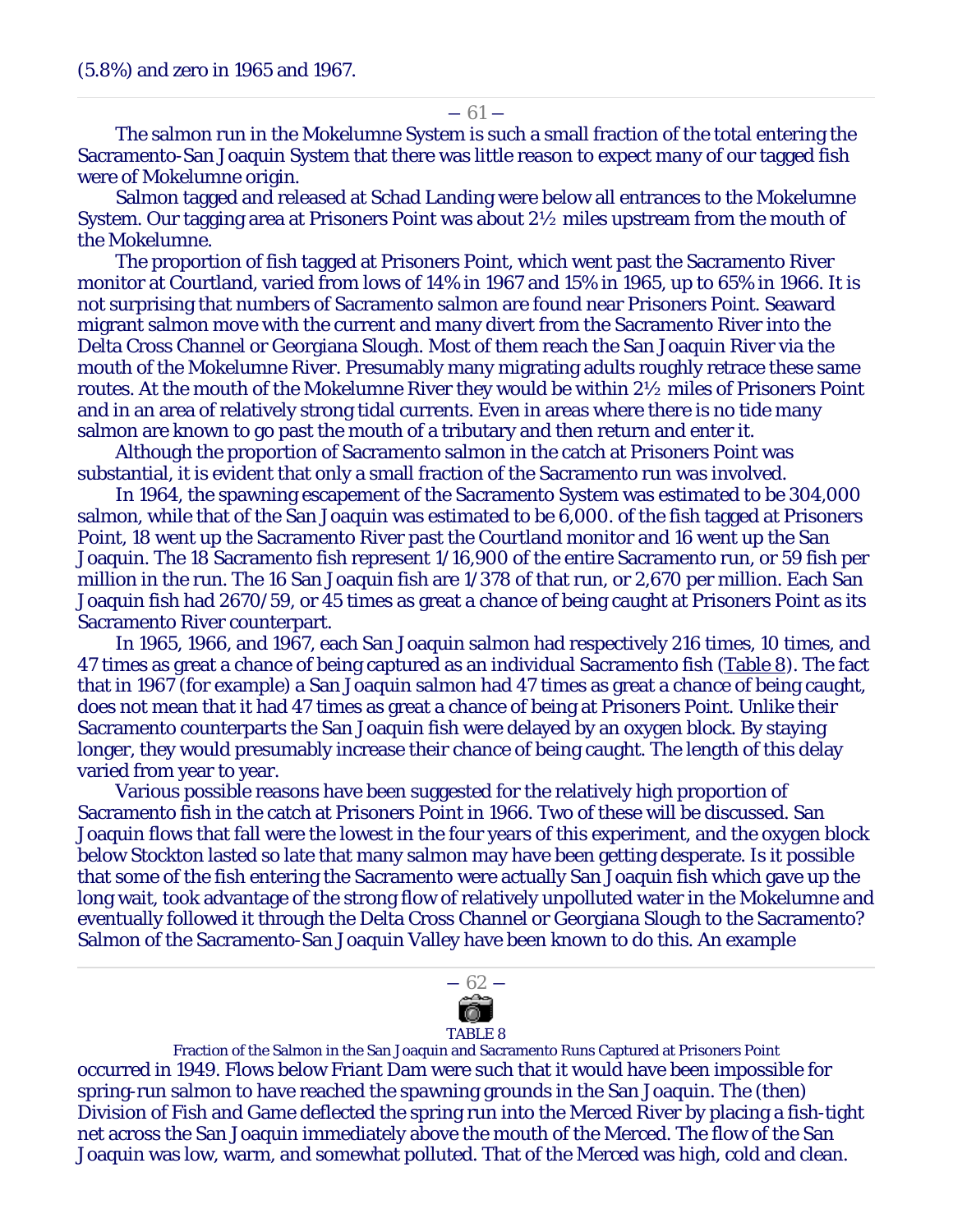The fish cooperated perfectly. Occasionally a salmon would nose the net, turn away and disappear. The men tending the installation saw few fish fight the net. Most, if not all of the run went up the Merced.

Besides this possible effect on San Joaquin salmon, it also seems possible that the low flows in the San Joaquin in the fall of 1966, could have had a direct effect on Sacramento salmon. Little San Joaquin water passed Stockton, part of that was diverted into Turner Cut, Columbia Cut, and Middle River, and little if any, got as far as the mouth of the Mokelumne River. Essentially all of the water in the lower Mokelumne and the adjoining part of the San Joaquin was of Sacramento plus Mokelumne origin.

It seems possible that in 1966 about the usual proportion of Sacramento salmon was starting up the San Joaquin River, but that more than the usual fraction reached Prisoners Point simply because there was not enough change in the water to alert them to the fact that they had passed the turnoff into the Mokelumne River.

Monitor recordings in 1964 and 1967 indicate that about the same proportion of the Sacramento run reached Prisoners Point in these two years. The fall of 1964 was much drier than that of 1967, but because of the Old River closure, the flow of San Joaquin water past Stockton was not greatly different. On the other hand, the flow of San Joaquin water past Stockton in 1965 was not far different from that of 1964 or 1967, but the portion of the 1965 Sacramento run reaching Prisoners Point appears to have been less than a quarter as great. We have no reasonable explanation for this.

 $-63-$ 

# **WATER TEMPERATURE, DISSOLVED OXYGEN AND SALMON**

# **MOVEMENTS**

In 1965, 1966, and 1967, dissolved oxygen concentration seems to have been the factor that controlled the movement of the first salmon past Stockton. In each year, no tagged fish appeared above Stockton until the lowest dissolved oxygen reading below Stockton had risen above 4.2 ppm, and in none of these three years did the first fish fail to appear by the time the dissolved oxygen had increased to 5.0 ppm. In 1965, the first three fish appeared on October 3, 4, and 5; the dissolved oxygen readings were 4.2 ppm on October 1 and 4.6 ppm on October 5. In the following two years, the first salmon appeared on the day the dissolved oxygen rose to 5.0 and 4.5 ppm, respectively. In 1964, the dissolved oxygen level does not appear to have been the controlling factor; the first fish appeared on a day when the dissolved oxygen reading was 4.9 ppm, but had been well above 5 ppm for the previous two weeks (**[Figure 22]**).

In each of the four years, there was a five to ten day delay after the first one, two or three tagged fish appeared. After this fishless period, there was a relatively steady passage of tagged fish past the monitor with tags being recorded on most days and with no gaps longer than three days. At the start of the steady run of fish, the dissolved oxygen was between 5.5 and 6.1 ppm in 1965, between 5.7 and 6.0 ppm in 1966, and between 4.5 and 5.3 ppm in 1967. Although the number of observations is relatively small, it would appear that a few fish will go through water containing a little less than 5.0 ppm dissolved oxygen, but the bulk of the salmon will not migrate until the oxygen concentration is 5.0 ppm, or preferably more.

The dissolved oxygen measurements listed are the lowest found on the dates given. This seems to be the best measure of the fish blocking capacity of the pollution. Readings at any one station do not give a satisfactory picture of the problem because the low point of the "oxygen sag" is moved away from the point of effluent discharge by the net flow of the river and is also moved up and downstream by the tide. The lowest reading was usually in areas 22, 23, or 26, but was occasionally in areas 19 or 29 (Figures 1 and 22). In 1966 the net river flows were lowest, and the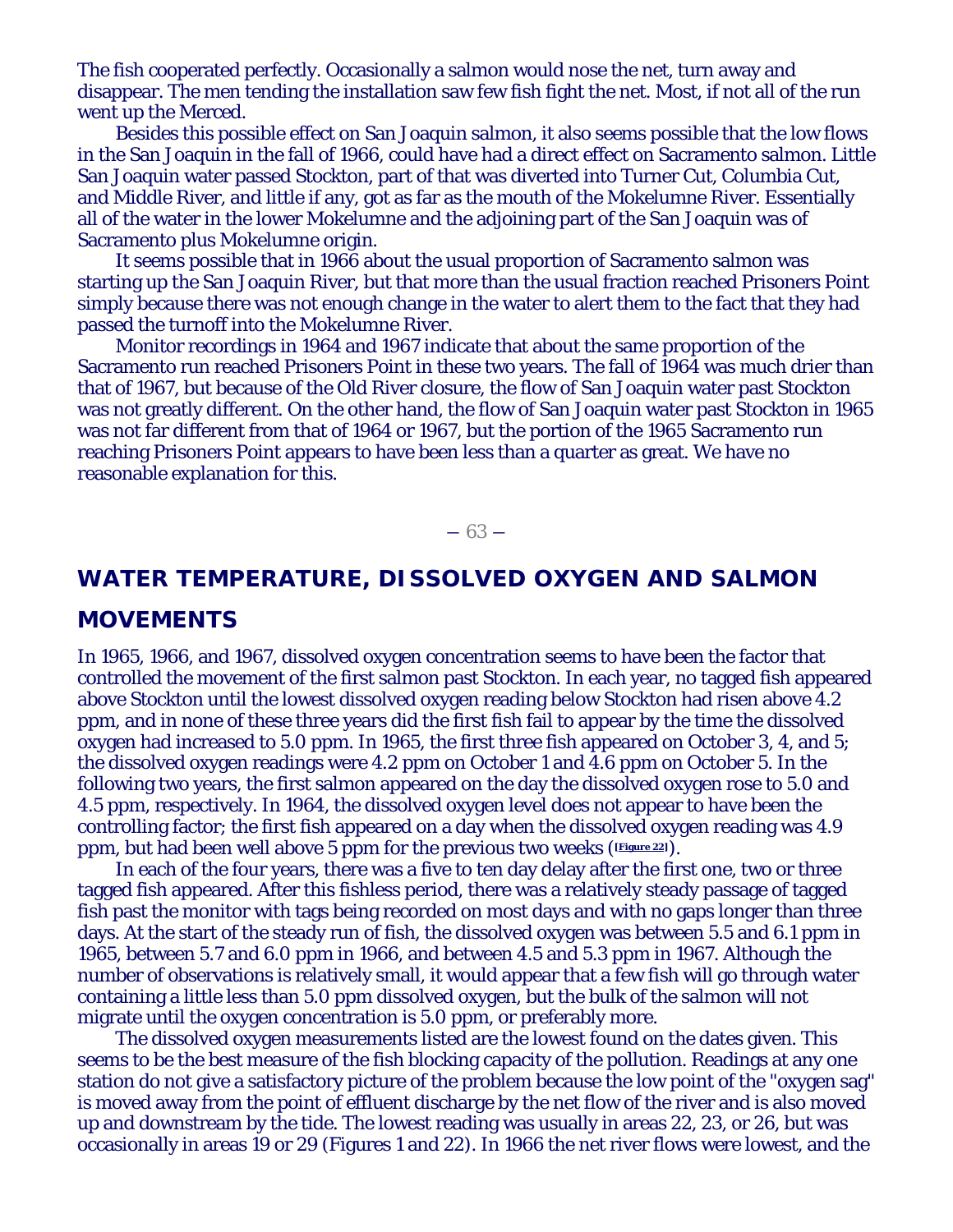lowest oxygen readings averaged farthest upstream. We had no water sampling stations between areas 19 and 29 other than those just listed.

In addition to avoiding an oxygen block, salmon try to avoid high temperatures. Apparently temperature became the controlling factor in 1964, after the Old River barrier and the release of pumped water had removed the oxygen block. Except for one reading of 4.8 ppm, the dissolved oxygen had been above 5 ppm for two weeks before the first tagged fish appeared above Stockton. During those two weeks, the salmon would have had to traverse waters of 70° F., or above, most of the time. The first three tagged salmon appeared when the temperature was 70° to 71° F., but there were no more for another ten days, by which time the water had cooled to 66° F. Apparently in 1964, most of the fish in the San Joaquin River refused to move upstream and into 70° F. water even though there was adequate dissolved oxygen. To us



this seems understandable; they had been staying in water that was mostly of Sacramento origin and was two or three degrees cooler (Table 9 and Appendix 6). In 1966 the temperature had dropped to 63° F. by the time the first fish appeared above Stockton. Clearly the oxygen block was the controlling factor that year. In 1967 the temperature was 66° F. and it was between 67° F. and 68° F. in 1965 when the first fish were recorded above Stockton. In all four years, the bulk of the tagged salmon moved up the San Joaquin at temperatures of 65° F. or less.



#### TABLE 9

Summary of Water Temperature, Dissolved Oxygen, and Salmon Movement Past Stockton The pumped water released into the San Joaquin River in 1964 appears to have had little if any cooling effect after its long and circuitous trip through the San Joaquin Valley. Certainly it did not lower temperatures enough to start the salmon moving upstream. This was probably just as well. There would have been no advantage in having salmon move upstream and out of the Delta while the tributary streams were still too warm for them.

We considered the possibility that tagged salmon might be reaching the San Joaquin River above Stockton earlier or later than untagged individuals. A partial check on this was made by comparing the time when tagged fish had passed the San Joaquin or Old River monitors with the time untagged salmon had entered a temporary trap installed each fall on the Stanislaus River to take salmon for artificial reproduction. In the event that any number of salmon were trapped before the first tagged salmon reached the Bowman Road or Old River monitors it might indicate that the tagged fish were not moving upstream as soon as untagged ones. What did happen was that in no year were any fish trapped before at least one monitor had recorded a tag. However the data obtained were not conclusive primarily because the trapping operation had not been related to our tagging experiment, and only in 1966 was the trap in place before the first tagged fish passed one of the monitors. In that year one tag had been recorded at Old River monitor before any salmon were taken in the trap (Table 10)



#### TABLE 10

Comparison of Times When Tagged Salmon Passed Monitors with Dates When Salmon Entered Stanislaus River Trap

― (67) ―

# **FLOW REQUIREMENTS OF MIGRATING SALMON**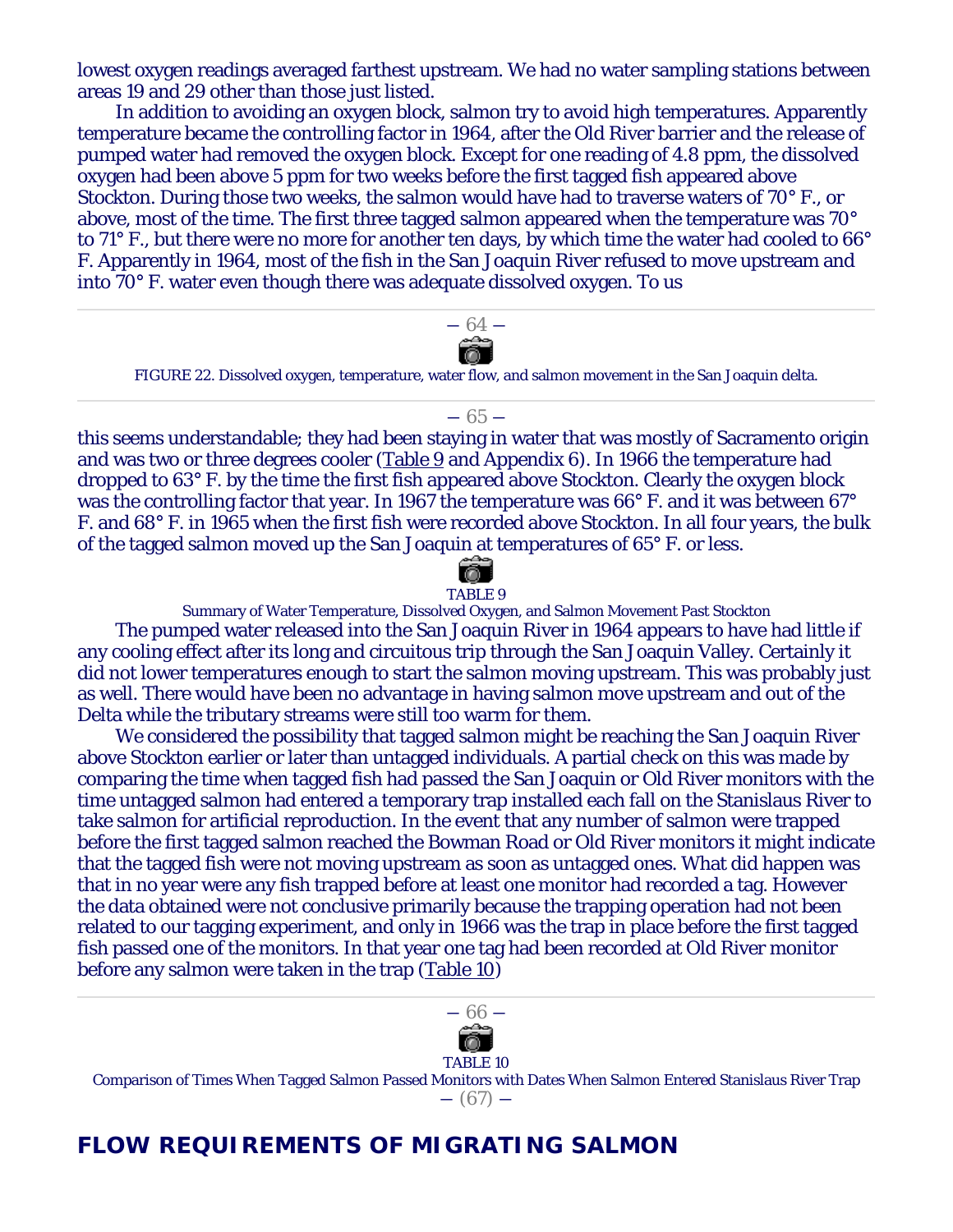The flow required to get migrating salmon past Stockton must be enough to dilute the sources of pollution, in that area, and raise the oxygen concentration to 5.0 ppm or above. If oxygen was not the problem (i.e., if pollution in the Stockton area were eliminated or greatly reduced) there would still need to be enough San Joaquin water flowing past Stockton so that the salmon could detect it. Further, this water temperature would have to be suitable (less than 66° F.).

In all four years of our sonic tagging experiment, salmon did make their way upstream through the Delta, most of them by way of the main San Joaquin channel. The lowest flow was in 1966; in that year the first tagged fish passed Bowman Road on October 31 and the second on November 6. The flow past Stockton on those two days was 252 and 391 cfs. The start of the 1966 run was the latest in any of the four years and, as mentioned above, its delay appears to have been due to lack of dissolved oxygen. When temperature is no problem and pollution is controlled it might be presumed that about 250 cfs would be enough to get some salmon through and that about 400 cfs of San Joaquin water would keep the run moving. This assumption would be safe only if the fall pumping schedule were no heavier than in 1966. The amount of water being taken by the Tracy and Italian Slough pumping plants may turn out to be a highly complicating factor. As the strength of flow reversal increases in Old and Middle Rivers, there comes a point when the flow in the San Joaquin above the mouth of the Mokelumne River reverses and water flows upstream as far as Turner Cut, then enters Turner Cut and goes by that route to Middle River. When this happens, any San Joaquin water going downstream past Stockton also goes into Turner Cut. If the flows were steady (non-tidal), no San Joaquin water would get past Turner Cut under these conditions; however, tidal flows in the San Joaquin channel are strong enough to carry some San Joaquin water past Turner Cut on an outgoing tide. The question is, "Under what conditions would the tide carry enough water past Turner Cut, Columbia Cut, and the mouth of Middle River to alert salmon further downstream and start them moving past Stockton?" A model study taking tidal flows into account would help answer this question.

In 1966, the steady movement of salmon past the Bowman Road monitor began on November 6, when the stream flow past Stockton was calculated to be 391 cfs and the draft of the Tracy Pumping Plant was 1,030 cfs. The flow of the San Joaquin River just above Old River heading was about 1,300 cfs, of which about 860 cfs entered Old River and took the more direct route to the pumps. About 615 cfs was starting south from the central part of the Delta in Old River, Middle River, Turner Cut, etc. Roughly 135 cfs or about 22% of this total was going via Turner Cut. Since 391 cfs was coming down the San Joaquin via Stockton, it appears that about 256 cfs was going past the entrance to Turner Cut. Some of it appears to have gotten far enough to attract the salmon. If a similar flow of 391 cfs were to be going past Stockton at a time when the Tracy and Italian Slough pumps were pulling an additional 1,000 cfs south through the Delta, the flow into Turner Cut would increase by 22%

 $-68-$ 

of that figure, or by another 220 cfs. Under these conditions only about 36 cfs of the flow past Stockton would get past Turner Cut. It would not be safe to assume that this would be enough to alert the salmon waiting below Columbia Cut. Because of the lack of adequate data in this area, all the above flow calculations can only be crude approximations, but the principal involved should be very carefully considered when deciding in some future dry year whether or not a barrier should be installed in Old River.

The fall of 1966 was the driest in the four years of this investigation. The first salmon did not move past Stockton until the last day of October, and a steady run did not start until November 6. At that time there was still a reversed flow in Old and Middle Rivers north of the Tracy pumps and salmon were not using that route. In spite of this long delay, the run was about 8,000 fish; the best escapement since the San Joaquin runs had collapsed in 1961.

Pumping at Tracy started in 1951, and by 1960 there had been dry falls in four years—1954, 1955, 1959, and 1960, but fair to good runs of salmon had gone up the San Joaquin in each.**[4]**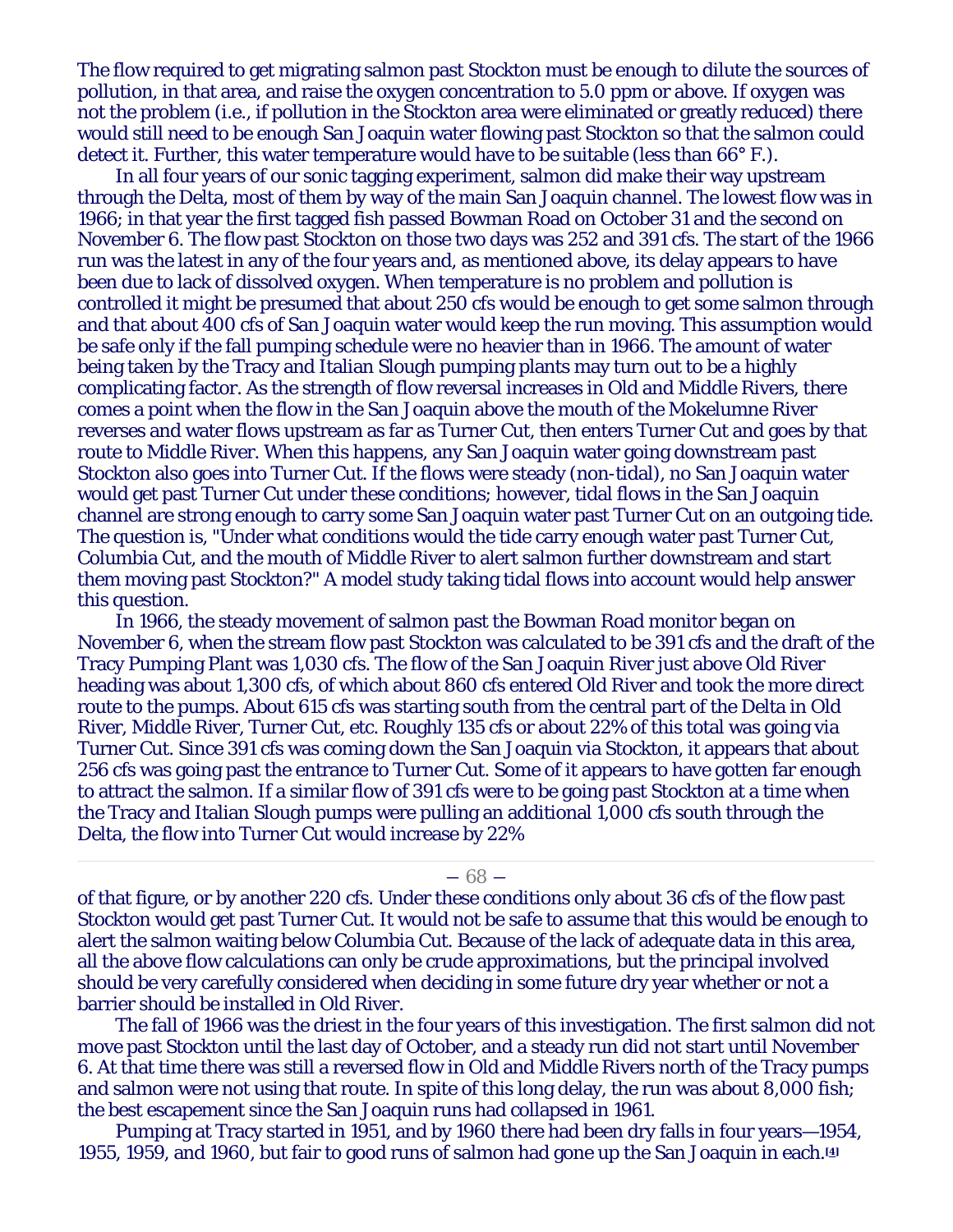Were water conditions in any of those years any worse than in 1966? If so, it might give some indication of the minimum flow conditions under which salmon might be expected to migrate satisfactorily through the Delta. Although 1964 was also a dry year, it is not being considered here because the closure at the head of Old River and the supplementary water added resulted in flows below Stockton which were much larger than in any of the other dry years listed above.

The fall of 1961 was also dry, and in that year the escapement was catastrophic: it dropped to about 1/20 that of the previous year. We have assumed that fall water conditions in the San Joaquin part of the Delta in 1961 must have affected the adults before they reached the rivers, or that water conditions three and four years previously had affected the young before or during their seaward migration because experiences downstream from the Delta were shared between San Joaquin and Sacramento salmon, and the latter suffered no corresponding decline.

A comparison of flows at several key places during the dry years since 1951 shows that water conditions for salmon were far worse in the fall of 1961 than in any other year. For example, on November 5, 1961, San Joaquin River flows past Stockton were calculated to have been only 103 cfs. In the other dry years, the flows at Stockton on that date ranged from 285 to 436 cfs.**[5]** Below Turner Cut, our calculations give a reversed flow of 56 cfs on November 5 of 1961, and positive flows of 204 to 433 cfs in the other dry years. Flows in Old and Middle Rivers were reversed in all the dry years, but the reversal was strongest in 1961. These calculated flows are subject to quite large error (at least 100 cfs) because water in the Delta seldom behaves exactly as calculated. However, we believe the comparison between 1961 and the other years is basically valid and that there was no chance that salmon could have

#### ― 69 ―

used the San Joaquin near Stockton as early as November 5, 1961, and little chance that any could have used it during the following three weeks. It seems probable then that the only salmon reaching the San Joaquin tributaries in 1961 were late spawners or fish which found their way through Old and Middle Rivers despite flow reversal in those channels. The reversal there lasted through November (Table 11)

# TABLE 11

San Joaquin River Flows in Six Dry Falls One Approximately Median year (1962) Included for Comparison In 1966, the flow past Stockton and below Turner Cut was greater than in most of the dry years, but the reversed flow in Old and Middle Rivers was stronger than in any dry year except 1961. On November 5, the flow past Stockton was calculated to have been 400 cfs as compared with 294 cfs in 1960 and 285 cfs in 1959. Below Turner Cut the flows in these same three years were calculated to have been 278 cfs, 208 cfs, and 204 cfs. Good runs got upstream in 1960 and 1959 on these lesser flows, suggesting that such flows would be adequate if the dissolved oxygen concentration were also adequate. A lack of oxygen occurred in 1966 despite the larger flows. It would not be safe to assume that flows as small as those of 1966 could get salmon upstream in the future unless there is a great improvement in the water quality at and below Stockton.

The three worst spawning escapements on record for the San Joaquin River System were in 1961, 1962, and 1963. Water conditions in the fall of 1962 and 1963 were sufficient to preclude the fish being blocked on their upstream migration. However, salmon can also be seriously affected by poor water conditions when on their seaward migration. Downstream migrants make their seaward journey when only a few months old and a strong relationship exists between the spring water flows of the San Joaquin and the numbers of those downstream migrants returning to spawn (Calif. Dept. Fish and Game, Dept. Water Res. and Central Valley Reg. Water Poll. Control Bd., 1965).

Could the 1961 drop in escapement have been due to poor water conditions in the spring rather than in the fall? Could poor water conditions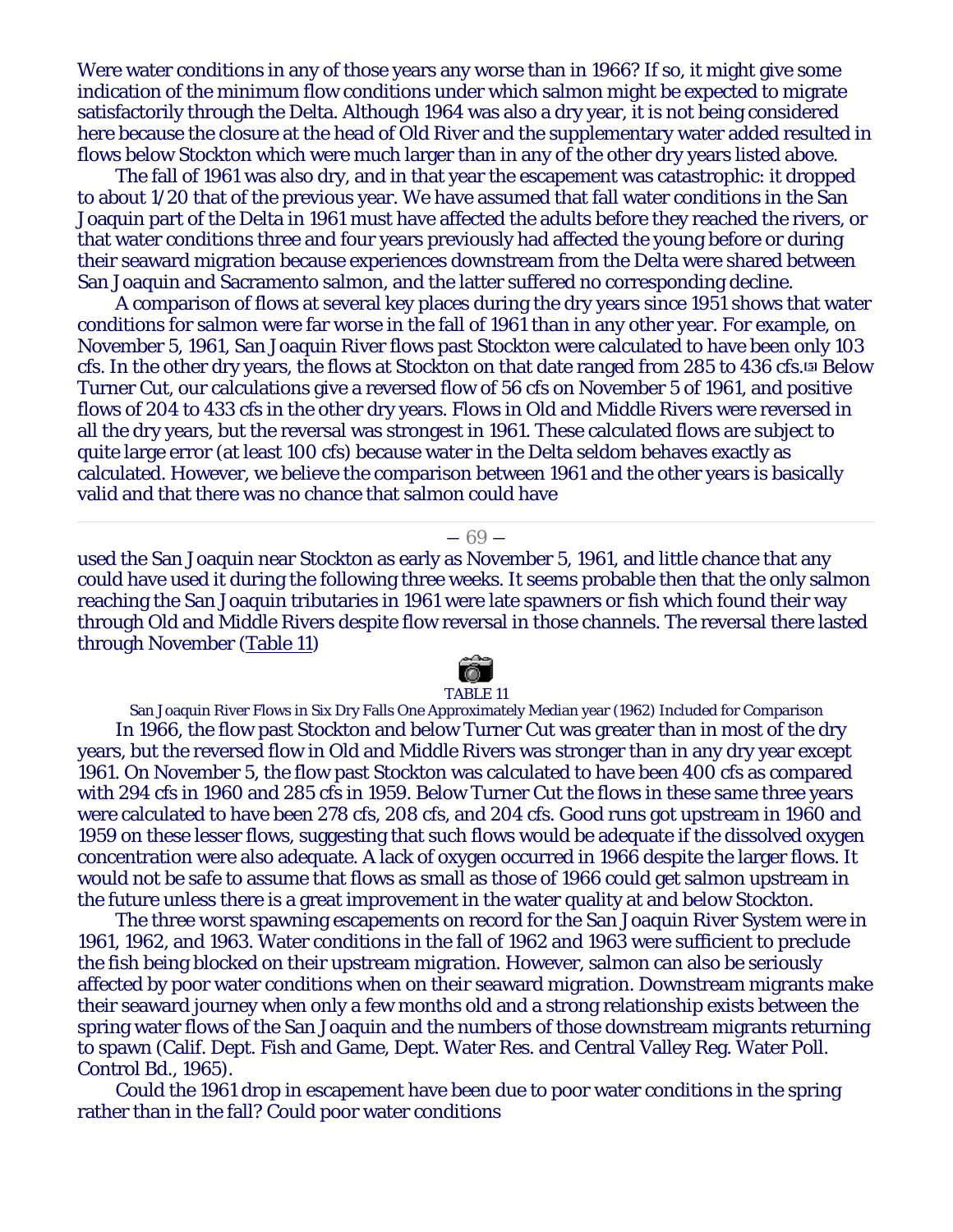account for the low escapement in 1962 and 1963? Most San Joaquin salmon spawn at either three or four years of age. There were excellent flows in the spring of 1958, but very poor ones in the following three years. Thus, in 1961, the four-year-old salmon (1957 brood year) were salmon that had experienced very good conditions on their seaward migration, whereas the three-yearolds (1958 brood year) spawning with them had experienced very poor conditions. Therefore, spring water conditions may have been responsible for some, but not all, of the decline in salmon escapement in 1961. In contrast, it is probable that low spring flows may have been the major reason for the failure of the 1962 and 1963 runs. In these two years, the three- and four-year-old salmon ascending the San Joaquin would have made their downstream migrations in either 1959, 1960, or 1961, three successive dry springs.

 $-$  (71)  $-$ 

#### **SUMMARY**

From 1960 to 1961, the spawning escapement of king salmon in the San Joaquin River System dropped from 53,000 to 2,550 fish. The following two years were worse, but there has been some recovery since then. All three spawning streams in the San Joaquin Valley suffered similar declines in their salmon populations, but there was no corresponding decline in the Sacramento River or its tributaries. The one experience shared by all salmon from the San Joaquin tributaries and by none of the Sacramento fish was passage through the San Joaquin just south of the Sacramento-San Joaquin Delta, and passage through the southern part of the Delta itself.

The Tracy Pumping Plant near the southwest corner of the Delta has a rated capacity of 4,600 cfs and has greatly altered hydrographic conditions within the Delta since it started operating in 1951. Every summer and early fall, flows in Old and Middle Rivers have been reversed; i.e., these channels are carrying Sacramento River water toward the pumps instead of carrying San Joaquin water toward the ocean. Under these conditions, the pumps are taking from 60 to 100% of the flow of the San Joaquin River. As fall water demands have increased, the reverse flows have become stronger and last later in the season. When the water taken by the Tracy pumps exceeds five times the flow of the San Joaquin River above Mossdale, the flow in the main San Joaquin channel also reverses and Sacramento River water then flows upstream past Stockton and into the upstream end of Old River. This degree of reversal has occurred in most summers since 1960, but it usually dies away by fall. In 1961, it lasted until mid-October.

The new State pumping plant at Italian Slough has a capacity of 10,000 cfs, but is not scheduled to take more than 6,500 cfs before completion of the Peripheral Canal. This operation added to that of the Tracy plant will result in flow reversals which will be much stronger and will last later in the season.

By reducing or reversing the flows in the San Joaquin River past Stockton, heavy pumping has worsened an already bad pollution problem in the Stockton area. A major part of this pollution is from fruit and vegetable canning wastes and creates a serious oxygen block which lasts well into the fall.

To determine the reactions of salmon to reversed flows and pollution, 316 salmon were tagged with sonic tags and released in the Delta during the period 1964 through 1967. The tags used gave off pulsed ultrasonic signals of 130,000 or 160,000 cycles per second. The signals could be detected at distances up to three-quarters of a mile by portable or stationary receivers.

The portable receivers, which amplified the signals and converted them to an audible frequency, were used to search an area for tagged fish. The stationary receivers were designed to record any sonic tags coming within their range. Unfortunately, they also recorded "interference noise" from passing boats and other sources. Although an annoyance, this did not appear to be a significant source of inaccuracy.

In 1964, 13 borrowed, stationary receivers were mounted in the Delta, on the Sacramento

#### $-70-$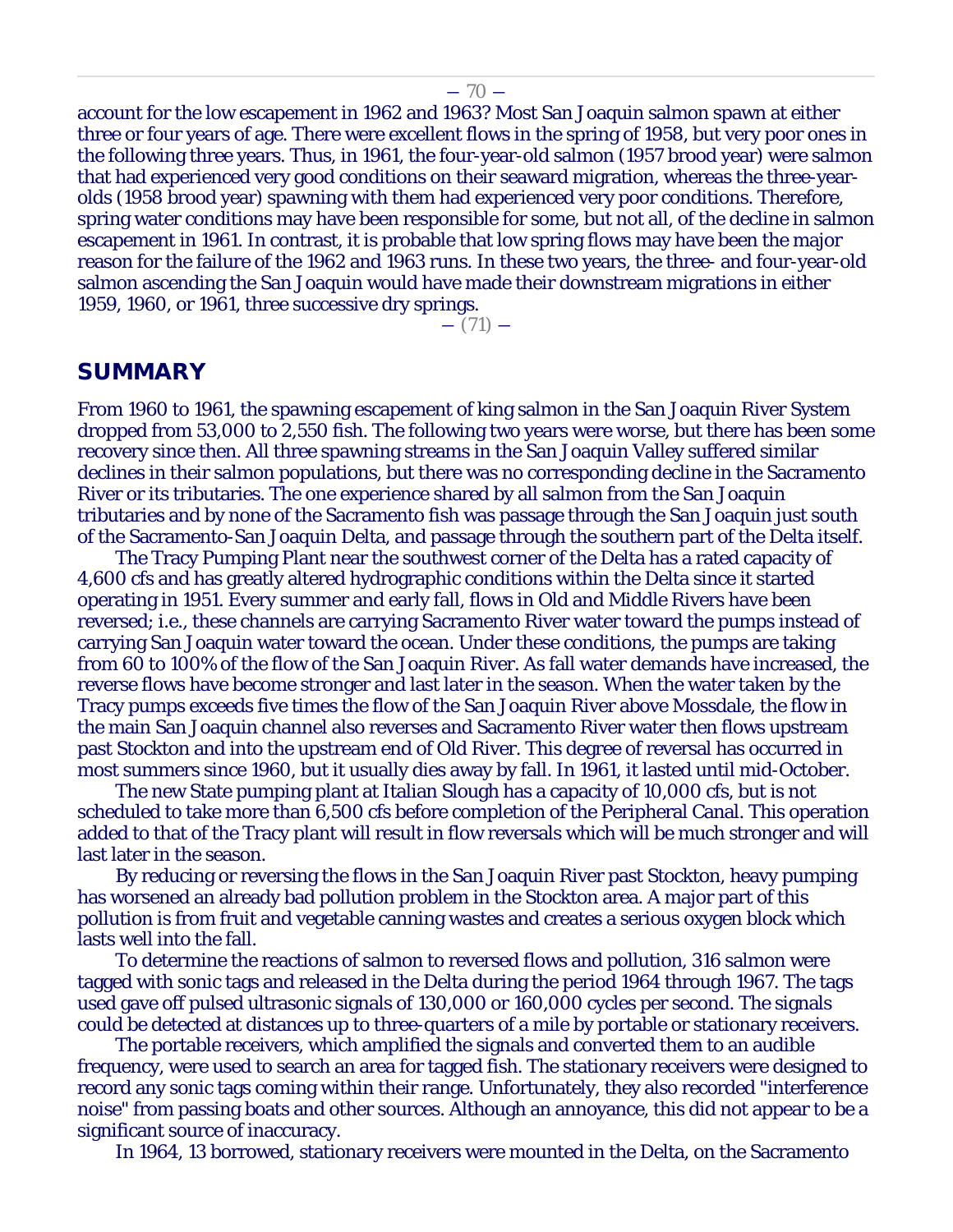River, and on the Stanislaus and Tuolumne Rivers.

 $-72-$ 

Eight of these were mounted in pairs in an attempt to determine the direction the fish were moving. The other five were mounted singly. Four receivers (two pair) were mounted near areas where tagged fish were released. So many of these fish remained nearby that at times the resulting confusion of signals made it impossible to keep track of individual tags.

From 1965 through 1967, four, purchased, stationary receivers were used. They were of different design and proved to be superior. Two were mounted on the San Joaquin River above Stockton and one each on the Sacramento and Old River.

Boat crews with portable receivers kept track of tagged fish in the main channel of the San Joaquin between the Antioch Bridge and Mossdale, and searched for tags in other channels of the Delta as time permitted. These boat crews routinely measured temperatures and oxygen levels at many points in the San Joaquin River as part of their tag detection work.

Salmon for tagging were captured with a trammel net and the sonic tag was attached externally in the vicinity of the dorsal fin. The first 49 fish were tagged in September 1964 and released near Schad Landing on the main channel of the San Joaquin, well below the mouth of the Mokelumne River. These fish turned out to be primarily of Sacramento River origin, so our base of tagging operations was moved to Prisoners Point, upstream from the mouth of the Mokelumne. This location was used for the remainder of 1964 and all of 1965, 1966 and 1967.

The fall of 1964 was quite dry, and to remove the threat of a flow reversal in the main channel of the San Joaquin, the Resources Agency of California installed a partial barrier across the head of Old River so that most of the San Joaquin flow would go down the main channel past Stockton; and the U. S. Bureau of Reclamation pumped additional water at the Tracy Pumping Plant and released it into the San Joaquin River above Mossdale. This procedure was effective in that it maintained a good positive flow past Stockton and cleared up the oxygen block, but for some time the water temperatures were high and the salmon did not move upstream. Neither pumping nor a barrier was used in any of the other three years, but there is now an agreement to do so if, and when, necessary.

The falls of 1965 and 1967 were both wetter than normal. The dissolved oxygen level rose above 5 ppm about October 7 in 1965, but not until October 22 in 1967. The fall of 1966 was dry—almost disastrously so. Flows past Stockton were very low, and the dissolved oxygen did not rise above 5 ppm until October 31.

Monitor recordings demonstrate that the proportion of the tagged salmon going up the San Joaquin River system varied greatly from year to year, in 1964, about 20% of the fish tagged at Schad Landing and 46% of those tagged at Prisoners Point were of San Joaquin origin. At Prisoners Point in 1965 and 1967, the San Joaquin fish were 85 and 86% of the total. In 1966 (with very poor water conditions), only 29% went up the San Joaquin. There would seem to be a possibility that in 1966 some San Joaquin fish gave up after the long

 $-73-$ 

delay below Stockton and spawned elsewhere. It is also possible that Sacramento salmon going upstream via the lower part of the San Joaquin River went farther than usual up that channel because in the fall of 1966 the water there was of almost 100% Sacramento plus Mokelumne River origin. Monitor counts on the Sacramento River show that of the fish tagged the proportion going up that stream ranged from 75% of the total (Schad Landing releases in 1964) down to 14% (Prisoners Point releases in 1967). Mokelumne River System counts were not made by a monitor and were not complete. They ranged from 0–6% of the total. Although the proportion of Sacramento salmon among those taken at Prisoners Point was quite substantial, the numbers tagged were a very small fraction of the total Sacramento spawning escapement. The San Joaquin run was much smaller, the number recaptured somewhat larger, and the percentage of the San Joaquin run captured was from 10 to 216 times as great as the captured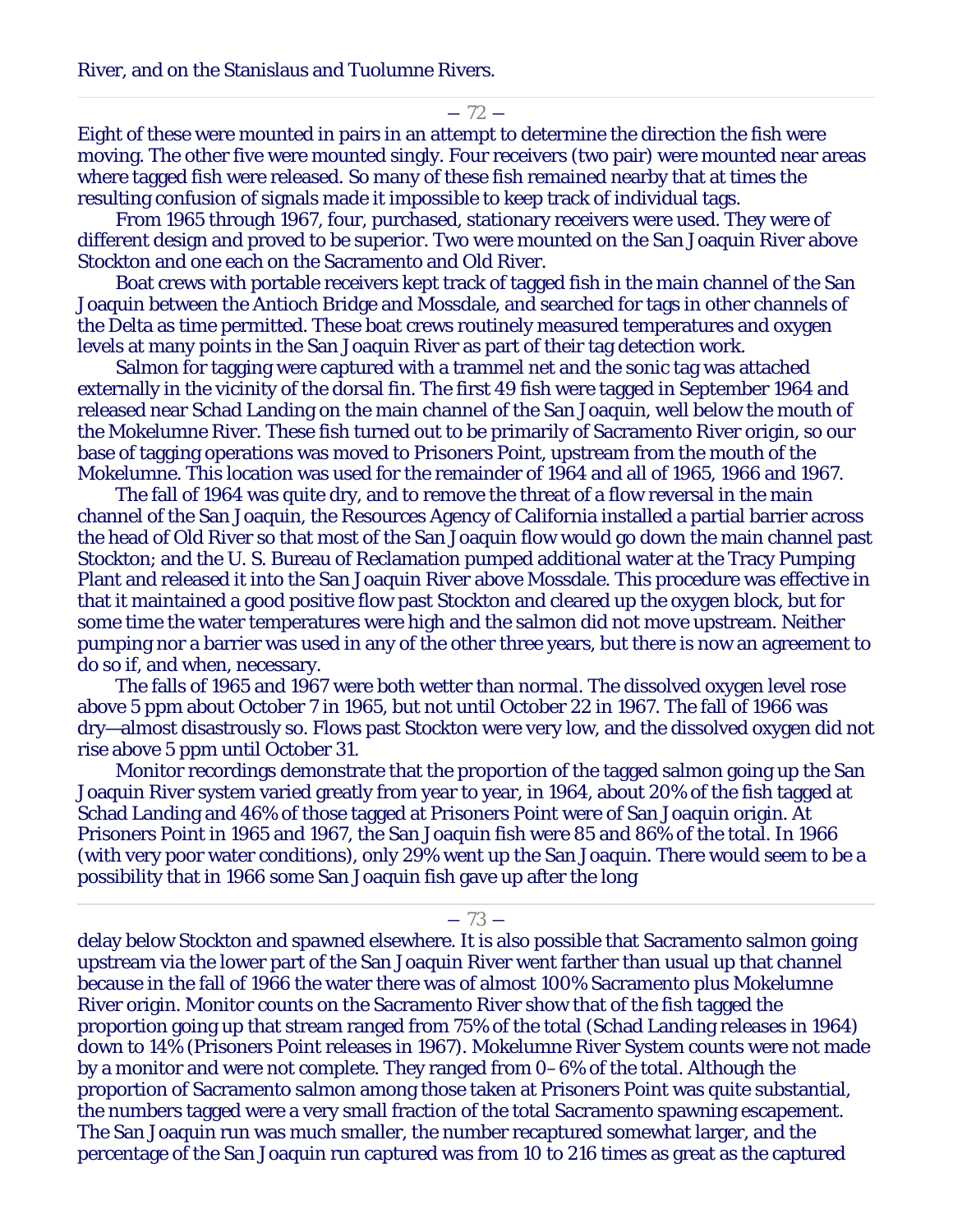percentage of the Sacramento run.

In all four years of this investigation, after varying periods of delay, the major part of the San Joaquin salmon run moved up river past Stockton. While waiting, they ranged rather widely in the area below Columbia Cut in water that was mostly of Sacramento River origin and was both cleaner and cooler than that farther up the San Joaquin. In general, no salmon moved past Stockton until the dissolved oxygen had risen to about 4.5 ppm, and the run did not become steady until oxygen levels were above 5 ppm. Three tagged fish did move up the San Joaquin when the temperature was 72°F.; anything over 66°F. appears to be a partial block, in that the runs did not become steady until the temperature was 66°F. or less.

In all four years of the experiment, flows were reversed in Old and Middle Rivers during the earlier part of the salmon migration. During 1964, 1965, and 1966, the proportion of the San Joaquin salmon which left the Delta via Old or Middle Rivers was under 15%. In 1967, the proportion which did so was 41%. We can determine no reason for this difference.

When there is relatively little water flowing down the San Joaquin past Stockton and the reversed flow in Old River and Middle River is strong enough, the result is a reverse flow in the San Joaquin River from the mouth of the Mokelumne River upstream to Turner Cut. The reversed flow in Old and Middle Rivers appears to keep most salmon from using that route. It further appears that a reversed flow between Turner Cut and the mouth of the Mokelumne River would have a similar effect in the San Joaquin channel. Under present conditions, such a flow reversal in the fall is accompanied by an oxygen block below Stockton. Under greatly increased fall pumping, this could occur even when there was adequate dissolved oxygen.

 $- (74) -$ 

# **ANSWERS TO QUESTIONS POSED IN THE INTRODUCTION**

- 1. What do San Joaquin salmon do if:
	- o (a) All flows are in the normal direction and no oxygen or temperature block exists?

These conditions occurred only in the late part of the season and only in 1964, 1965, and 1967. Most tagged fish used the main San Joaquin channel in 1967; all of them used it in 1964 and 1965.

 $\circ$  (b) All flows are in the normal direction and there is an oxygen or temperature block in the San Joaquin River?

This condition did not occur during our investigation.

o (c) The San Joaquin River is flowing in the normal direction, but has an oxygen or temperature block and the flows in Old and Middle Rivers are reversed?

Most salmon will remain below the block until it clears. A few salmon will use the Old or Middle River route; usually they will do so early in the season. It is quite possible that after too long a delay salmon will enter another stream to spawn. To prove or disprove this in the Delta would require a marking experiment lasting several years. There was no indication that numbers of salmon entered the polluted water and were being killed by it. Too long a delay is known to affect the viability of salmon eggs, but evidently this did not happen to the salmon involved in this study; eggs taken at the Stanislaus River trap were normal.

o (d) All flows are reversed?

This did not happen during the salmon migration in 1964–1967. We assume that if it did happen, few, if any, salmon would find their way to the San Joaquin tributaries. The San Joaquin below Stockton would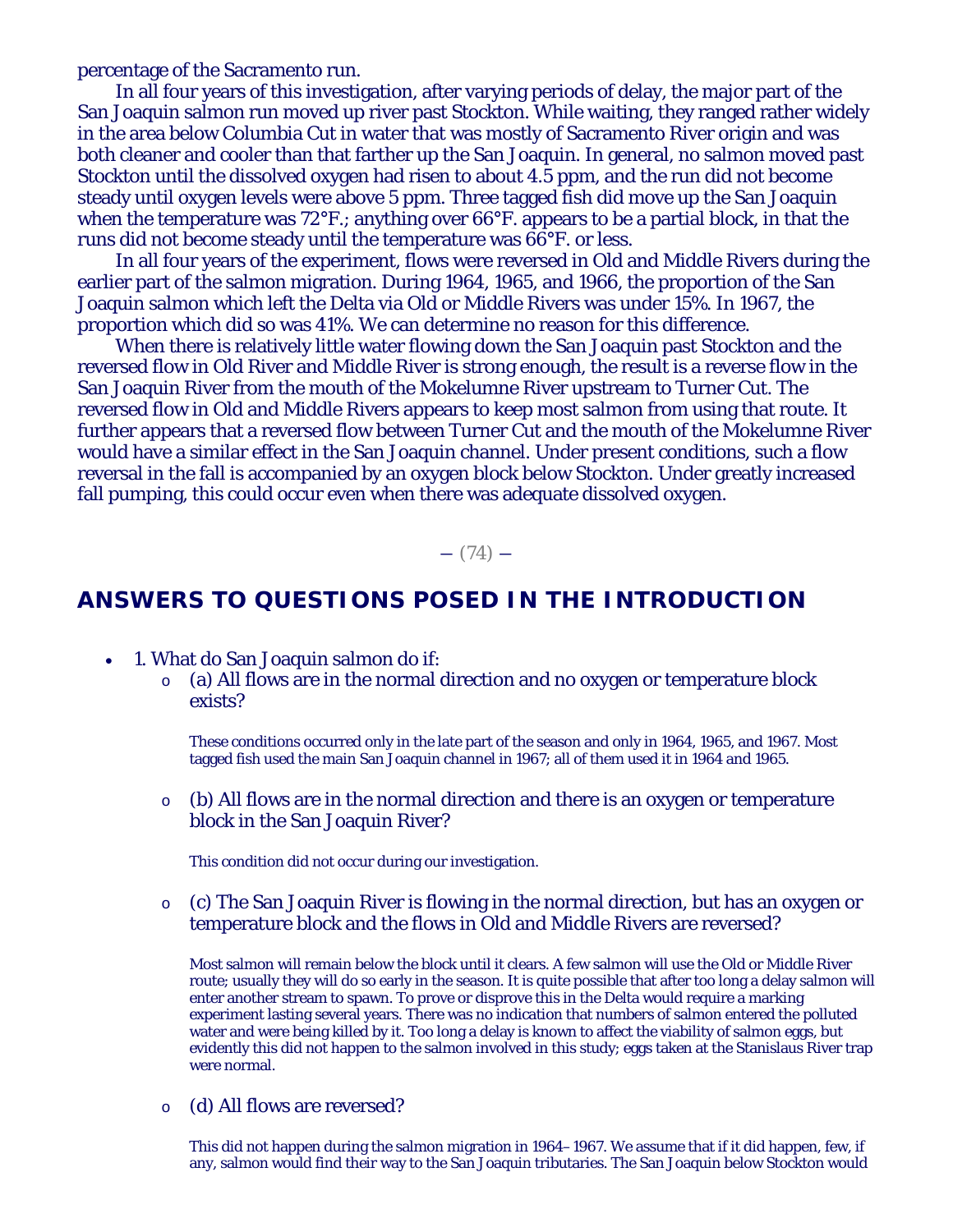not be carrying any San Joaquin water and we cannot presume that salmon would use Old or Middle River because the north end of these channels would have no San Joaquin water. (Under condition (c) above, some San Joaquin water does enter the north end of these channels after passing Stockton.)

• 2. What oxygen concentrations and what temperatures constitute a block in the Delta?

Less than 4.5 ppm of oxygen should be regarded as a total or near total block and less than 5 ppm as a partial block.

The effect of the water temperatures encountered is less clear, but anything over 66° F. appears to be a partial block.

• 3. Are any number of Sacramento salmon entering the lower part of the San Joaquin River and then returning to the Sacramento?

Yes. Most of the salmon tagged at Schad Landing and many of those tagged at Prisoners Point reentered the Sacramento

 $-75-$ 

River. A great deal of Sacramento River water flows into the San Joaquin River by way of the Delta Cross Channel or Georgiana Slough and the lower Mokelumne River. This appears to be a regular migration route.

• 4. What will be the effect on salmon from the vastly increased pumping in the southwest corner of the Delta as the new Italian Slough Pumping Plant approaches its full operating schedule?

Disaster, unless the Peripheral Canal or some similar facility is constructed. Even with the Peripheral Canal there will be important problems to solve.

• 5. Will installation of a barrier at the head of Old River plus supplemental releases into the San Joaquin River make conditions below Stockton suitable for salmon migration?

We cannot predict with confidence until we learn more about the effect on temperature of pumping, transporting, and releasing Sacramento River water. In 1964, the barrier plus pumping immediately created a good positive flow past Stockton and increased the dissolved oxygen to suitable levels, but the water temperatures remained high. Most of the salmon stayed below Stockton until the temperature dropped to 65° F. In 1964, this happened soon enough to produce a satisfactory final result. We do not know if it would always do so.

 $-$  (76)  $-$ 

# **CONCLUSIONS**

- 1. Few adult salmon will migrate past Stockton when the San Joaquin River contains less than 5 ppm of dissolved oxygen or the water is warmer than 66° F.
- 2. Most salmon will not migrate to the tributaries via Old and Middle Rivers when the flows there are reversed, or when conditions in the San Joaquin are suitable.
- 3. The minimum positive river flow past Stockton, required for adult salmon migration, was not established, but it can be as low as 400 cfs if the water is of San Joaquin origin, if the dissolved oxygen level and temperature are suitable, and if an adequate amount of this water remains in the San Joaquin River past Turner and Columbia Cuts.
- 4. Installing a barrier across the head of Old River and releasing supplemental water from the Delta-Mendota Canal into the San Joaquin River above Mossdale will insure a positive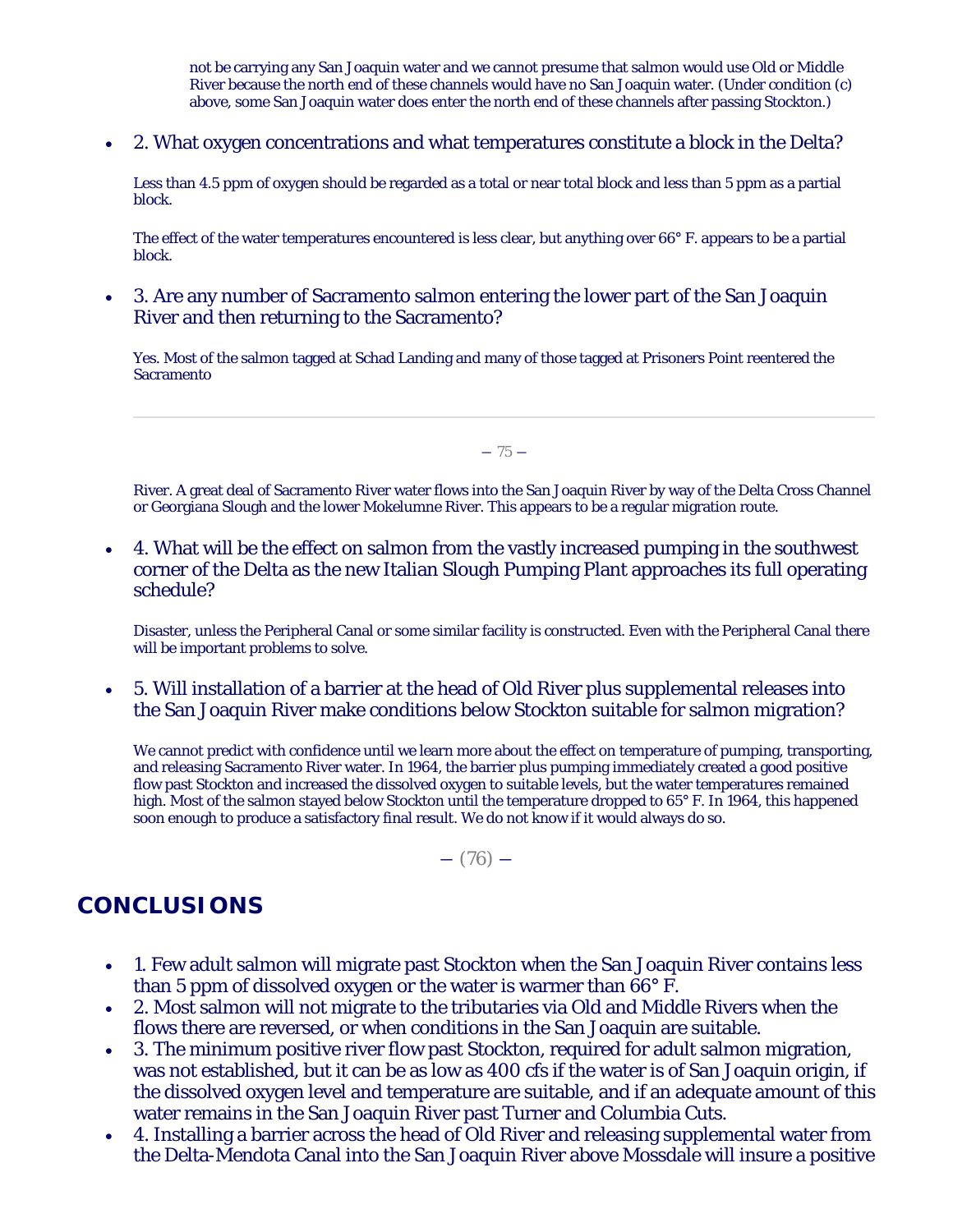flow in the San Joaquin River past Stockton and will increase the dissolved oxygen levels, at and below Stockton, but will not necessarily insure a decrease in water temperatures to levels that will induce salmon migration. This lack is probably just as well since we can see no advantage in inducing salmon to migrate past Mossdale before their tributary streams are cool enough.

- 5. The combination of low flows, flow reversal and presumably the low amounts of dissolved oxygen during the fall of 1961 appear responsible for the collapse of San Joaquin salmon runs in that year.
- 6. Fall water conditions do not appear responsible for the small salmon runs in 1962 and 1963. Instead the low spring flows in 1959, 1960, and 1961 could have greatly reduced the survival of downstream migrants and thereby reduce the upstream, or adult, migrations in 1962 and 1963.
- 7. The Peripheral Canal or some similar closed-circuit system seems to be the best solution to salmon problems in the Sacramento-San Joaquin Delta. However, large releases of Sacramento River water from this canal into the southern Delta may attract numbers of adult Sacramento River salmon to the spill sites.
- 8. There are at least two major routes by which adult Sacramento River salmon migrate through the Delta, one is directly into the Sacramento River; the other is via the lower San Joaquin, from its mouth to its confluence with the Mokelumne, then up the Mokelumne and back through Georgiana Slough or the Delta Cross Channel into the Sacramento River. There are many minor variations of these routes.

 $-$  (77)  $-$ 

# **RECOMMENDATIONS**

To insure adequate upstream passage for San Joaquin salmon, the following should be provided:

- a. A minimum positive flow past Stockton of 400 cfs of San Joaquin water, or enough to raise the dissolved oxygen level to 5 ppm, after October 1, whichever is greater, and
- b. A minimum positive flow in the San Joaquin River past Turner Cut (consider 200 cfs as a first approximation).
- c. A barrier at the head of Old River whenever it appears to be needed, but that barrier should never be a total block to salmon migrating up Old River.
- d. Release of water from the Delta-Mendota Canal into the San Joaquin River above Mossdale when necessary, but only when the Old River barrier is in place.

The above flows past Stockton and Turner Cut are considered to be minimal, and should be exceeded whenever San Joaquin run-off permits.

 $-$  (78)  $-$ 

# **REFERENCES**

California Department of Fish and Game.1949. The commercial fish catch of California for the year 1947, with an historical review, 1916–1947. Calif. Dept. Fish and Game, Fish Bull., (74) :1– 267.California Department of Fish and Game and Department of Water Resources.1967. Water development and the Delta environment. Delta Fish and Wildlife Protection Study, Summary Prog. Rept., Rept., (7) :1–30.California Department of Fish and Game, Department of Water Resources and Central Valley Regional Water Pollution Control Board.1964. Problems of the lower San Joaquin River influencing the 1963 salmon run. Sacramento, Calif. Res. Agency. 27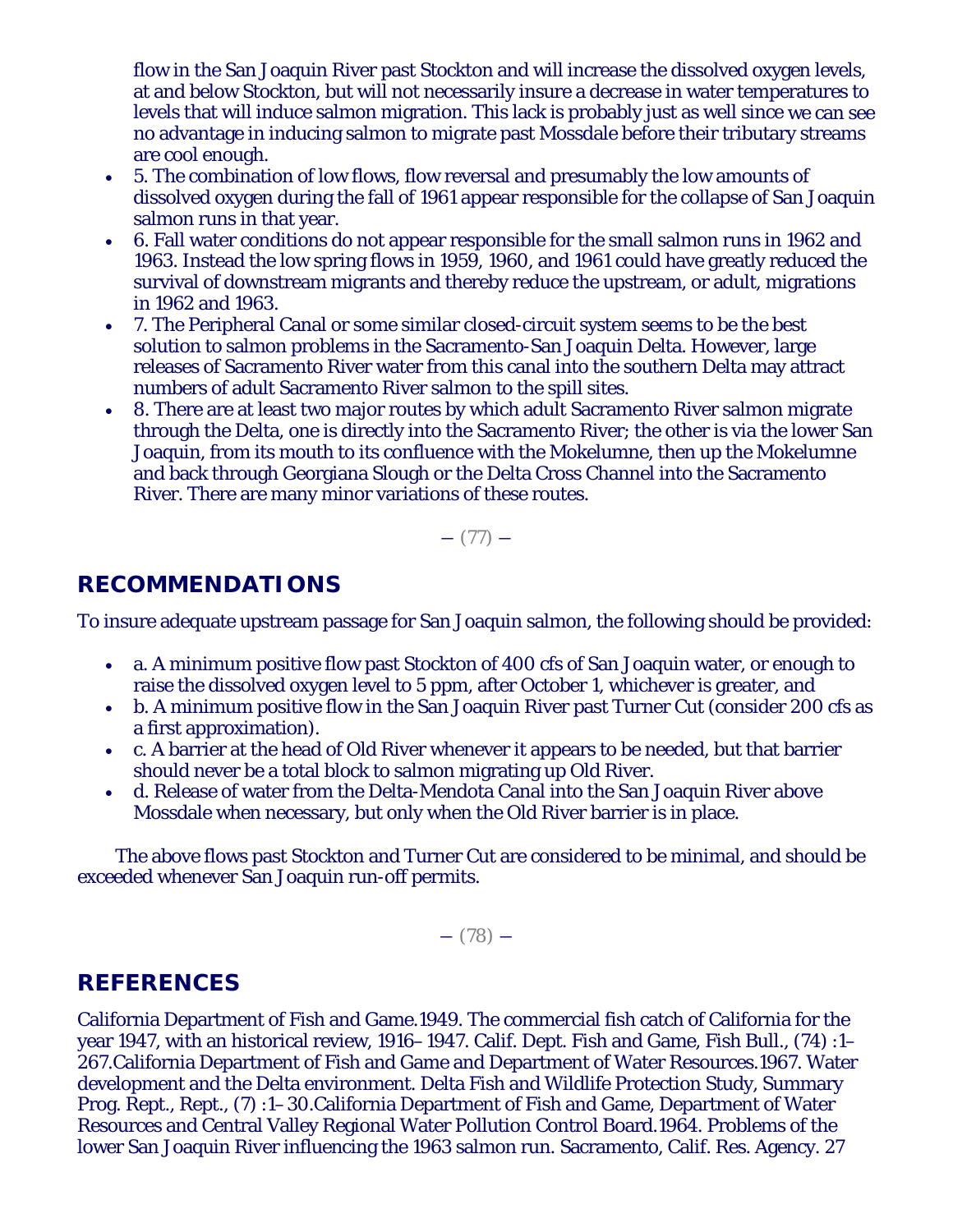p.California Department of Fish and Game, Department of Water Resources and Central Valley Regional Water Pollution Control Board.1965. Report on the 1964 salmon migration study in the San Joaquin River. Sacramento, Calif. Res. Agency. 88 p.California Department of Water Resources.1959. Surface water flow for 1956. Calif. Dept. Water Res., Bull., (23–56) :1–191. *Ibid* through 1962; numbers are: (23–57) (23–58) (23–59) (23–60) (23–61) (23–62).California Department of Water Resources.1962. Salinity incursion and water resources. Calif. Dept. Water Res., Bull., (76) :Appendix, 1–171.California Division of Water Resources.1952. Report of Sacramento-San Joaquin Water supervision for 1951. *Ibid* through 1955. Sacramento.Cope, Oliver B.1949. Water temperature records from California's Central Valley, 1939–1948. U.S. Fish and Wild. Serv., Spec. Sci. Rept. Fish., (2) :1–77.Elwell, R. F.1962. King (chinook) salmon spawning stocks in California's Central Valley, 1961. Calif. Dept. of Fish and Game, Mar. Res. Admin. Rept., (62–5) :1–15.Fry, Donald H., Jr.1961. King salmon spawning stocks of the California Central Valley, 1940–1959. Calif. Fish and Game, 47(1) :55–71.Ganssle, David and D. W. Kelley.1963. The effect of flow reversal on salmon. Calif. Dept. Fish and Game and Dept. Water Res., Delta Fish and Wildlife Protection Study, Ann.Rept. (1962–63), Rept., (2) :Appendix A, 1–15.Harden Jones, F. R.1968. Fish migration. St. Martin's Press, New York. 325 p.Hasler, Arthur D.1966. Underwater guideposts, homing of salmon. Univ. Wisconsin Press, Madison. 155 p.Johnson, J. H.1960. Sonic tracking of adult salmon at Bonneville Dam, 1957. U.S. Fish and Wild. Serv., Fish. Bull., 60(176) :471–485.Kelley, D. W. (Comp.).1966. Ecological studies of the Sacramento-San Joaquin Estuary. Pt. 1. Calif. Dept. Fish and Game, Fish Bull., (133) :1– 133.Mahoney, John.1962. King (chinook) salmon spawning stocks in California's Central Valley, 1960. Calif. Dept. of Fish and Game, Mar. Res. Admin. Rept., (62–1) :1–14.Menchen, R. S. (Ed.).1963–1969. King (chinook) salmon spawning stocks in California's Central Valley, 1962. *Ibid* 1963, 1964, 1965, 1966, 1967 and 1968. Calif. Dept. Fish and Game, Mar. Res. Admin. Repts.: 1962(63–3) :1–15; 1963(64–3) :1–17; 1964(65–2) :1–22; 1965(66–6) :1–26; 1966(67–13) :1–29; 1967(68–6) :1–22; 1968(69–4) :1–22.Pacific Salmon Inter-Agency Council.1966. Status of major North American stocks of Pacific salmon and steelhead. Pac. Salmon Inter-Agency Coun., Rept., (4) :1–143.Skinner, John E.1962. A historical review of the fish and wildlife resources of the San Francisco Bay area. Calif. Dept. Fish and Game, Water Proj. Br., Rept., (1) :1–225.Trefethen, P. S.1956. Sonic equipment for tracking individual fish. U.S. Fish and Wild. Serv., Spec. Sci. Rept. Fish., (179) :1–11.Trefethen, P. S., J. W. Dudley and M. R. Smith.1957. Ultrasonic tracer follows tagged fish. Electronics, 30 :156–160.Turner, Jerry L., and D. W. Kelley (Comps.).1966. Ecological studies of the Sacramento-San Joaquin Delta. Pt. 2. Calif. Dept. Fish and Game, Fish Bull., (136) :1–168.

#### $-79-$

U.S. Geological Survey.1952–1961. Surface water supply of the United States, 1951. Pt. 2. Pacific slope basins in California. *Ibid* 1952, 1953, 1954, 1955, 1956, 1957, 1958, 1959 and 1960. U.S. Geol. Surv. Water-Supply Paps. 1215, 1245, 1285, 1345, 1395, 1445, 1515, 1565, 1635 and 1715.U.S. Geological Survey.1962–1965. Surface water records of California for 1961. *Ibid* 1962, 1963 and 1964. Water Res. Div., Menlo Park, Calif.U.S. Geological Survey.1965–1969. Water resources data for California for 1965. Pt. 1. Surface water records. Vol. 2. Northen Great Basin and Central Valley. *Ibid* 1966 and 1967. Water Res. Div., Menlo Park, Calif.

# **APPENDICES**



APPENDIX 1

The Association of Stream Flow, Dissolved Oxygen and Water Temperature with the Migration of Tagged Salmon in the San Joaquin River 1964, 1965, 1966, 1967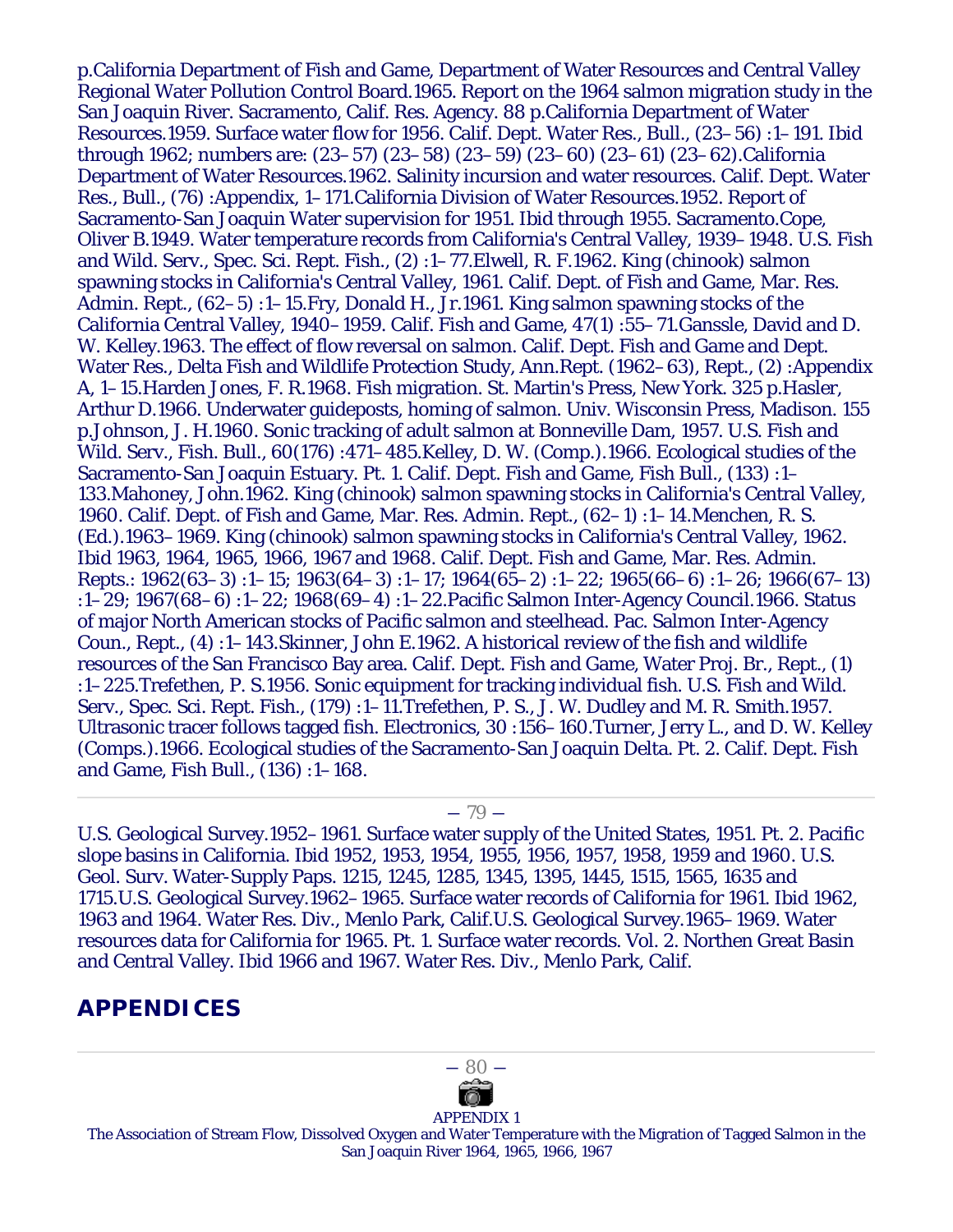



#### APPENDIX 1

The Association of Stream Flow, Dissolved Oxygen and Water Temperature with the Migration of Tagged Salmon in the San Joaquin River 1964, 1965, 1966, 1967



APPENDIX 2 Salmon Catch Per Hour, San Joaquin River at Prisoners Point





#### APPENDIX 3 Salmon Tagged with Sonic Tags



#### APPENDIX 4

Location and Movement of Tagged Salmon Detected by Portable Receivers or Recorded by Shore Monitors





#### APPENDIX 5

Sonic Tag Recoveries and Recordings, 1964–1967 (Routine recordings by tracking crews not included)



# APPENDIX 6

Temperature and Dissolved Oxygen Readings in the San Joaquin River



# APPENDIX 6

Temperature and Dissolved Oxygen Readings in the San Joaquin River